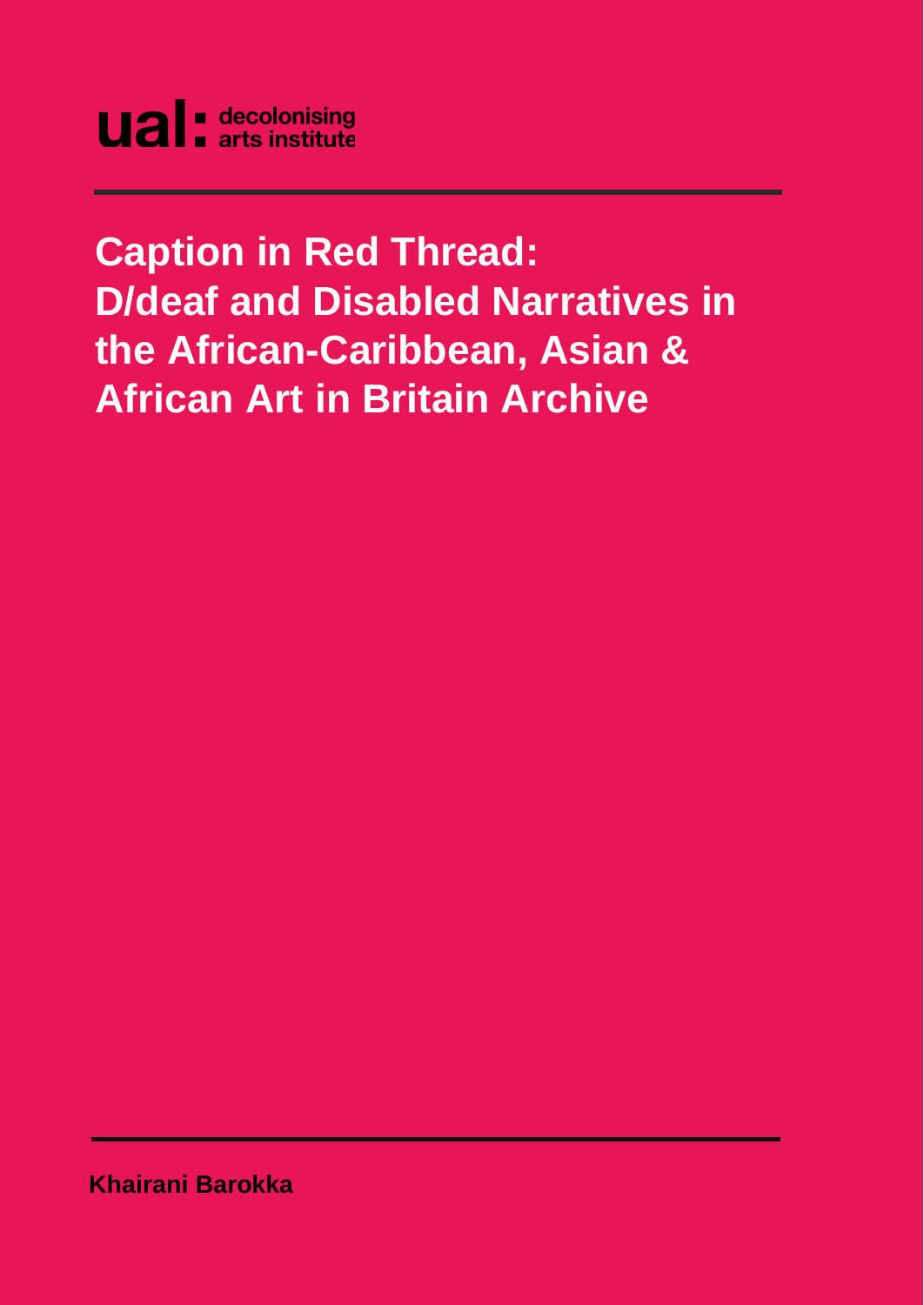# <span id="page-1-0"></span>**Decolonising Archives**

Decolonising Archives is a programme developed by UAL Decolonising Arts Institute in partnership with UAL Library, Archives and Special Collections. It sets out to explore institutional histories, memories and what it means to decolonise the university from within. We welcomed our first 4 researchers in residence in January 2020: **Dr Elisa Adami, Dr Khairani Barokka, Dr Mohammad Namazi and Dr Ana González Rueda**. They shared their research projects in an online symposium on 2 December 2020. Each of the researchers focus on a specific collection, aspect of a collection, or particular materials within the UAL Archives and Special Collections Centre and London College of Communication library; the Central Saint Martins Museum and Study Collection and the Special Collections at Chelsea College of Arts library.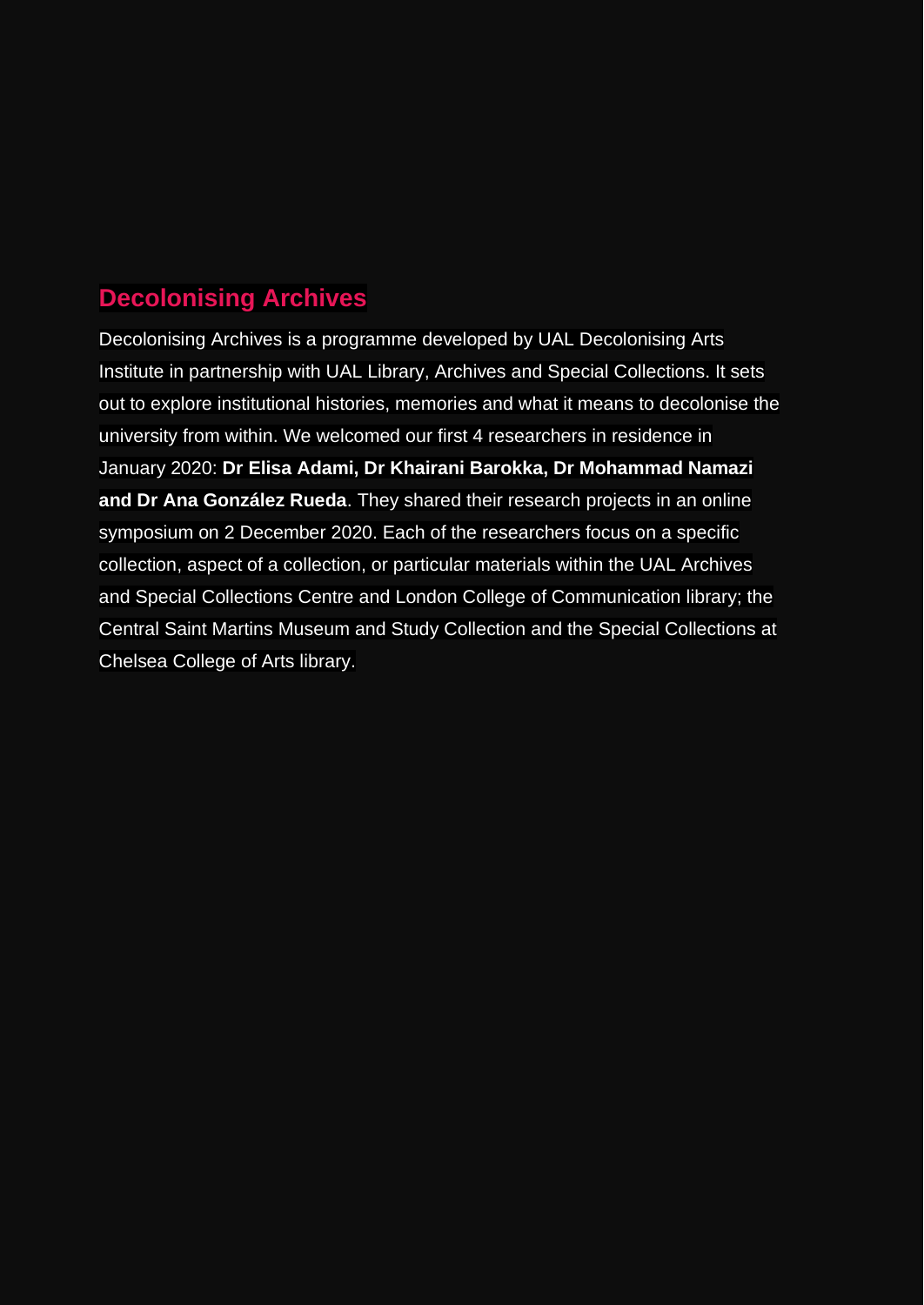**[First image says in red text, on a white background: To follow along the whole script with image descriptions of the performance lecture, please watch the [recording](https://www.arts.ac.uk/ual-decolonising-arts-institute/projects/decolonising-archives-research-residencies) provided by organisers. This lecture is creative nonfiction and visuals, submitted as part of the 2020 UAL Decolonising Archives Research Residency project.**]

[Bismillah. **[Video animation of me in monochrome (hereafter KB in captions). I am an Indonesian woman, with glasses and hair tied back, wearing a batik top and dangly earrings, against a background of two framed pictures of watercolour, painted, fantastical animals (paintings are by Jen Tyers, 2015); in the video, my image when I speak is in graphic black, white and grey.]** *Selamat datang semuanya.* Welcome, all.

**["Caption in Red Thread: D/deaf and Disabled Narratives in the African-Caribbean, Asian & African Art in Britain Archive" in a bubble of red yarn, tied to another bubble of red thread that reads "Dr Khairani Barokka". The background is red cloth.]**

Caption in Red Thread: D/deaf and Disabled Narratives in the African-Caribbean, Asian & African Art in Britain Archive (ACAA).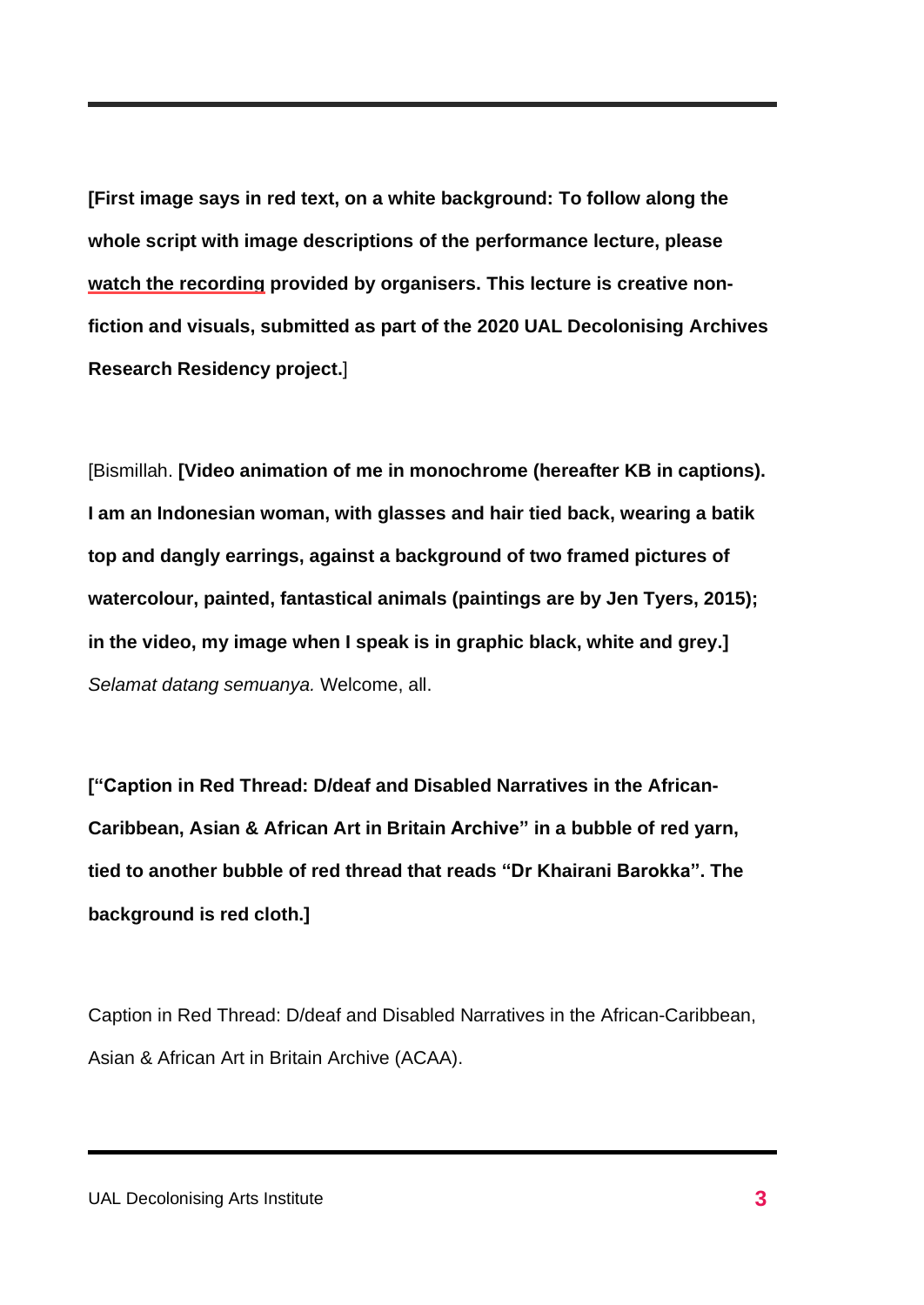If you are sighted, please close your eyes for just a moment. **[Image of red cloth on screen, in close up.]** Imagine the colour crimson. Inhale for four breaths. Exhale for four breaths. Open your eyes. **[Back to monochrome videoanimation of KB.]** Thank you.

**[A 'red-thread' arrow points to the opening bracket of ["Caption in Red Thread: D/deaf and Disabled Narratives in the African-Caribbean, Asian & African Art in Britain Archive" in black text on a white background]**. The following is an entire caption for an archive, in red thread[.1](#page-1-0) In Indonesian, benang merah, **[Red cursive 'thread' spelling "benang merah" as one connected word, against a white background.]** or red thread, refers to a connective fibre to be followed, a sowing of clues. **[Frame shows illustration of a red thread, spelling out the cursive-and-connected words "benang merah", above ten grey folders at the top of a shelf, with a white background behind the cursive.]** And so I invite you to follow this hum with me, a thrum **[Back to monochrome video-animation of KB.]** that was always here. For we, disabled communities, and D/deaf ones, especially as forcibly framed within colonialities, have always been here.

"Here" means specifically **[Image of ten grey folders on a top shelf, with the roof on the upper half of the screen.]** the African-Caribbean, Asian & African Art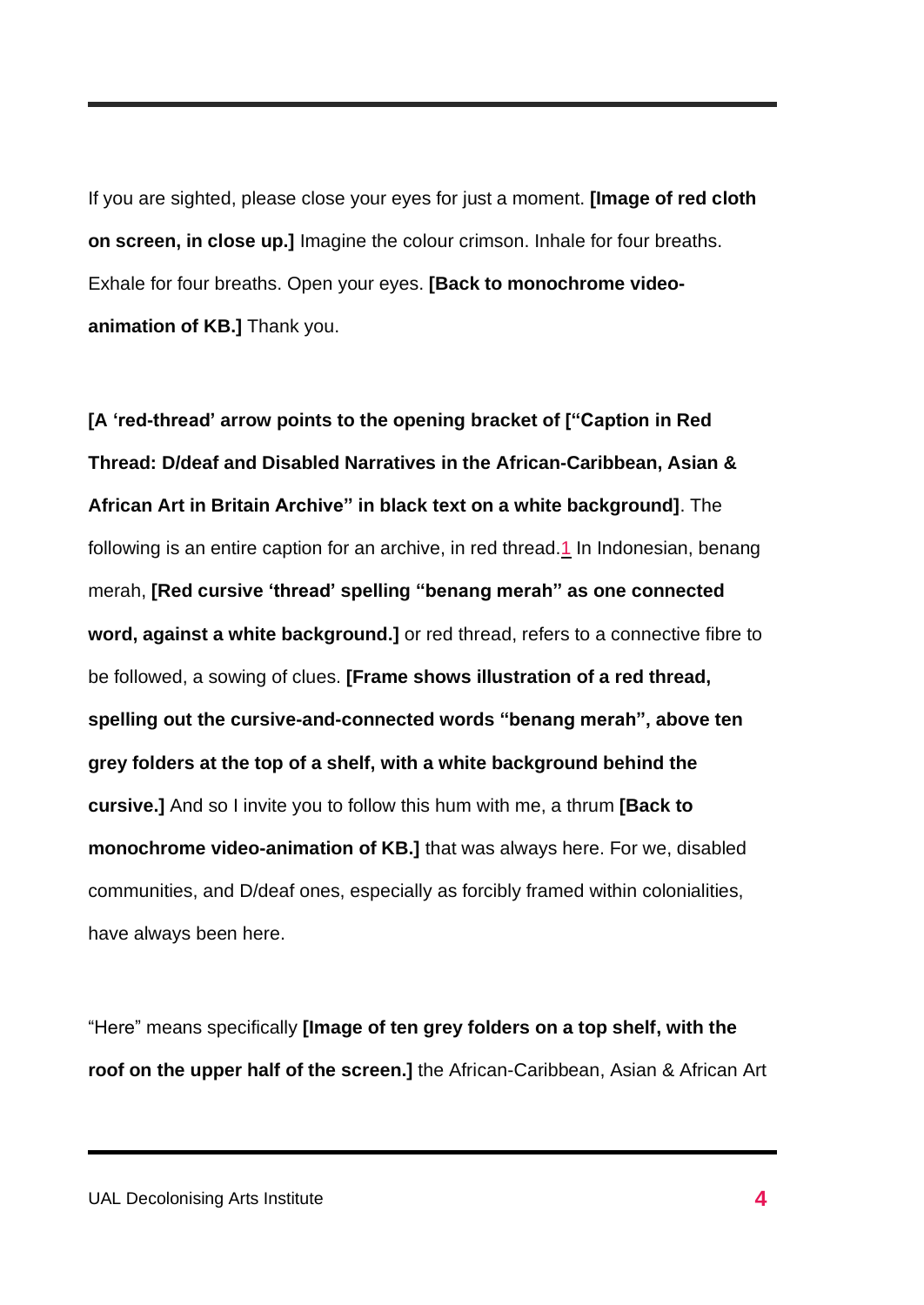in Britain Archives, a set of documents in ten folders. They are located in a single room, **[Back to monochrome video-animation of KB.]** in a building on the Chelsea College of Arts campus at University of the Arts London (UAL), United Kingdom (UK). Gaining access to this room requires accessible transport to reach that campus. It requires the legal right to be in the UK and the financial means of doing so. It requires a significant amount of walking on the campus to reach this room, particularly for people like us for whom distance is a risk, a red thread leading to potential bodymind crisis. To reach these archives requires knowledge of, as can be typical, **[Previous image of grey folders, with "benang merah" painted across screen in cursive red and white, as two interlinked words.]** maze-like access routes. It requires permission to access this locked room and potential assistance with bringing down these ten folders from the highest shelf, which (before the pandemic) was kindly provided for me by librarian Gustavo Montero. Further **[Back to monochrome video-animation of KB.]**, accessing these materials requires sightedness.

From Gustavo, I have been able to learn that this archive is "[p]robably the first of its kind in a public institution" in the UK **[Against a white background, the words "The African-Caribbean, Asian & African Art in Britain Archive" are written in black, with red painted typography overlaying the words "African-Caribbean", "Asian", "African", "Art", "Britain" and "Archive".]**. Contents range from exhibition catalogues to advertisements for shows and community events, to exhibition review clippings. **[Back to monochrome video-animation of**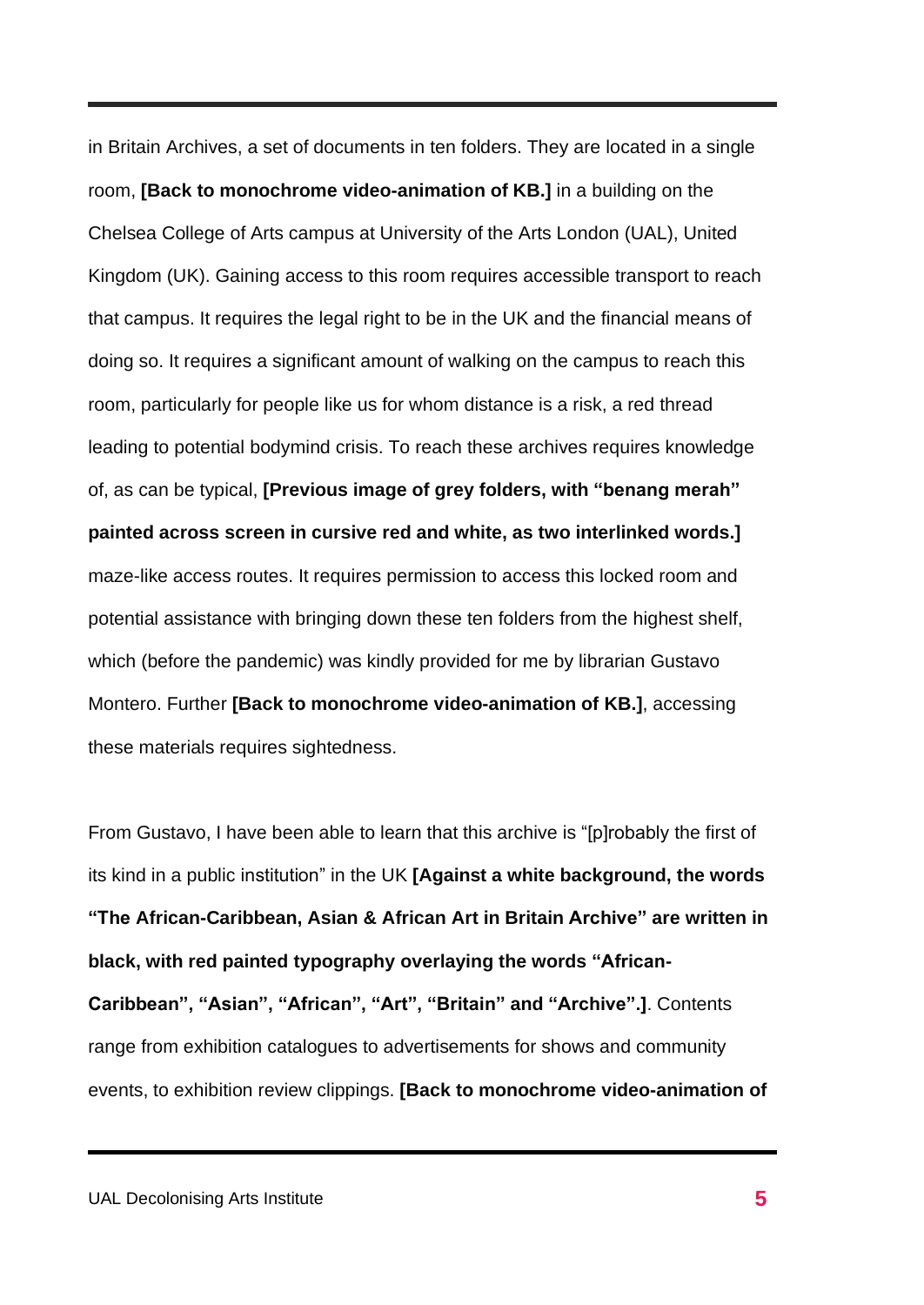**KB.]** In the mid-90s, UAL began the process of no longer separating black artists (which is 'black' as in 'politically black', with a lower-case 'b', so this includes all those **[A folder entitled "BLACK ARTISTS" [in white lettering on a black background] and "WHITE INSTITUTIONS" [in black lettering on a white background], ringed in red paint, with red thread criss-crossing a white background]**, classified as "BAME") from the main archives of artists at UAL. This process was in response to (as Gustavo Montero says),

changes in the art system **[Against a white background, the words "The African-Caribbean, Asian & African Art in Britain Archive" are written in black, with red painted typography overlaying the words "African-Caribbean", "Asian", "African", "Art", "Britain", and "Archive". This time, below it is written in red text, "Archive begun 1985, 'closed' [as in, new entries to the archives by African, and Asian, and Afro-Caribbean artists were no longer separated from the main archive of white artists, according to Gustavo Grandal Montero] 2007. Earliest material is from 1970."]** (including art publishing) and [finished] in 2007 with a formal "closure" of the ACAA archive.

**[Back to monochrome video-animation of KB.]** In this caption, we remember to critically interrogate, in underlying, red thread hum, **[Against a white background, the words "The African-Caribbean, Asian & African Art in Britain Archive" are written in black, with red painted typography overlaying the words "African-**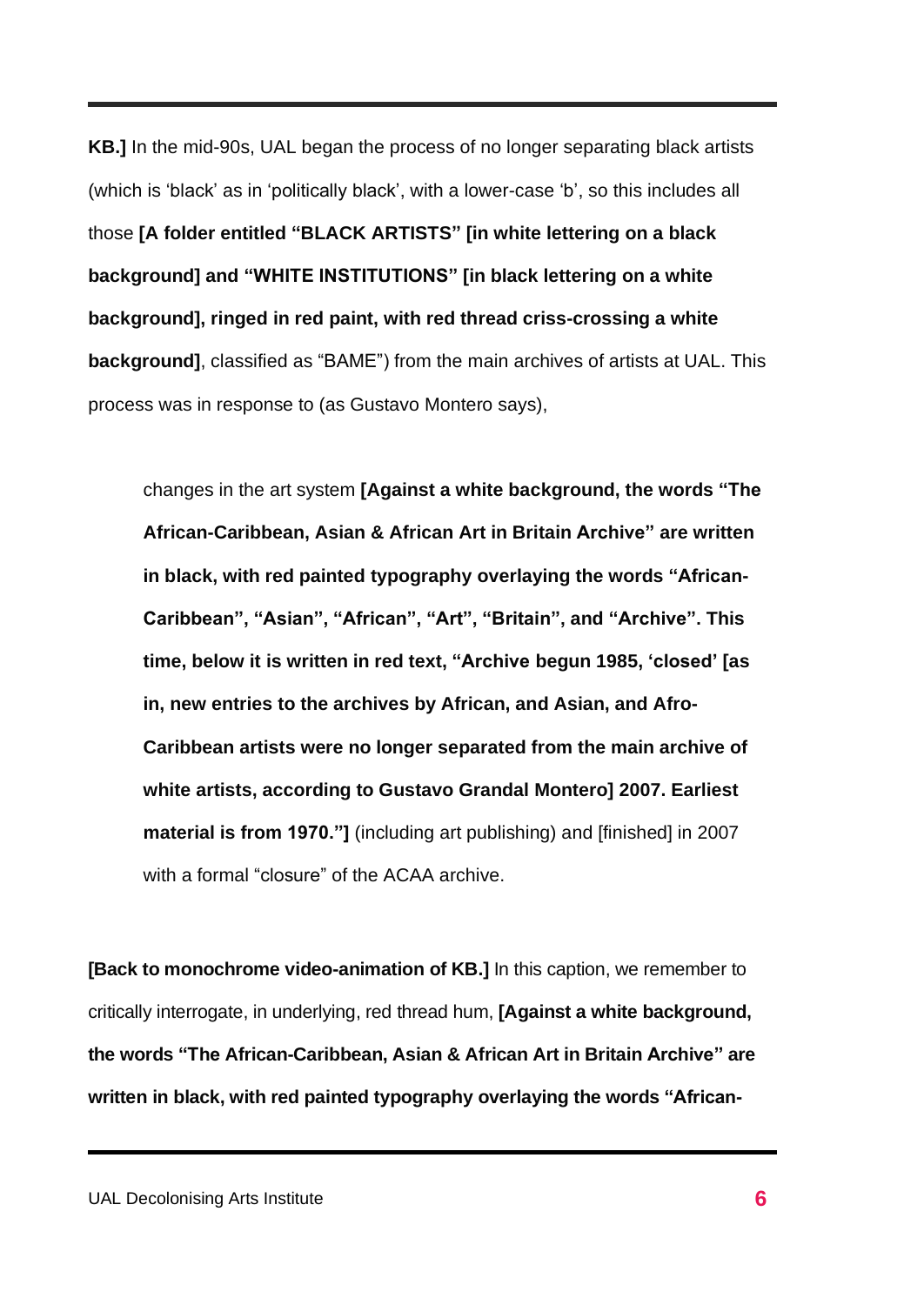**Caribbean", "Asian", "African", "Art", "Britain", and "Archive".]** what is meant by **[Words bolded in red handwriting show up, one after another, against a white background, adding on to each other until the final image shows "African-Caribbean Asian African Art Britain Archive".]** "African-Caribbean", "Asian", by "African", by "Art", by "Britain", and by "Archive".

**[Back to monochrome video-animation of KB.]** The creation of this archive was an exercise in taxonomy. It used public knowledge of each artist's selfidentification, artists' birthplaces. These taxonomical practices are enmeshed in a politic that also declares who is thought of as disabled, and how. In a politic that determines what is art, and why, and where it is to be archived. (Note that designers' archives, for instance, are housed **[Words bolded in red handwriting against a white background: "African-Caribbean Asian African Art Britain Archive".]** elsewhere at UAL, and the separation between art and design is itself colonial taxonomy.)

This presentation is part of a **[Back to monochrome video-animation of KB.]** nine-year-long research process of mine, that reverses colonial, capitalist, ableist logics with regards to art, specifically: that portrayals of human beings, by human beings, are assumed to be of, and/or by, people who fall under the very specific colonial, capitalist rubric of "abled" bodyminds. I prefer to use the term "nondisabled" here instead of "abled", as the answer to "Able to do what?" finds itself in the sentence "To perform the tasks of colonial, capitalist subjects." **[Red cursive**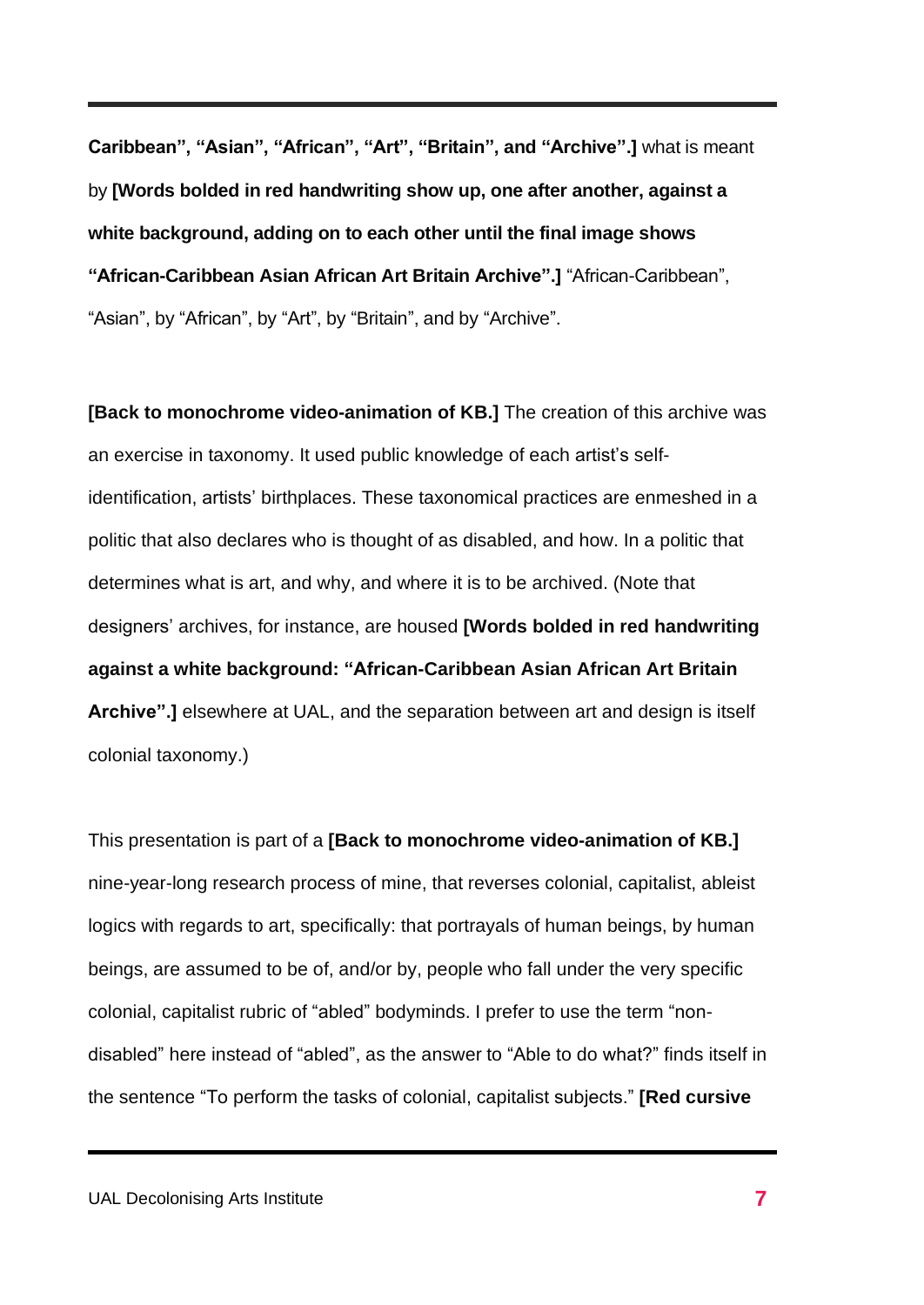**'thread' spelling "benang merah" as one connected word, against a white background.]** Therefore, we hold no truck with abusive tenets such as **[Back to monochrome video-animation of KB.]** a supposedly universal hierarchy of "ability" to frame all humans within. And, in line with disability justice principles, I say "disabled" rather than "person with disability". "Disability justice" is a term in English coined by Sins Invalid (Berne et al, 2018), a queer crips of colour collective in North America, though I personally interpret the world as containing vastly multiple, and certainly pre-colonial, disability justice models. Decolonising disability studies is of paramount importance[.2](#page-1-0)

Whilst colonial visual cultures have trained us to assume images of humans are "abled" until proven otherwise, as explicated in my prior practice research (Barokka 2018, Barokka 2020), **[Image of red cloth on screen, moving further into close up.]**[3](#page-1-0) I assume human images are of potentially disabled and/or neurodivergent **[Back to monochrome video-animation of KB.]** and/or chronically ill and/or D/deaf people, before I assume they are "normative" according to colonial capitalism.

In my case, as a disabled researcher, keep in mind that, despite everything society tells me and inflicts, it is not that my kind of soulbody—my preferred term for self instead of bodymind, drawing from the Indonesian phrase "jiwa raga"—should change, but that this kind of soulbody has not been deemed worthy of structural care instead of structural **[Closer-up frame of illustration of red thread, spelling**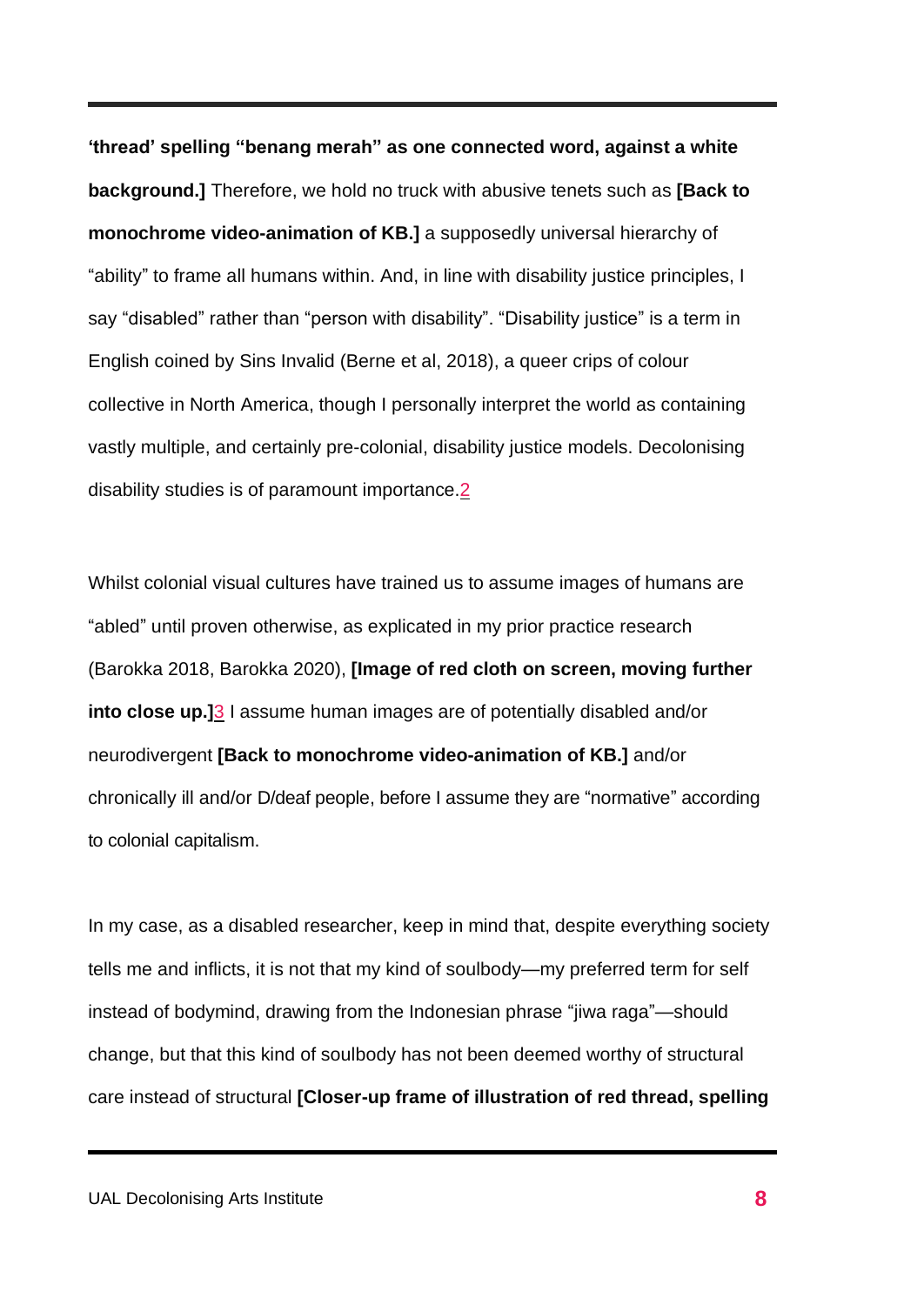**out the cursive-and-connected words "benang merah", above ten grey folders at the top of a shelf, with a white background behind the cursive.]** violence. Structural violence that is tied to the eugenicist logic **[Back to monochrome video-animation of KB.]** that all those not deemed "abled" need to be wiped out. And indeed, in this COVID-19 pandemic, two-thirds of those who have died in the UK so far have been disabled (Webster, 2020)[.4](#page-1-0) These logics of cruelty are working. Their reversal is urgent.

And so no wonder that these archives have not often **[Panning upwards closerup frame of illustration of red thread, spelling out the cursive-and-connected words "benang merah", above ten grey folders at the top of a shelf, with a white background behind the cursive.]** previously been interpreted as bursting with D/deaf and disabled possibilities, red threads—because so many among us do not declare disability, this potential othering, **[Back to monochrome videoanimation of KB.]** out of the need for survival in the face of eugenicism.

That "disability" is shaped by societal forces is called "the social model" in the UK—but, today, I am inviting you to go even deeper. To decolonial disability justice frameworks, such as those that recognise how we Javanese have had disabled gods, but that all understandings of disability as holy were virtually wiped out by colonial Western medicine (Thohari 2013)[.5](#page-1-0) And, further still, to anti-colonial disability justice frameworks, which recognise that Javanese culture is a coloniser of other cultures within Indonesia. **[Red cursive "thread" spelling "benang**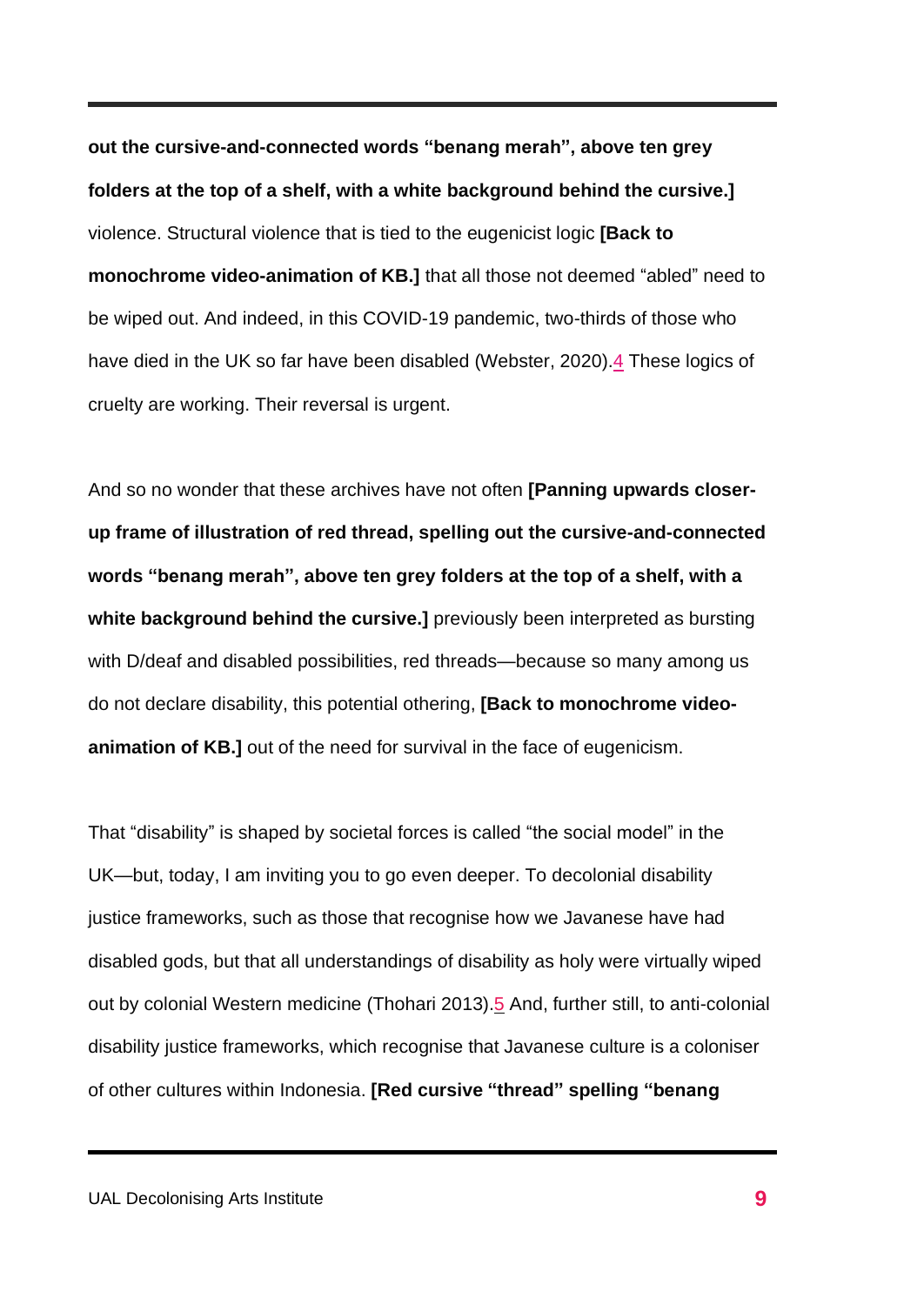**merah" as one connected word, against a white background.]** Benang merah. Red thread. The experience denoted as **[Back to monochrome video-animation of KB.]** "disability" I feel when at level ten out of ten pain is not what disability means to me when life is more livable at lower thresholds of pain; we *must* understand disability as many spectrums of experience and existence (Barokka 2020)[.6](#page-1-0) Disability justice studies requires an understanding of nuance and fluidity, as does decolonising archives through a disability justice lens.

**[A "red-thread" arrow points to the opening bracket of ["Caption in Red Thread: D/deaf and Disabled Narratives in the African-Caribbean, Asian & African Art in Britain Archive" in black text on a white background.]** Caption as beginning, caption as a questioning. **[Back to monochrome video-animation of KB.]** This is an archive where absence is presence. And presence is absence. (Red thread indicating both.) This archive is the presence of the artists in this archive as in varying modalities of community with absent people racialised as "other" who nation states work hard to break and, for instance, in refugee Mercy Baguma's death in August next to her infant child, are starved by poverty enforced by the Home Office. This is an archive in varying modalities of community with D/deaf and/or disabled migrant artists who, like myself, are not given access to public funds, and must work themselves through pain and the crunching of the head imploding from all the needless potential-death scenarios, from all the unbearable moments, even for those of us who have survived repeatedly what others deem unbearable, simply because our bodyminds' nationalities were not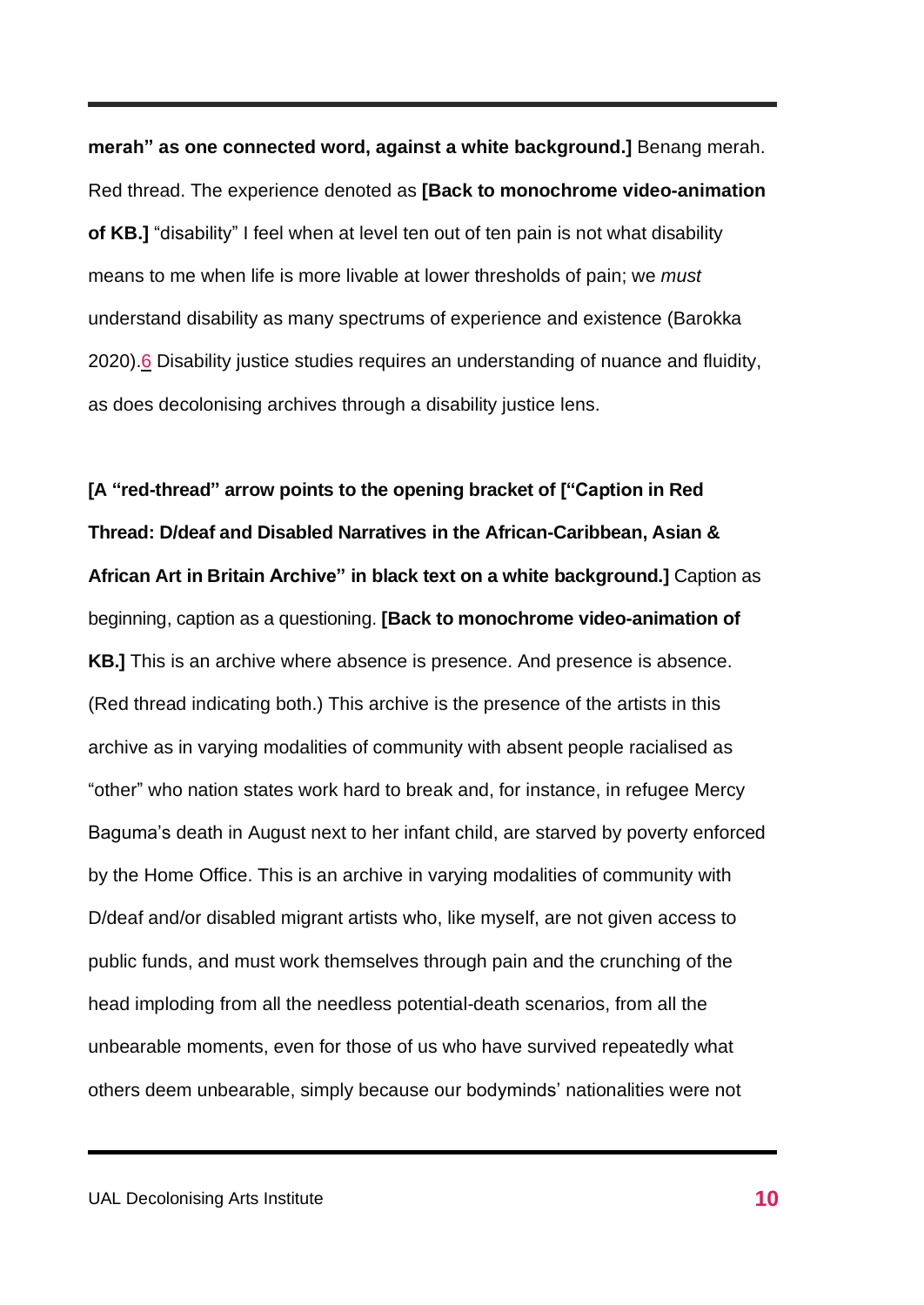deemed worthy of protection from violence. This is, above all, an archive of living with imperial violence, that screams in other languages than non-disabled ones, yet is deemed negligible to border controls, to the imperial forces that murder and maim in Yemen, for instance, on UK taxpayers' dimes supporting **[Image of red cloth on screen, moving further into close up.]** distributed manufacturing that circumvents arms sales bans. **[Back to monochrome video-animation of KB.]**

What is in these archives is in varying modalities of community with those subjected to structural adjustment programs (SAPs) by Bretton Woods institutions (Peet 2009), that structurally gut and impoverish communal healthcare systems, that extract medicines from rainforests to be made into corporate intellectual property (IP)[.7](#page-1-0) Among those whose lives were ended were innumerable artists whose work could not be archived here, could not make it here, who may well have not wanted to step foot here.

A pertinent quote by Julie Sadler, from her contribution to the book *Disability Studies and the Environmental Humanities*:

The surge of birth anomalies in Iraq is not the natural consequence of Third World **[Red cursive "thread" spelling "benang merah" as one connected word, against a white background.]** poverty and instability; it is not an incomprehensible horror that has **[Back to monochrome video-animation of KB.]** grown out of the essential character of the country. Rather it is the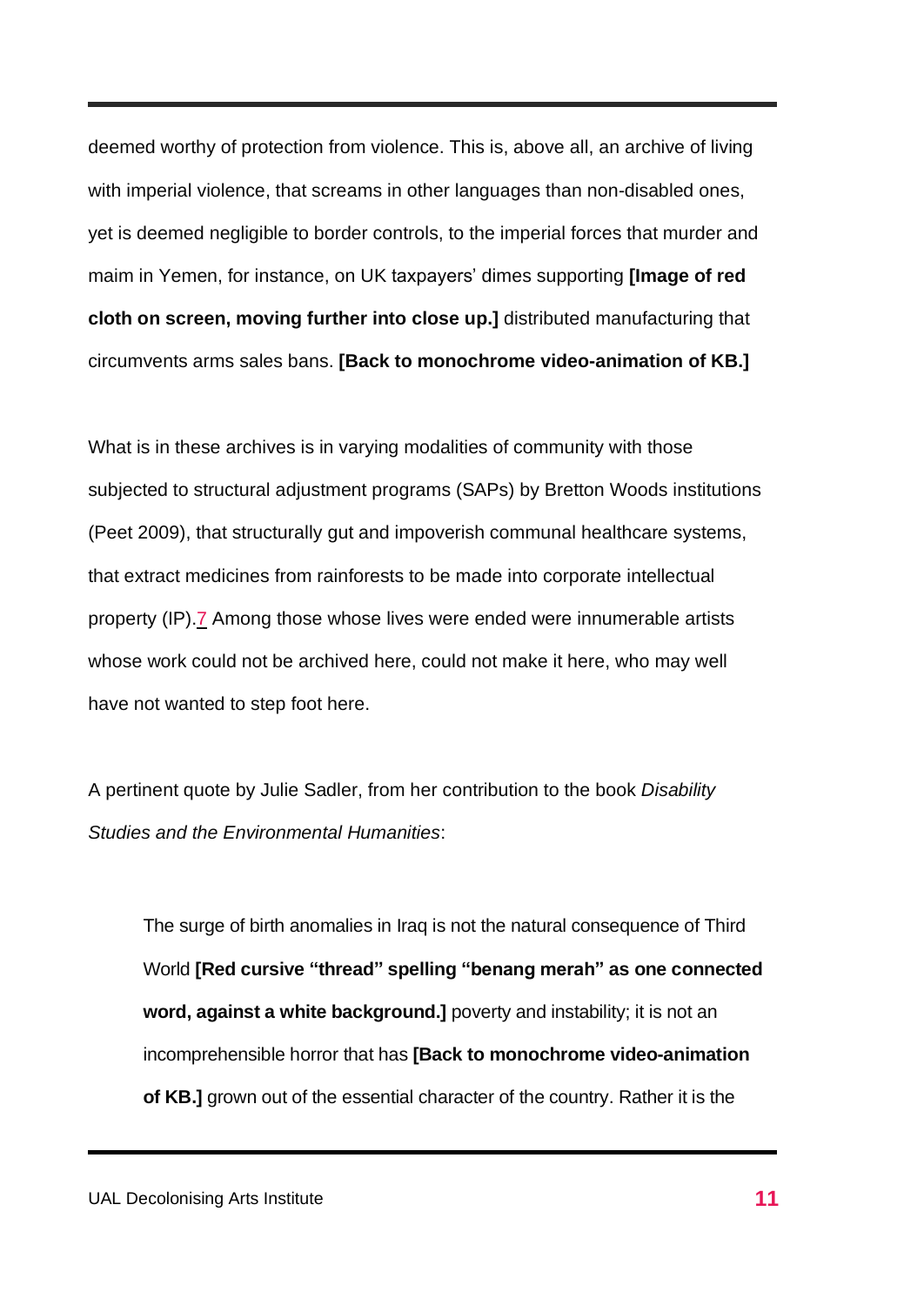production of a colonial set of policies and actions that began with economic sanctions and has continued through invasion and into reconstruction. Iraq has been reordered as a necropolitical colonial state, with US and coalition interests first producing disability and then dictating who may have access to resources and who is excluded. War contaminants, animated by imperialism and racism, act upon the bodies of Iraqis to produce disabled toxic subjectivities and bodies. These bodies are then evaluated based on the colonial bio-necropolitical scheme that finds them wanting, and then further excluded from resources and from meaningful humanness as being too close to death. (Sadler 2017, p. 353[\)8.](#page-1-0)

**[An image of the Sadler quote in black text on a white background, with red markings replacing the words "birth anomalies", "Iraq", "country", and "Iraqis" where they appear, as well as putting "Third World" in quotation marks, underlining words from "disability and then dictating who may have access to resources". "War contaminants" is also underlined.]**

**"**The surge of [red yarn] in [red thread] is not the natural consequence of [red thread] poverty and instability; it is not an incomprehensible horror that has grown out of the essential character of [red thread]. Rather it is the production of a colonial set of policies and actions that began with economic sanctions and has continued through invasion and into reconstruction. [Red thread] has been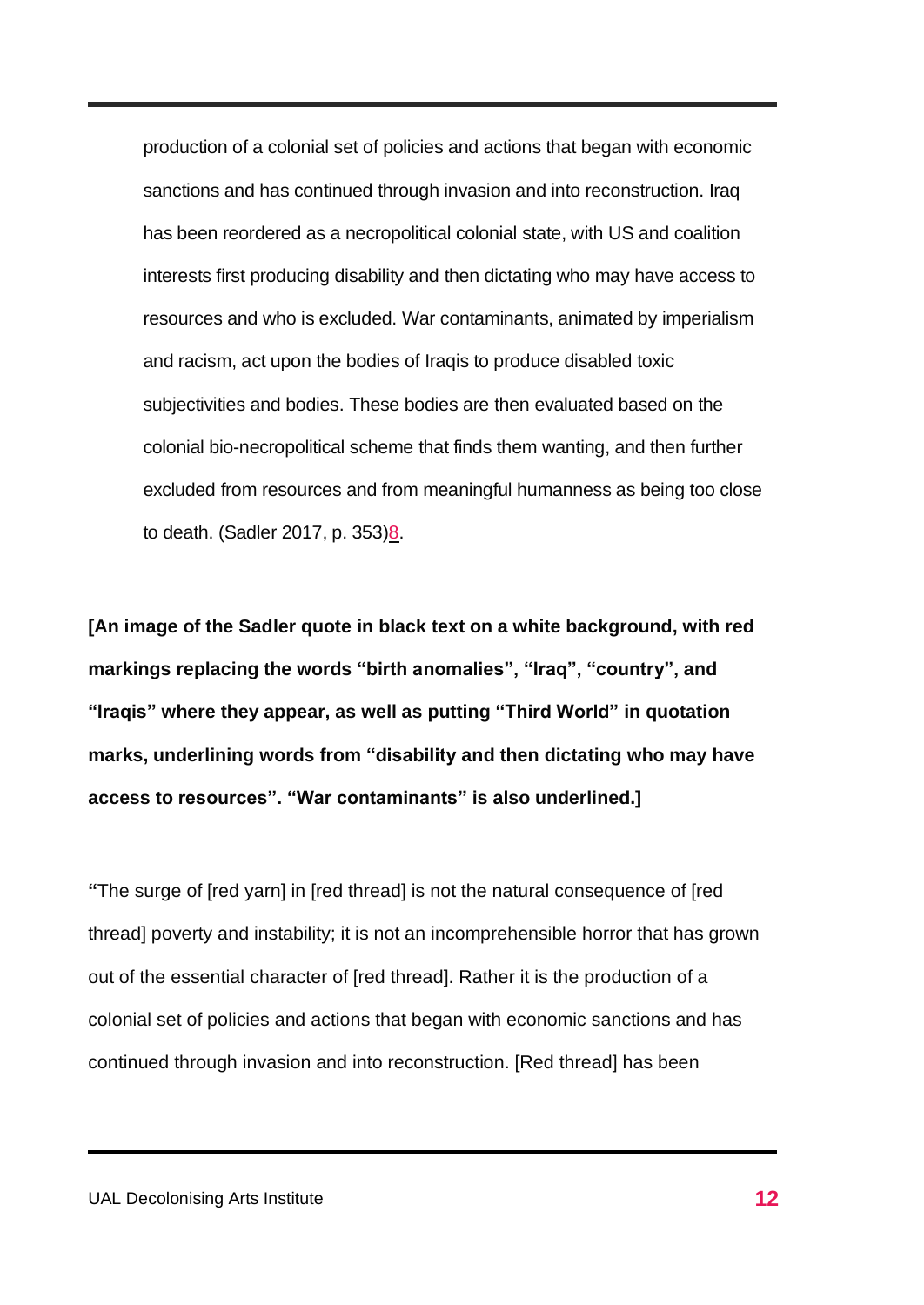reordered as a necropolitical colonial state, with US and coalition interests first producing disability and then dictating who may have access to resources and who is excluded. War contaminants, animated by imperialism and racism, act upon the bodies of [red thread] to produce disabled toxic subjectivities and bodies. These bodies are then evaluated based on the colonial bio-necropolitical scheme that finds them wanting, and then further excluded from resources and from meaningful humanness as being too close to death."

**[Back to monochrome video-animation of KB.]** US-based women of colour activists Mia Mingus and Alice Wong have a project called Access is Love, which "aims to help build a world where accessibility is understood as an act of love" (Wong 2019)[.9](#page-1-0) Not enough people understand the opposite corollary: inaccessibility, and ableism, *are outgrowths and key facets of white supremacy they are violence*.

I speak today as a survivor of state traumatisation as a child, through the policies of a dictator installed by Western forces, including with UK support, the UK also having once ruled over what is now Indonesia for several years in the British Interregnum period. My generation, and other generations over thirty years of Soeharto's New Order **[Red handwriting against a white background of "African-Caribbean", "Asian", "African".]** capitalist dictatorship (in which Javanese colonialism was bolstered by Western colonialism), were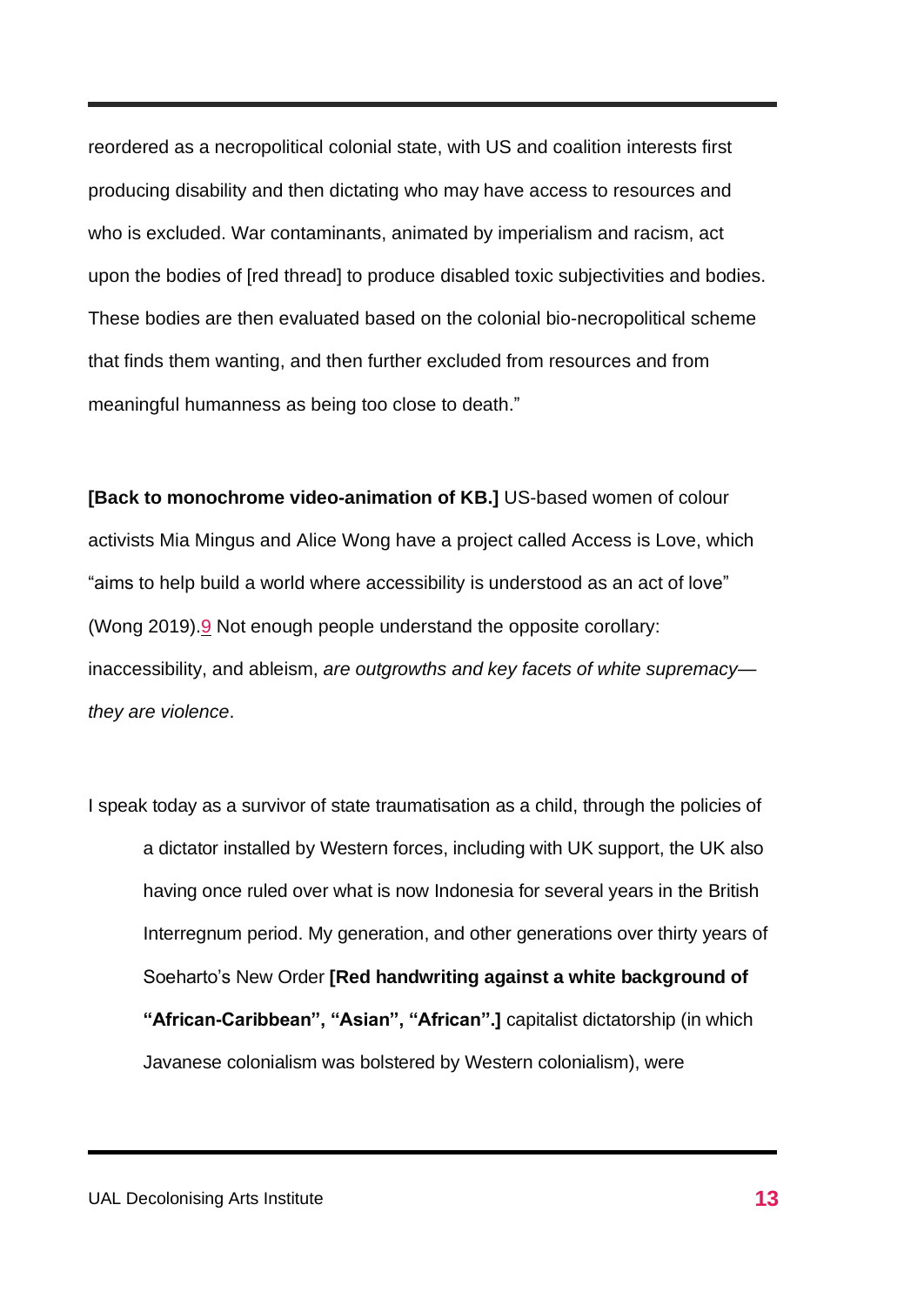specifically traumatised **[The words "Art" and "Britain" handwritten in red on a white background are added to the previous image.] with the arts, with hyperviolent and hypermisogynist visual imagery and myth formation. We lived [Back to monochrome video-animation of KB.]** and inherited a legacy of artistic suppression in order to survive, of understanding some art forms as 'safe' and others as a threat to self and community, as R Diyah Larasati notes in The Dance That Makes You Vanish, 2013, and thus to be abandoned **[Panning upwards closer-up frame of an illustration of red thread, against a white background, with the previously-written words "African-Caribbean", "Asian", "African", "Art", "Britain" and "Archive".]** or hidden.

That my generation creates art that goes against how we were traumatised **[Back to monochrome video-animation of KB.]** is sublime to me. And because I was traumatised with the arts, perhaps that was the first instance of my soulbody becoming more explicitly non-normative. The UK contributed to further disablement of my soulbody, with this and with the siphoning of resources for healthcare from Indonesia, and with the destruction of rainforests by UK companies **[Image of red cloth in close-up.]** claiming to be "sustainable" where many medicines to alleviate suffering were **[Back to monochrome video-animation of KB.]** and are found, taken and continue to be taken with corporate and state land grabs.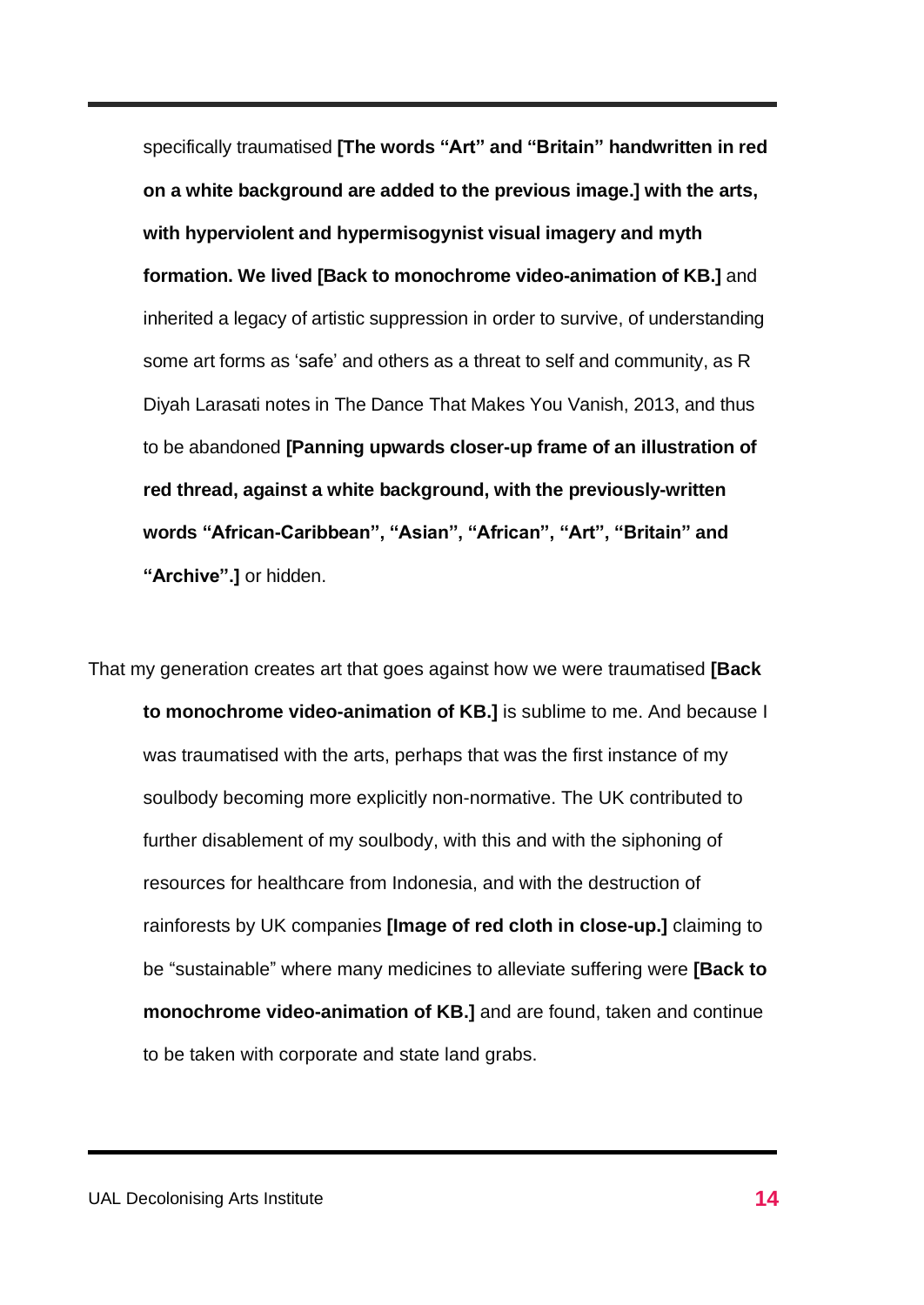**[Red cursive 'thread' spelling "benang merah" as one connected word, against**

**a white background.]** To be here before you today required a jumping of many bureaucratic hoops, **[Back to monochrome video-animation of KB.]** and much needless physical and emotional suffering in doing so, through lack of access and care. I say all this to help you understand that such are the soulbody costs borne by people who would like to decolonise archives in a colonising other country.

Throughout the past year of this project, I have gone through a process that recognises language going further in resonance than the English word "cripping", taken from D/deaf and disabled reclamation of the insult "crip" (McRuer 2006)[.10](#page-38-0) What recognising D/deaf and disabled histories here feels like is more akin to "homing". Towards a homeness of sensation in the soulbody. In the same way that I translated the Indonesian term "jiwa raga" into the word "soulbody" and began to use it when "bodymind" did not seem to fit quite right. Perhaps the Indonesian would be "memulang*i*". Or "menuju pulang"—going towards home.

There are processes, have been processes, will be processes, process-ing themselves beyond colonial, linear time, that, apart from now being in the English language, are not intended for everyone's consumption. That occur on a molecular level, on a community level that resists poaching by outsiders' need for precious, granular, fragile emotive-intellectual exercises as, ultimately, commodities.

**[Closer-up frame of illustration of red thread, spelling out the cursive-and-**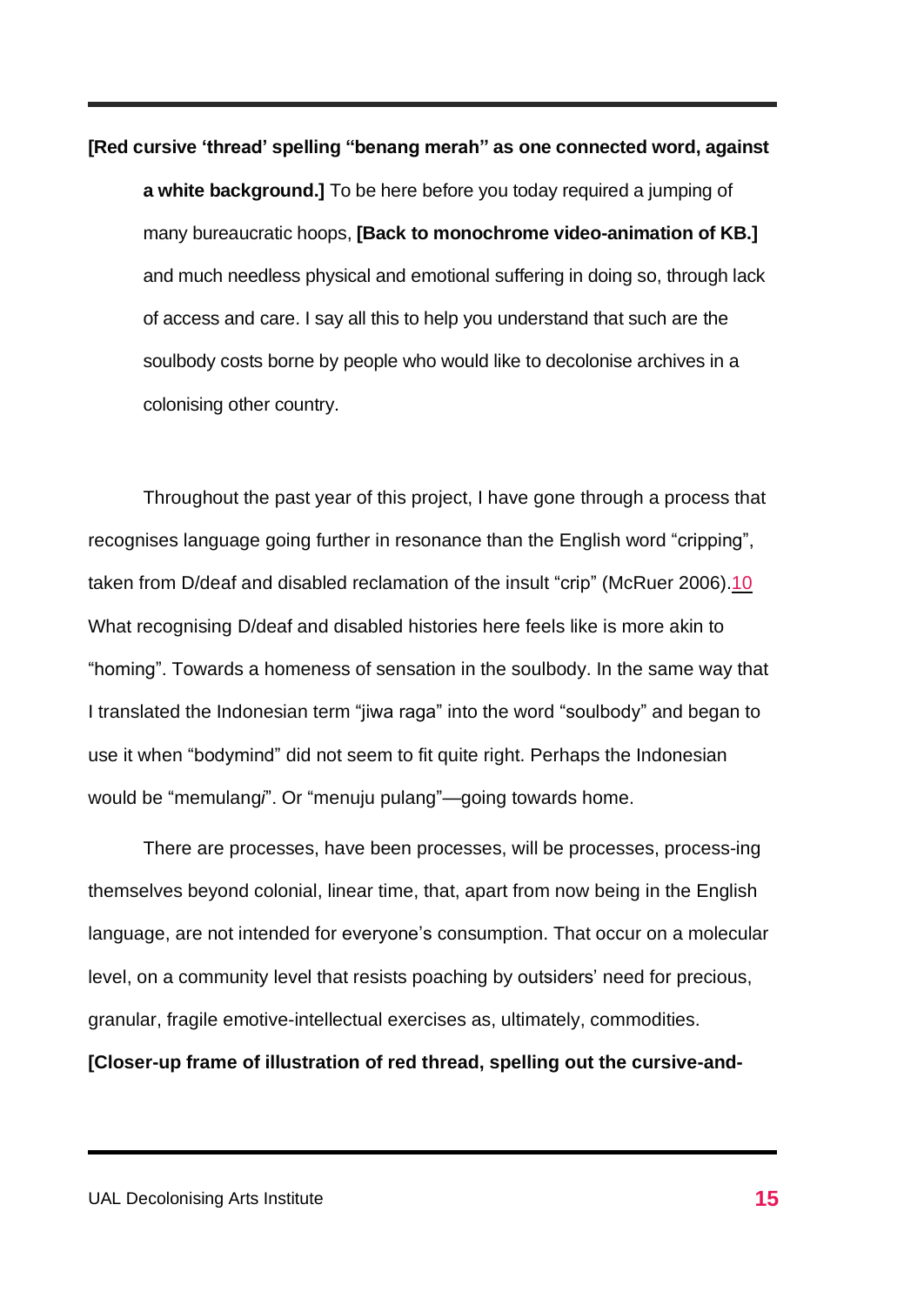**connected words "benang merah", above ten grey folders at the top of a shelf, with a white background behind the cursive.]**

When perceiving these archives:

What counts as violence? What counts as disablement? What counts as illness? What is *recognised* as these things, and by whom? Which disability models are used to interpret these things? There are practically innumerable disability models, including the ones I subscribe to the most, indigenous disability models.

In the words of indigenous academic Zoe Todd (2020) **[Back to monochrome video-animation of KB.]**, "Indigenous is neither wholly a racial category or wholly an onto-epistemological one. It refracts them both and represents easily thousands of different cosmologies from around earth.["11](#page-38-1)

Violence does not only occur to the bodymind in ways that are measurable in terms of suffering in a way that "modern medicine", or Western medicine, even Western psychology, can comprehend. Violence occurs in terms of imposing unfit disability models onto our *soulbodies/bodyminds* **[Image of red cloth in close-up, panning closer in.]** (here I recognize that there may well be those who, being non-spiritual or **[Back to monochrome video-animation of KB.]** non-religious, prefer the self-description of "bodymind" over "soulbody").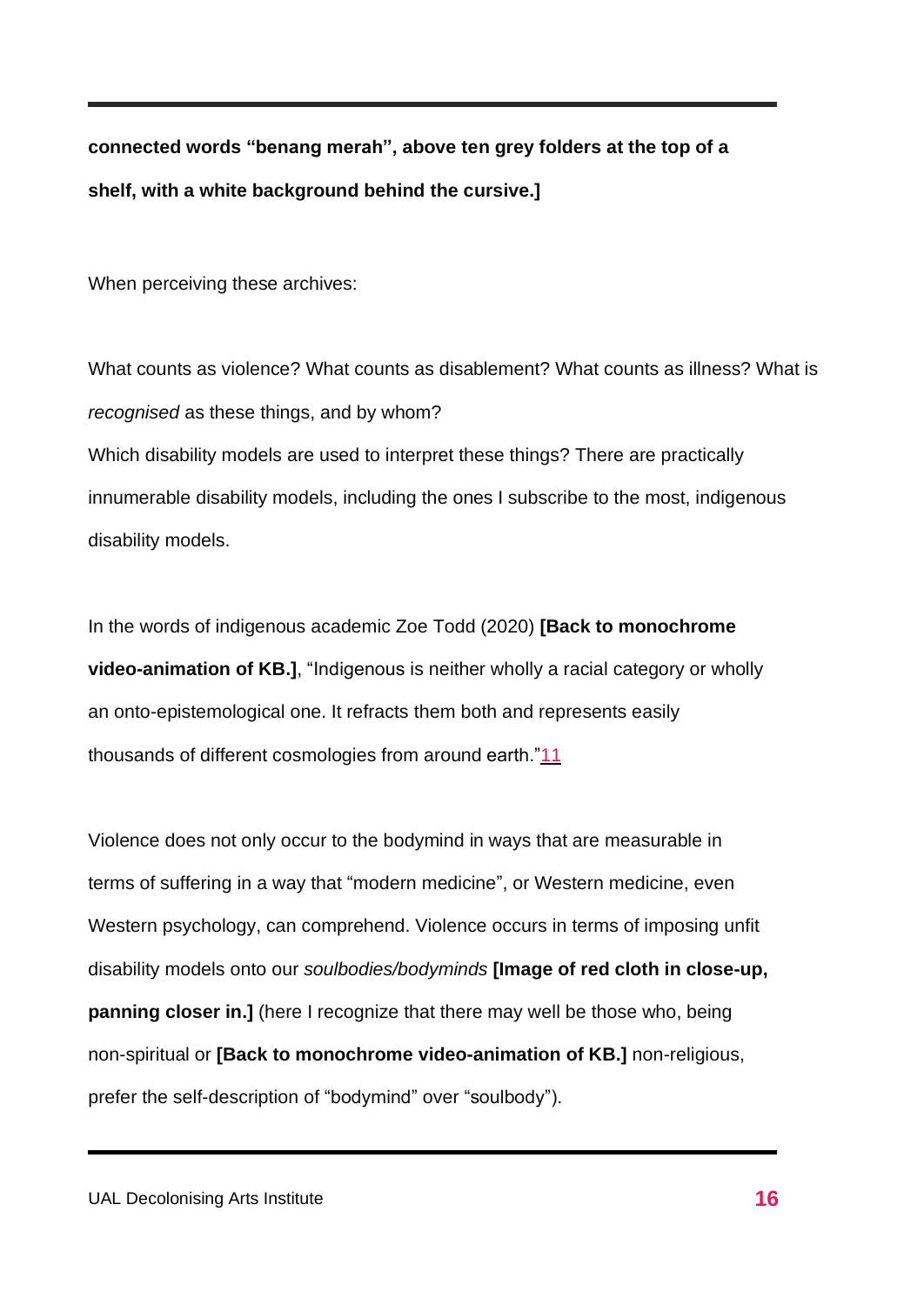When we say "inaccessible", what is made inaccessible in colonial archives, which UAL Archives inevitably are? And how? And inaccessible to whom? Why are these archives here, and not elsewhere? There are D/deaf and/or disabled (again, using Western, English categories) people, artists, especially those of what I like to call the majority world, in:

the artists in the archive

the curators whose work is here

the media workers who covered their work

literally every person who contributed to making the artwork in these archives, including bus drivers, cab drivers, kiosk owners, café chefs, et al, who contributed to these art workers' days,

their familial, collegial and kin networks, as, after all, we exist in the 'communal' (and when I say "majority world", I mean everyone who is not regarded in Western countries as the majority).

the archivists and librarians the university administrators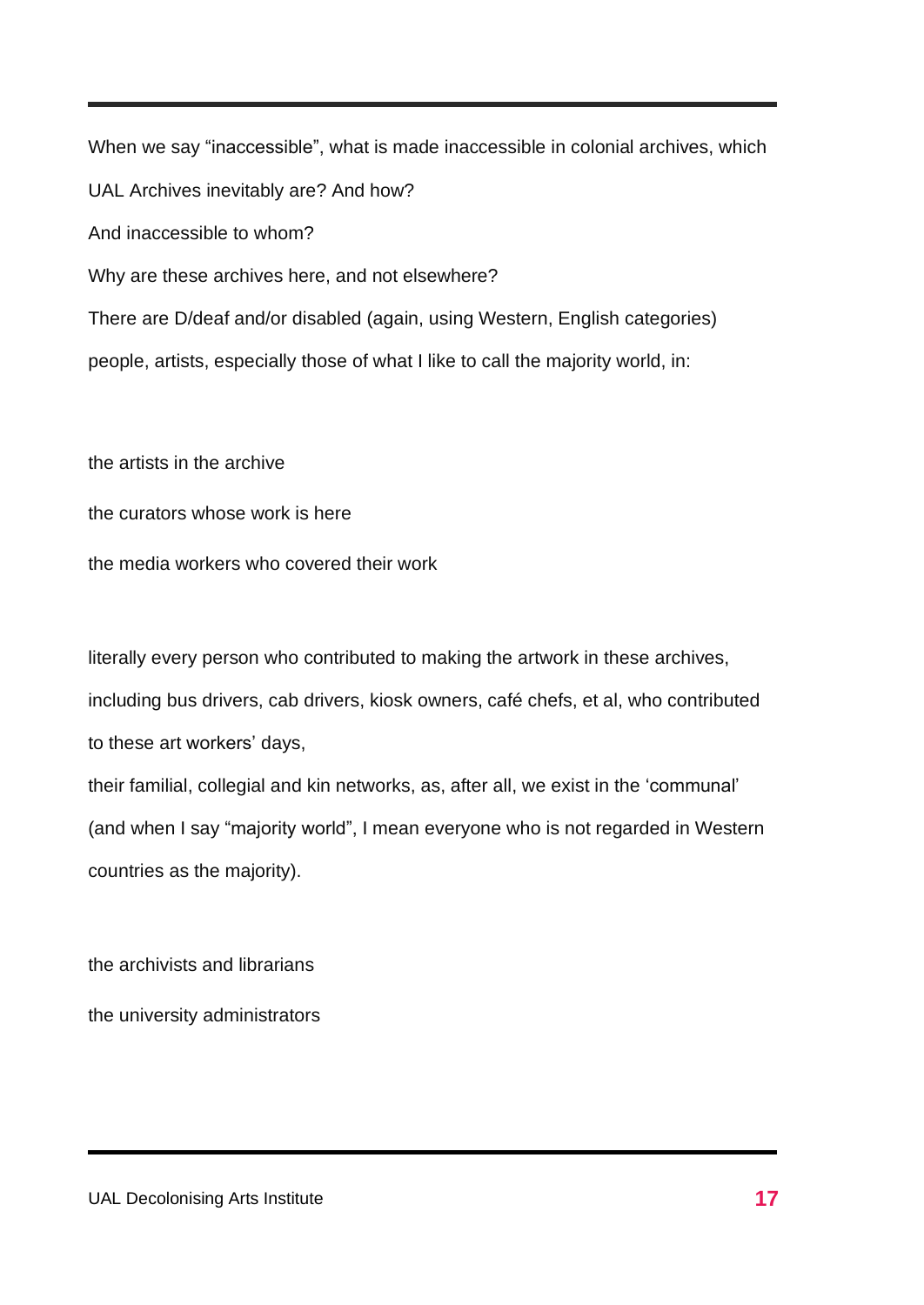other university staff and faculty who have used or seen or contributed to these archives UAL students and other audiences

And there have always been D/deaf and/or disabled artists, including activist artists, who are not in these archives but should be, whose work perhaps was not critically regarded because of the bodymind or soulbody creating it, because of this very identification with such categories.

What kind of art we create to further our survival is entirely caught up in histories of violence that penalise those bodyminds thought of as 'non-normative'.

**[White background. In black handwriting] "What policies—by municipality, or nation state, or university, or one's own family—prevent people from disclosing D/deafness and/or disability, in a world where [in red handwriting] colonial, capitalist ableism requires subterfuge for survival? Subterfuge that may threaten our lives [in black handwriting]—for instance, by not making ourselves available to care—as much as preserve them. [This last period is connected to the question mark at the end of "survival" with an abstract tangle of red thread on the right hand side of the page.]]**

And there is the relationship of diaspora to places more firmly under "imperial duress" (to quote Ann Laura Stoler; Stoler 2016), which is to say, all places[.12](#page-1-0)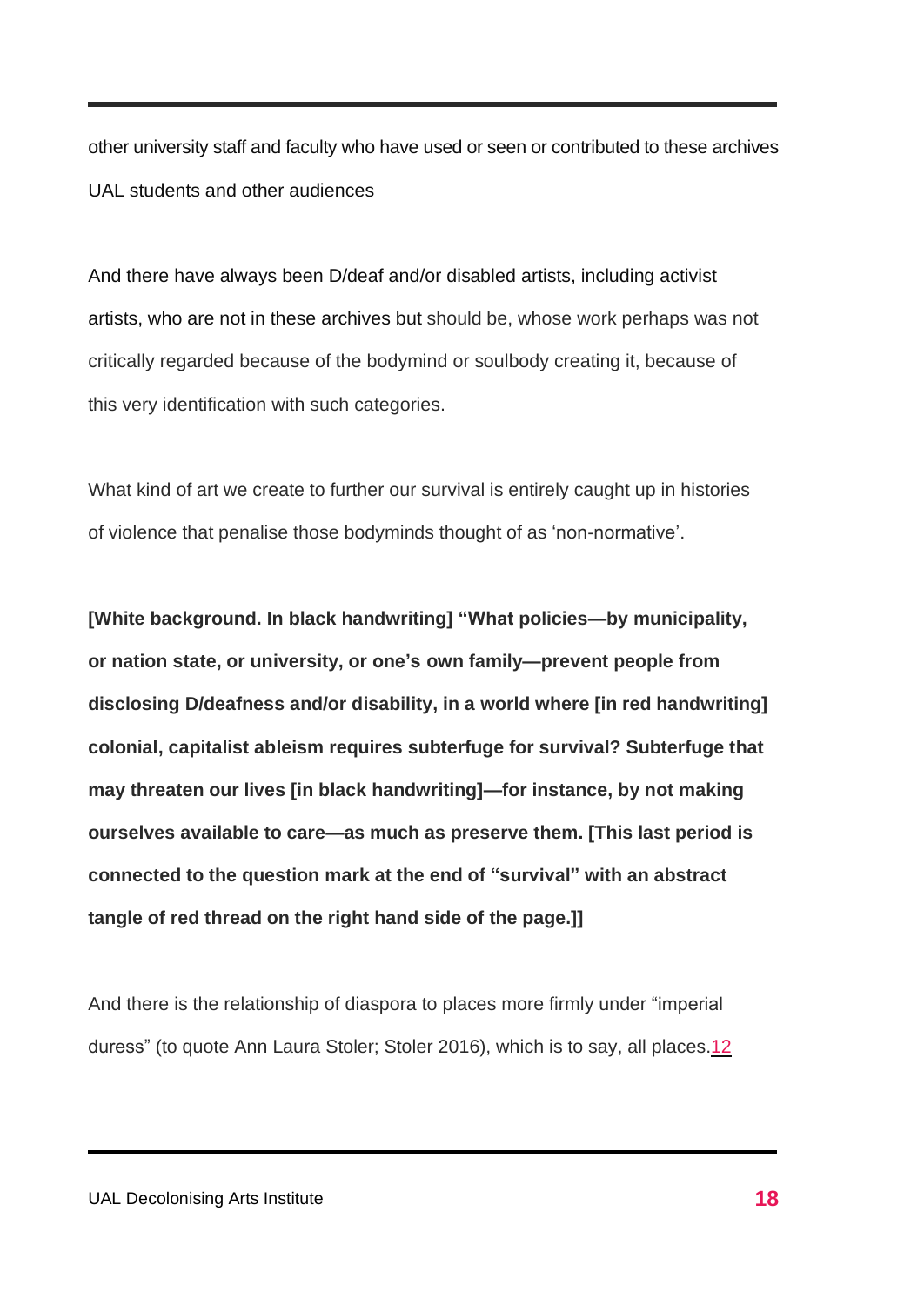The archives are a burial site for the not-gone, still-here, never-dead. Perhaps better said: a resting place that thrums with the desire and possibility to go in disability justice directions. **[Back to monochrome video-animation of KB.]**

What is the thrum of connection—red thread—between sheets of paper separated by plastic, **[Back to previous red and black illustration.]** the molecular forms of resistance to classification perhaps present in a **[Back to monochrome videoanimation of KB.]** near-imperceptible hum?

Between the usage in the shampoos, soaps, laundry detergents, pot noodles of the artists, curators, gallerists, attendees documented, of palm oil **[Red cursive "thread" spelling "benang merah" as one connected word, against a white background.**] taken, violent land grabs upon Indonesian rainforests to make way for plantation **[Back to monochrome video-animation of KB.]** trees?

A hum calling for reclamation, that can only be accessed by ancestral work. By an explosion of time's linearities. Our forebears' work existing in our felt body, in the futures of those who will not know our names, even if they will share our contribution to hum, feel our hum within, that may well express or have expressed joy through bodyminds in gestures and languages that the non-disabled may not understand as genius, may mark as "primitive" or "brute" or "grotesque".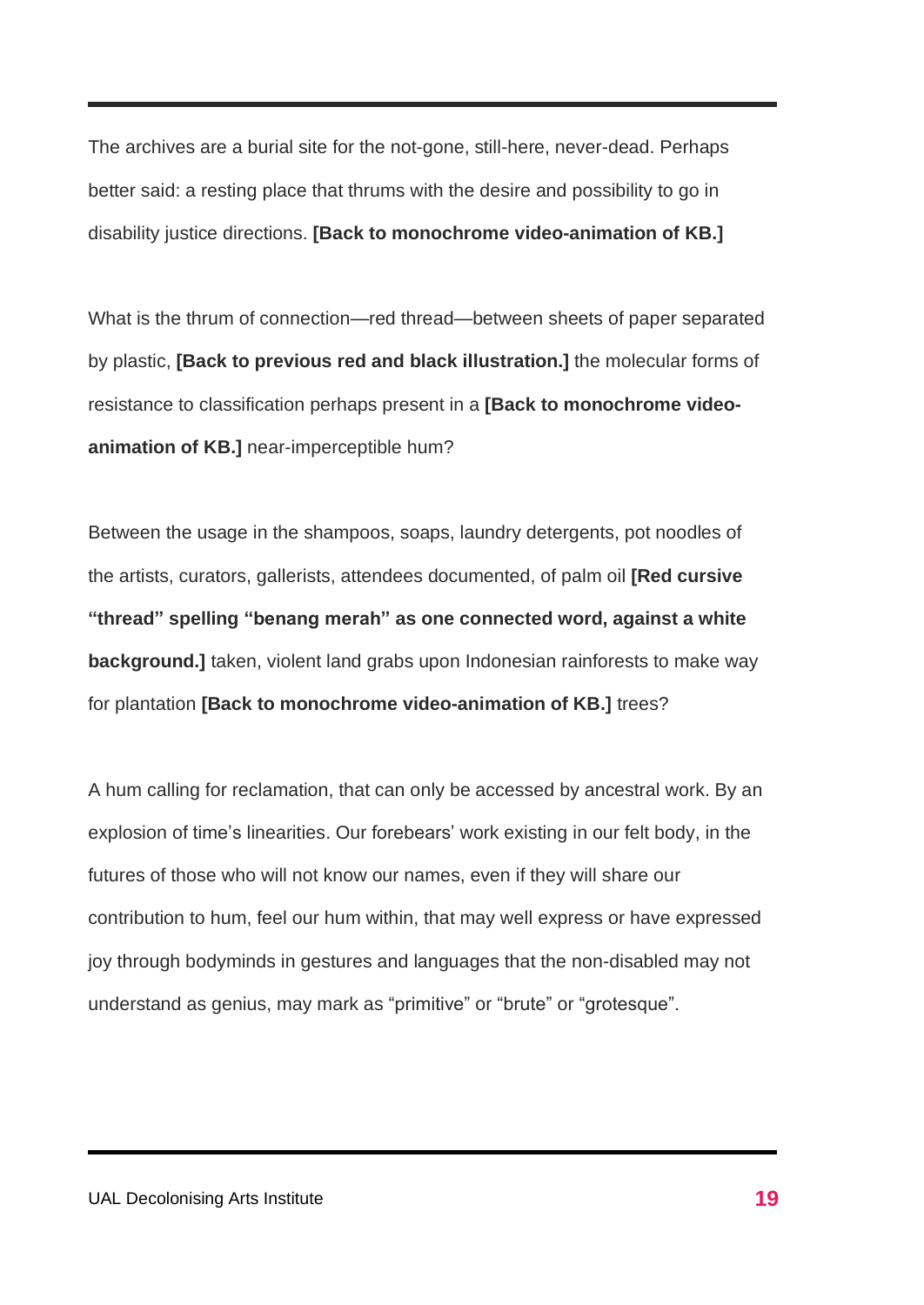**[Red text on a white background of the following paragraph, in the lower part of the image.]**

La Marr Jurelle Bruce writes:

Europeans repeatedly consolidated their identities as free and reasonable by casting the black-cum-mad as antithetical embodiment of *un*freedom and *un*reason. Thus, any critical investigation of madness and modernity must confront the matters of blackness and anti-blackness in the foundation of modern Reason. (I distinguish "reason" from "Reason." [with a capital "R"]' (Bruce 2017, p. 304[\)13](#page-1-0) **[Followed by an image in the lower part of the frame, where the words "Europeans", "free", "reasonable", "blackcum-mad", "***un***freedom" and "***un***reason", "madness", "modernity", "blackness", "anti-blackness", '"reason"' and '"Reason"' are handwritten in red in their previous positions in the quote, and connected by thread.]** 

In Bruce's *How to Go Mad without Losing Your Mind: Madness and Black Radical Creativity,* 2020, the genius of Black artistry from Kendrick Lamar to Ntozake Shange is theorised with "mad methodology", framed within multiple, interlocking societal layers of what "madness" means, and how creativity exists as resistance to white notions of psychic normality[.14](#page-1-0)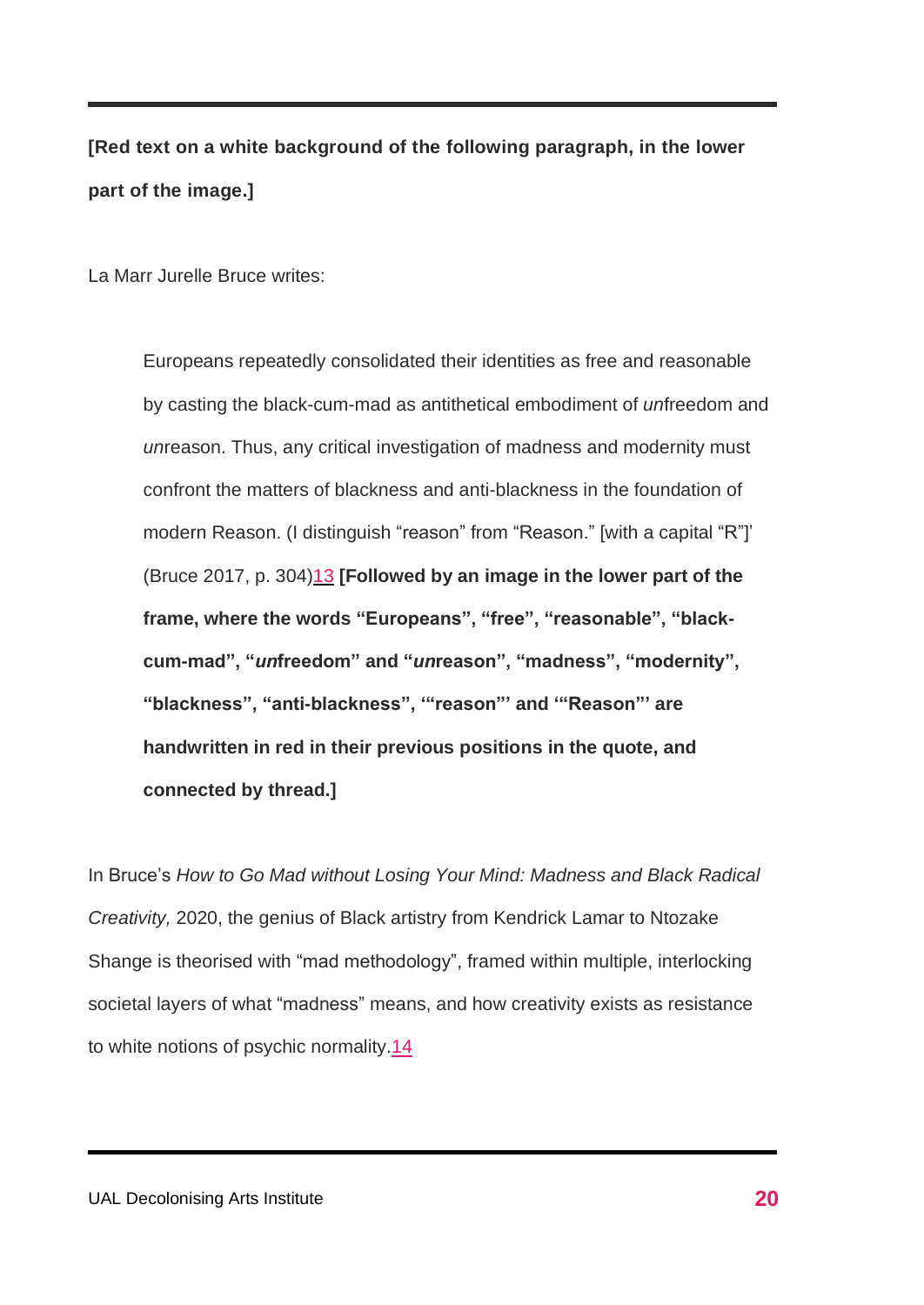In Sami Schalk's *Bodyminds Reimagined*, 2018, she uses analyses of Black feminist speculative fiction to discuss the relationship between conceptions of "disability" and "ability" as framed by the historical violence of white supremacy[.15](#page-1-0)

In Theri Pickens' beautifully structured *Black Madness :: Mad Blackness*, 2019 —"Dear reader, you may have to learn to think madly. Blackly. […] I am profoundly guided by a mistrust in [Back to monochrome video-animation of KB.] linearity" (p. xi), the following is written, which is sewn through all three of these recent works[:16](#page-1-0)

To think through the relationship between race and disability requires answering several questions: How might we read race and disability outside of the confines of the scripts heretofore provided? In what ways do we need to shift or challenge existing analytical paradigms? **[Back to image, just prior, of red text and thread on a white background.]** To what aesthetic practices and thinkers do we need to turn to expand our imaginations vis-àvis these two discourses and material realities? **[Back to monochrome video-animation of KB.]** What sacred cows or shibboleths do we need to leave behind methodologically, theoretically, aesthetically? (p. 3[\)17](#page-1-0)

 As someone from what is now known as Southeast Asia, I appreciate this call to slaughter sacred cows, and urge us to count among them Euro- and UScentric notions of race in relation to disability as applicable to all—the nation state I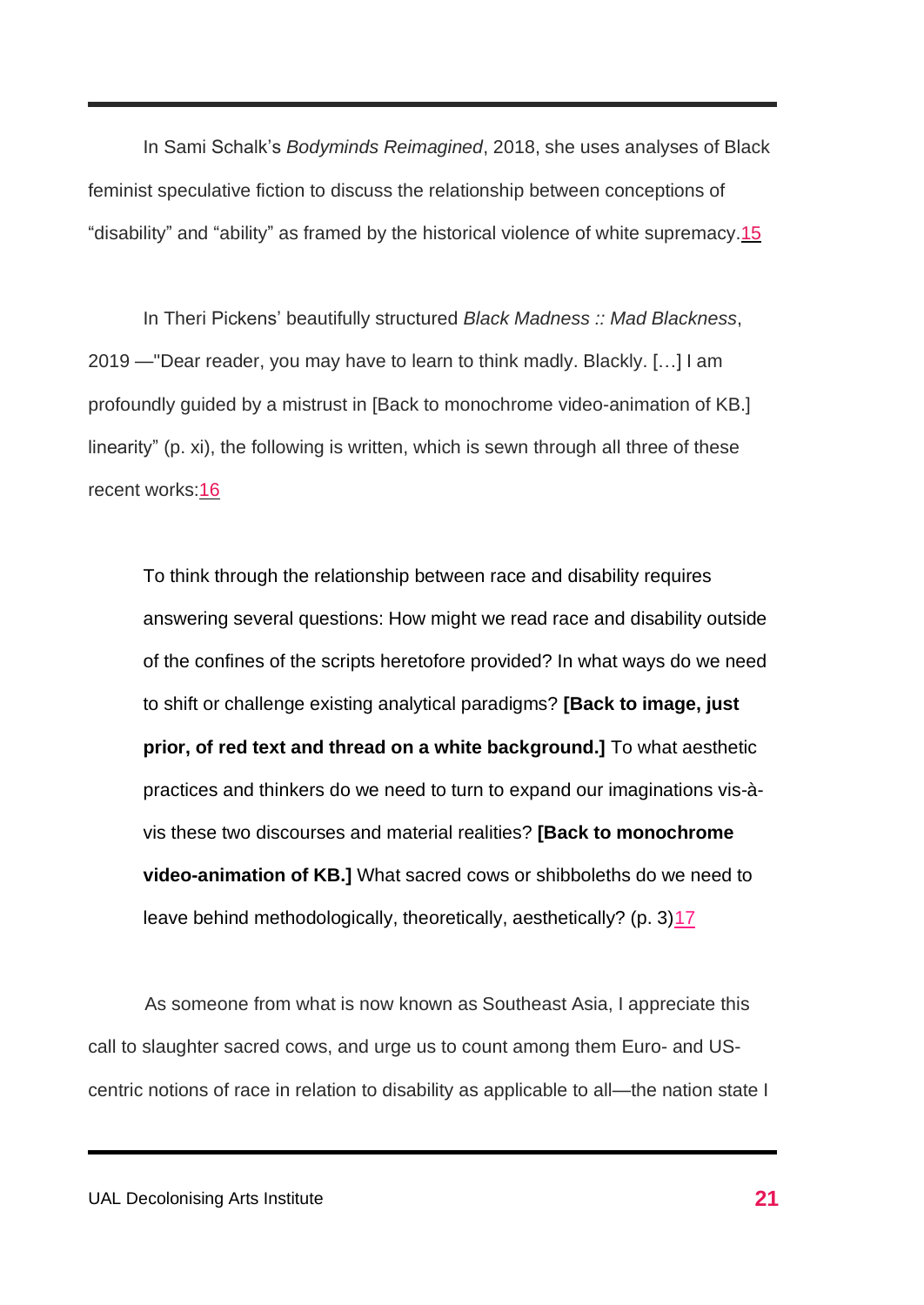am a citizen of has over six hundred indigenous languages and cultures, and our configurations of power, race and ethnicity are deeply **[Closing up on image of "African-Caribbean", "Asian" and "African" in red handwriting on a white background.]** complex and historically rooted. In analysing work by artists of "African-Caribbean, Asian and African descent", identity needs to be understood beyond homogenising categories made to fit US and UK censuses, and Western simplifications of complex interrelationships.

**[In red handwriting, words bordered above and below by red thread-andabstract-patterns border:**

#### **WHAT IS A NORMATIVE COLONIAL SUBJECT**

Breathe in the presence / of entanglement of policies / of sanctioned violence.]

#### WHAT IS A NORMATIVE COLONIAL SUBJECT

Breathe **[Back to monochrome video-animation of KB.]** in the presence / of entanglement of policies / of sanctioned violence.

The body is an archive. Molecular imprint of all the forces met moment to **[Back to red**

**and white image just prior, this time moving closer inwards on text.]** moment.

How is it that we have all imbibed this filter, this one filter of "normative

bodymind/soulbody under colonial capitalism until proven otherwise to those imposing this filter forcibly?"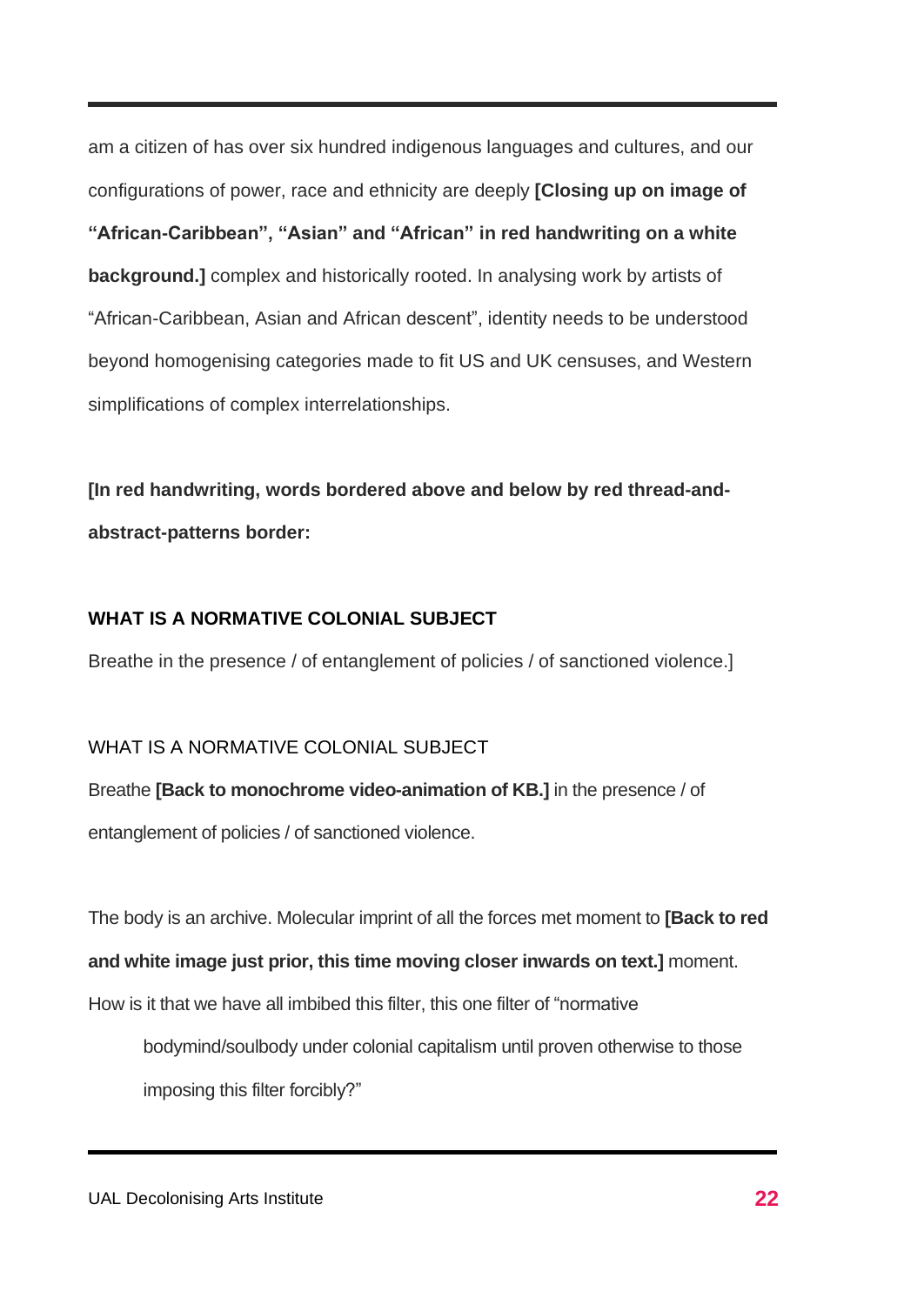Are you imposing this filter **[Back to monochrome video-animation of KB.]** on these archives?

Here, I call upon Marisa Fuentes' important work on reading archives "against the bias grain", 2016, and doing so with anti-colonial disability justice lenses, as integral to this exercise.

We embark on questioning in red thread, with regards to D/deaf and disabled histories from this archive, which spring from all of its artefacts—a tiny sampling of which I present here:

- **[Photo of photocopy of advertisement for** *The Foot Finders (Paintings by Prisoners)* **exhibition, at Nelson Mandela Gallery, 1984. It is ringed with drawn, red thread and displayed on a pedestal of red threads.]** Advertisement for *The Foot Finders (Paintings by Prisoners)* exhibition, at Nelson Mandela Gallery, 1984. Red thread binds around how the artwork of incarcerated people framed here are framed here, the thread attempts to loosen bars. And how are they framed here, in more ways than one, in light of the high incidence of health crises, **[Back to monochrome video-animation of KB.]** lack of care, ableist violence within prison communities? And also, in light of a **[Back to previous image]** school-to-prison pipeline that means disabled children of colour in Western communities—and, from personal, anecdotal observation, disabled children in general **[Back to monochrome**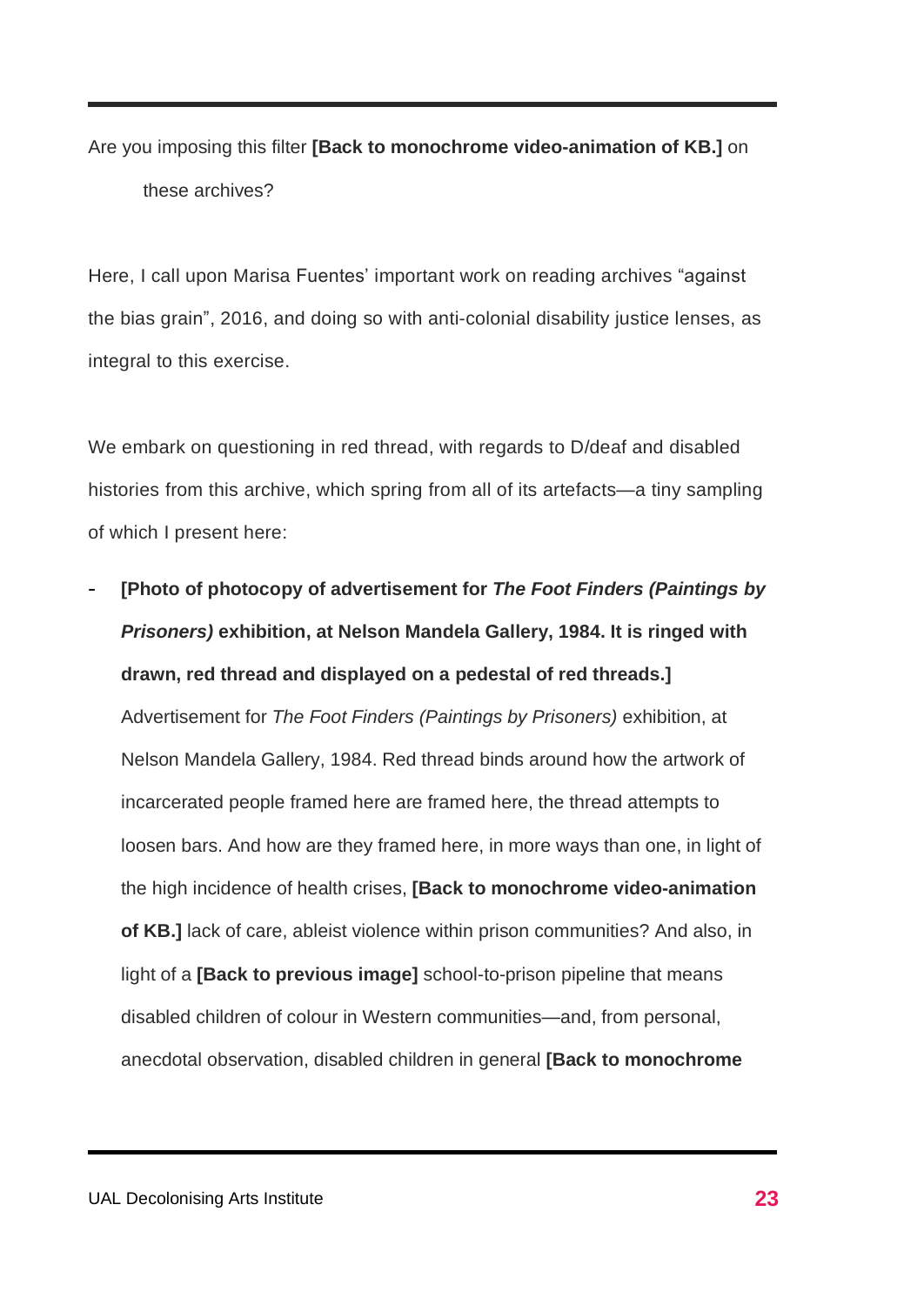**video-animation of KB.]** in "the Global South"—are more likely to be incarcerated (Annamma 2017, Hill 2017)[?18](#page-1-0)

- **[Photo of orange poster for** *The Atrocity Exhibition & Other Empire Stories; An Exhibition of Work by Donald G Rodney of The BLK ART Group; July 12–Aug 2, 1986.* **The red thread blooms and diffuses on its right side.]** Photo of poster for *The Atrocity Exhibition & Other Empire Stories; An Exhibition of Work by Donald G Rodney of The BLK ART Group; July 12–Aug 2, 1986.* The red thread blooms and diffuses on its right side. What was the MoD doing at the time, and what are the distances created by its policies between "normative British subjects" and those who bear the brunt of imperial violence? In Jasbir Puar's *The Right to Maim*, 2017, accessibility in Western countries is laid **[Back to monochrome videoanimation of KB.]** bare as financed by the very maiming and disabling of people by these countries' foreign policy, **[Back to image just prior.]** in places like Palestine, in places like Indonesia.
- **[Photo of photocopy of press release for** *AIDS (and No Body Wants To Know)***, by Diana Constance, for The People's Gallery, 1988. Red thread abstract background is drawn, as well as the words "AIDS (AND NO BODY WANTS TO KNOW COUNCIL MOBIL OIL DIAMOND".]** How are images by and for people living with HIV/AIDS divorced or contextualised within anti-colonial disability justice movements? How is artists' work being in the collections of companies like Mobil Oil and Diamond Trading Company, as Constance's has, intertwined with their practices of extractive violence?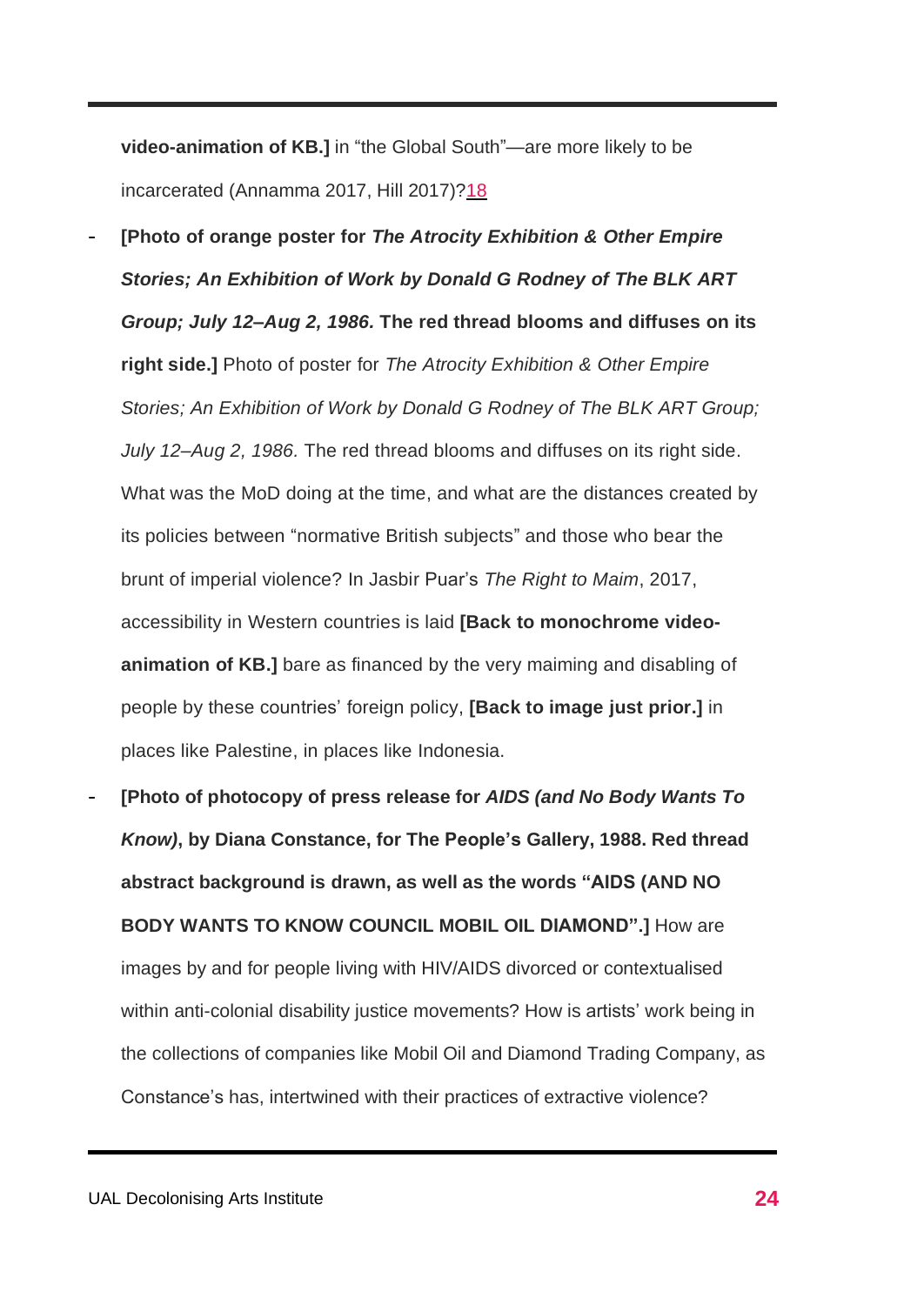- **[Photocopy of an advertisement for The People's Gallery 1985 exhibition of ANC Private Collection, at Nelson Mandela Studio. It contains a WHITES ONLY sign. It peeks from behind an abstract curtain of red thread.]** The violence of apartheid as producing disabled bodies, as coming with its own subjectivities of disability as intertwined with brutal taxonomies of race.
- **[Picture of a cropped photo to show review entitled "Body Politic", in response to the exhibition** *Mirage***; red background with red thread, and red rectangular abstract forms overlay the article. The mouth of a photo of a brown person with naked breasts is covered with one of these red rectangles.]** How do we as disabled people of indigenous genders and sexualities, of the majority world, police our bodies, as inherited disciplinary, punitive systems from colonial capitalism? Ann Laura Stoler's *Race and the Education of Desire* shows how, in what is now Indonesia, colonial racial taxonomy demarcated sexual activity, what was considered allowable. Who was allowed ownership of her own body's ways and desires, and who was not.
- **[Picture of a cropped photo of a photocopy of a Press Release for "***ART CAN DAMAGE YOUR HEALTH***" exhibition, behind abstract tangle of red thread, against a white background. The show title is underlined in red.]** What are the conceptual frameworks of "damage" here, in this exhibition title, *ART CAN DAMAGE YOUR HEALTH*? What is the "art" referred to here, what is 'health'?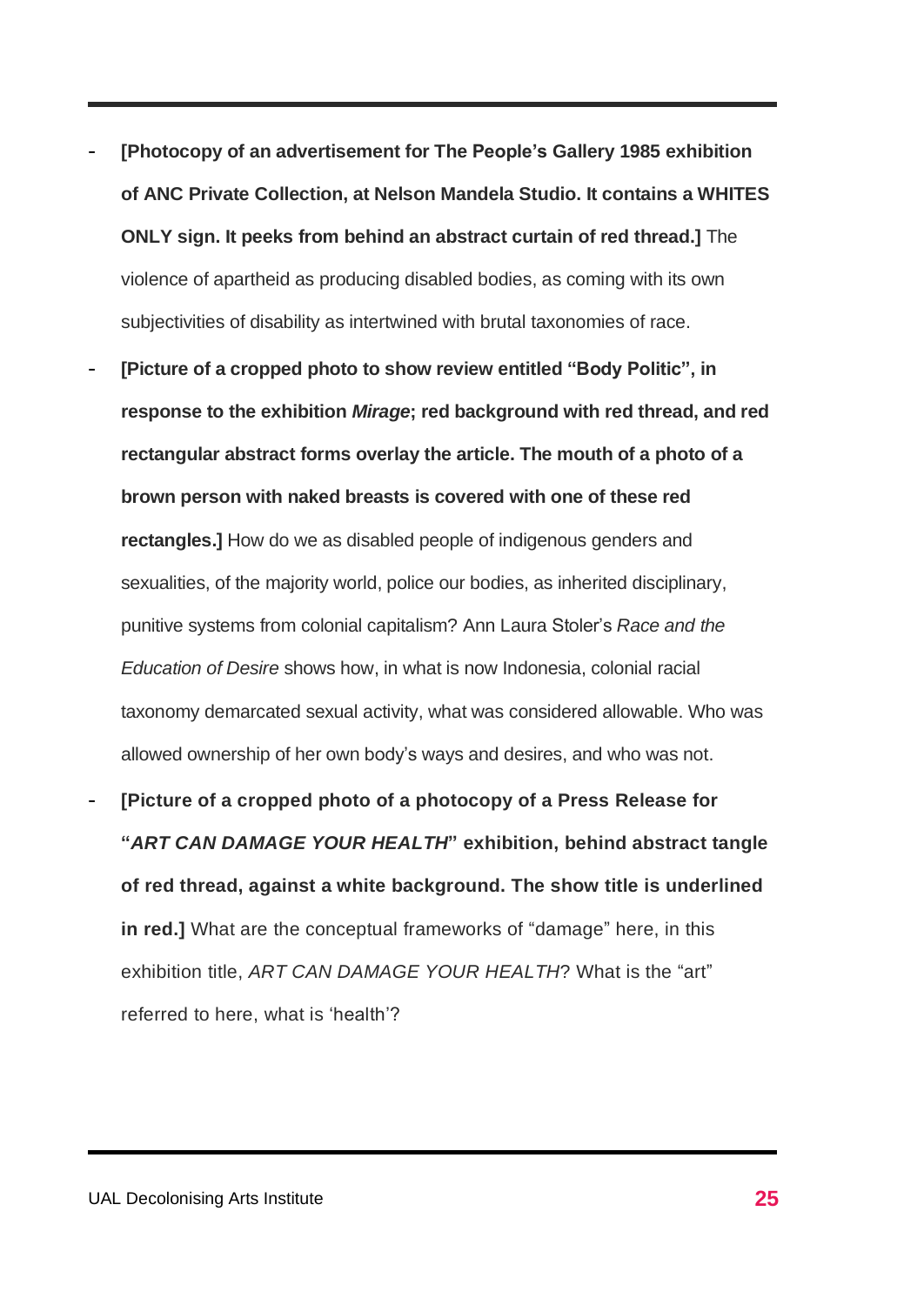And the list goes on.

As Tuck and Yang say, "Decolonization brings about the repatriation of Indigenous land and life; **[Back to monochrome video-animation of KB.]** it is not a metaphor for other things we want to do to improve our societies and schools. […] The metaphorization of decolonization makes possible a set of evasions, or 'settler moves to innocence', that problematically attempt to reconcile settler guilt and complicity, and rescue settler futurity" (2012)[.19](#page-1-0)

I use the red thread as a means of grounding, **[Closer-up frame of illustration of red thread, spelling out the cursive-and-connected words "benang merah", above ten grey folders at the top of a shelf, with a white background behind the cursive.]** of understanding materialities of anti-coloniality, in dialogue with each other, within and outside of official bounds of the African-Caribbean, Asian & African Art in Britain (ACAA) archives—as materials that are ensconced in, created under, layers of **[Back to monochrome video-animation of KB.]** complicity with ableist, colonial, capitalism.

**[In red handwriting, words bordered above and below by red thread-andabstract-patterns border:**

### **WHAT IS A NORMATIVE COLONIAL SUBJECT**

Breathe in the presence / of entanglement of policies / of sanctioned violence.]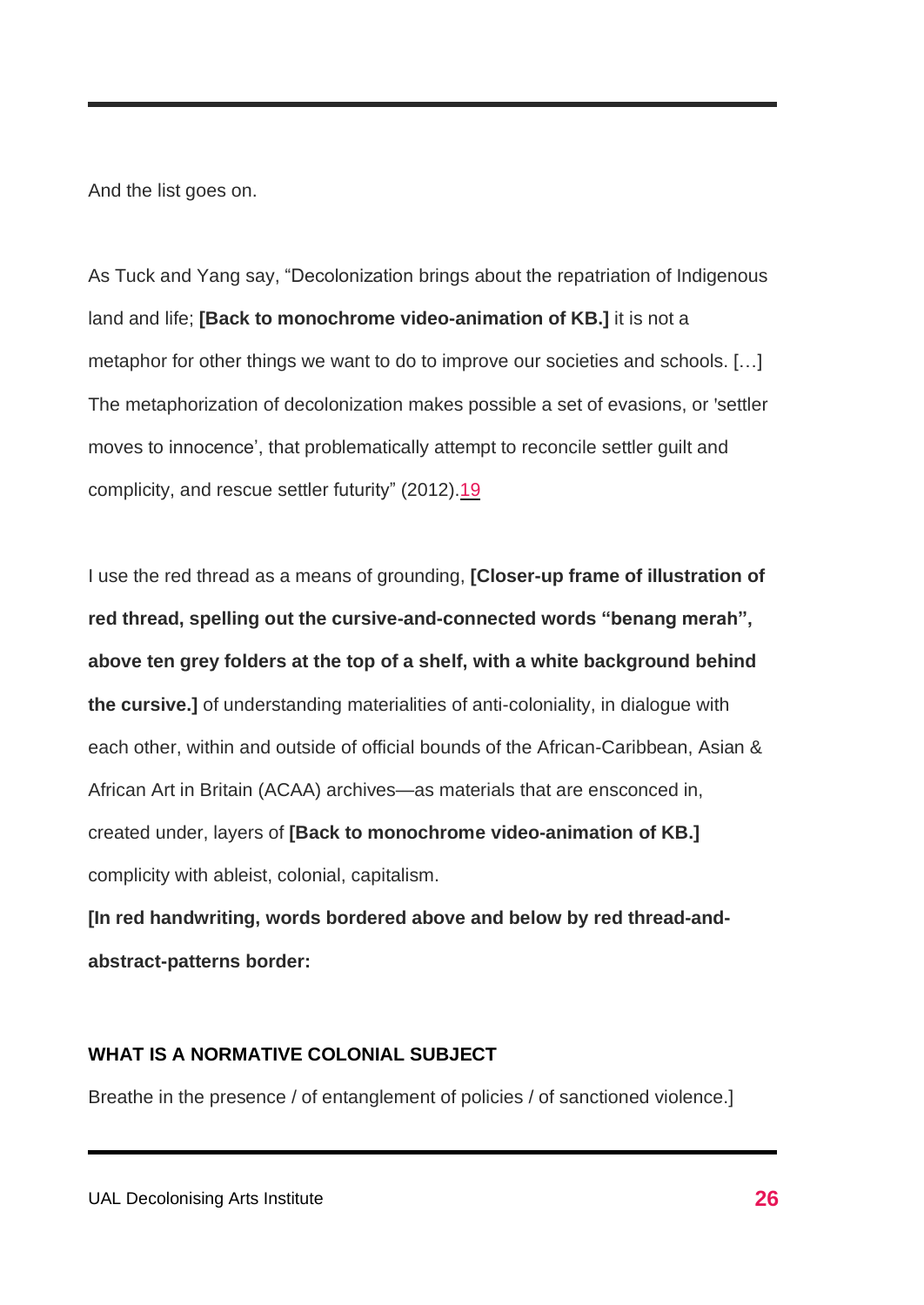The unspooling of this red thread is done in the hope that the naming of these complicities, **[Back to monochrome video-animation of KB.]** which we are all enmeshed with, bolsters the naming and strengthening of resistances, which can be used in a push towards restitution, repatriation of land and life, and reparations.

This has everything to do with what Yoshi Fajar Kresno Murti calls, in the book *Arsipelago: Kerja Arsip & Pengarsipan Seni Budaya di Indonesia [Arsipelago: Archival Work & Archiving Art & Culture In Indonesia***]** a "politic of claim" and "a politic of access" with regards to archives (Wardani and Murti, eds., 2014, p. vi)[.20](#page-1-0) **[Photocopy in black and white of an image of a dark-skinned man sitting wearing Western clothes, playing an instrument, alongside light-skinned, Asian musicians in traditional dress. Red thread connects them at their feet, and around the small table between them.]** Simply put, who gets to claim archives, art and culture? And who gets to access it? A quote from Yoshi:

Documentation on the birth of **[Back to monochrome video-animation of KB.]** 'Indonesia' as a nation state and the archives of past 'Indonesianness' are formed, reproduced, and preserved by the moment of colonialism. […] Documentation and documenting are not seen [by the **[Red handwriting against a white background of "African-Caribbean", "Asian", "African Art", "Britain".]** state] as fundamental cultural work in the context of citizenship's **[Back to monochrome video-animation of KB.]**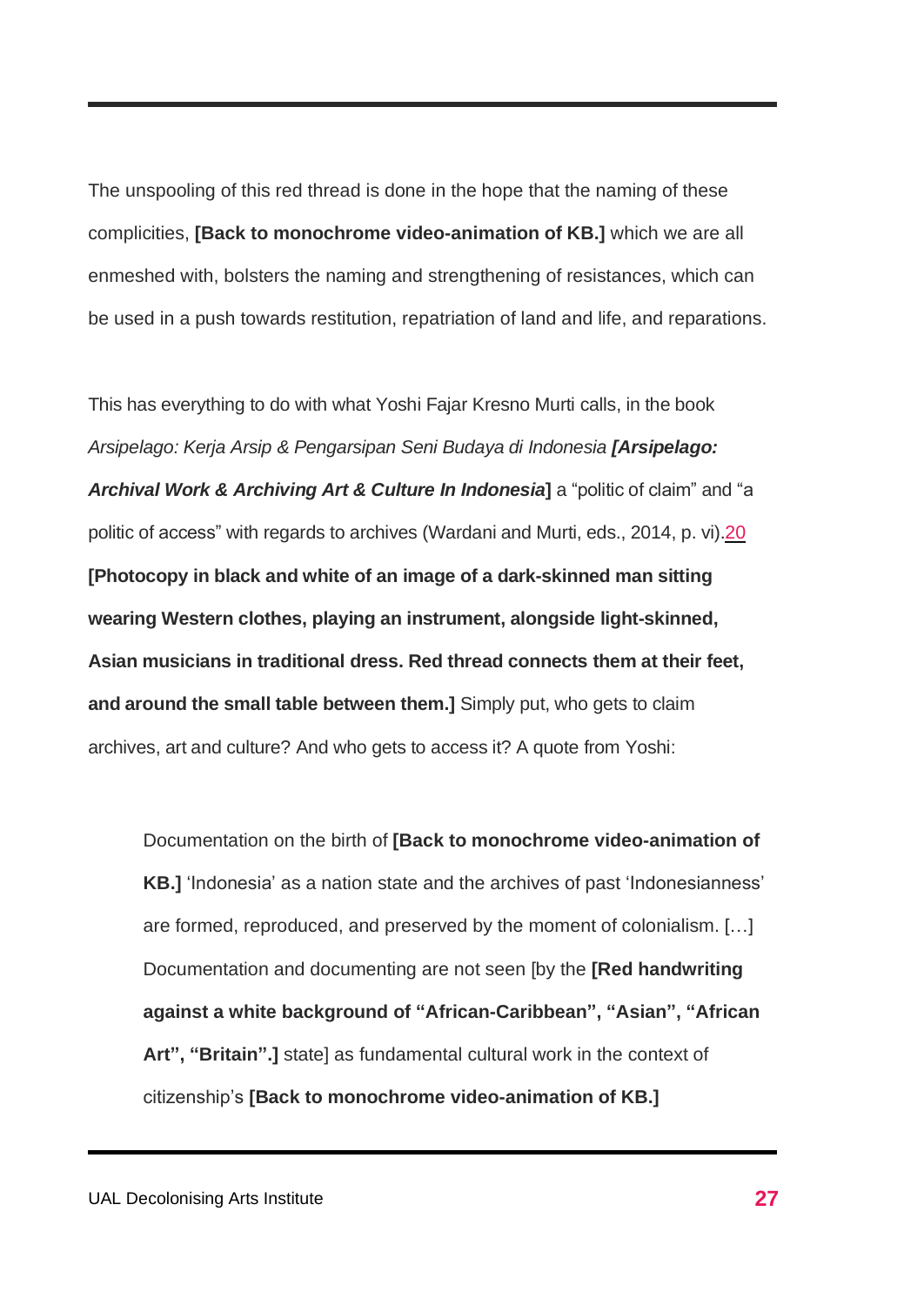'development', let alone perceived as a liberatory project (ibid., p. vii-viii; my translation)[.21](#page-1-0)

In other words, when we decolonise archives, it is important to separate the bureaucratic imperatives of nation states from communal, liberatory politic, an impulse that the many examples of community archiving in **[Picture of a cropped photo to show review entitled "Body Politic", in response to the exhibition** *Mirage***; red background with red thread, and red rectangular abstract forms overlay the article. The mouth of a photo of a brown person with naked breasts is covered with one of these red rectangles.]** *Arsipelago* demonstrate.

It is understood from the beginning that the work of archiving arts and culture in [*Arsipelago*] is not merely a technical, bureaucratic, economic or political matter, but cultural work with a long breathing span. We do not see archives and archiving as mere products, or merely a matter of collecting, storing and preserving arts and cultural texts, but also as a breathing energy that lives and enlivens the work of individuals, communities and citizens(hip) (ibid., xi; my translation)[.22](#page-1-0)

**[Back to monochrome video-animation of KB.]** Red thread here, throughout, is my interpretation of this breathing energy, one that exhales the importance of anti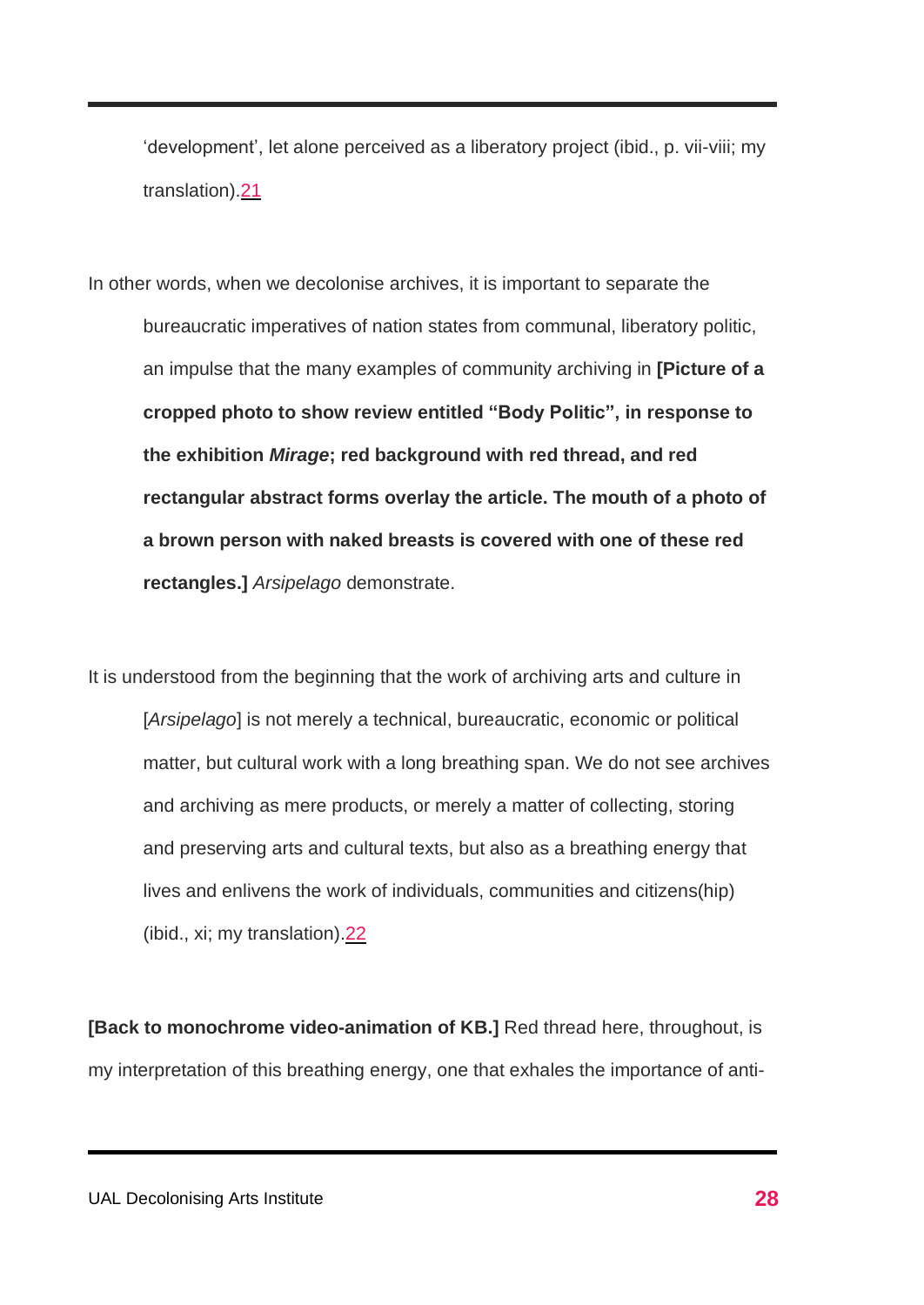colonial, disability justice work.

Despite the diminishment disability studies receives in academia, in my personal observation, as a "marginal" or "niche" category of inquiry, it must be understood that anti-colonial disability studies is about violence and the vulnerability of people to violence—physically, emotionally, holistically. In other words, anti-colonial disability studies, particularly as applied to archives, is of fundamental importance to decolonisation, if not an an ontology of decolonisation itself. Access—to spaces, to care—is about dismantling overarching structures that segregate **[Moving to become larger, in centre of frame: photocopy of an advertisement for The People's Gallery 1985 exhibition of ANC Private Collection, at Nelson Mandela Studio. It contains a WHITES ONLY sign. It peeks from behind an abstract curtain of red thread.]** bodyminds, and has to be baked into the fabric of anticolonial action, and, crucially, disability-led and grounded **[Back to monochrome video-animation of KB.]** in an understanding of pluriversity and thus many multiple archival interpretations. The pluriverse being a concept that arose from indigenous Zapatista movement work, all of us inhabiting a world with plural understandings of that world, plural cosmologies (Kothari, et al, eds, 2019)[.23](#page-1-0)

Speaking to this plurality, Julietta Singh writes, in *No Archive Will Restore You*,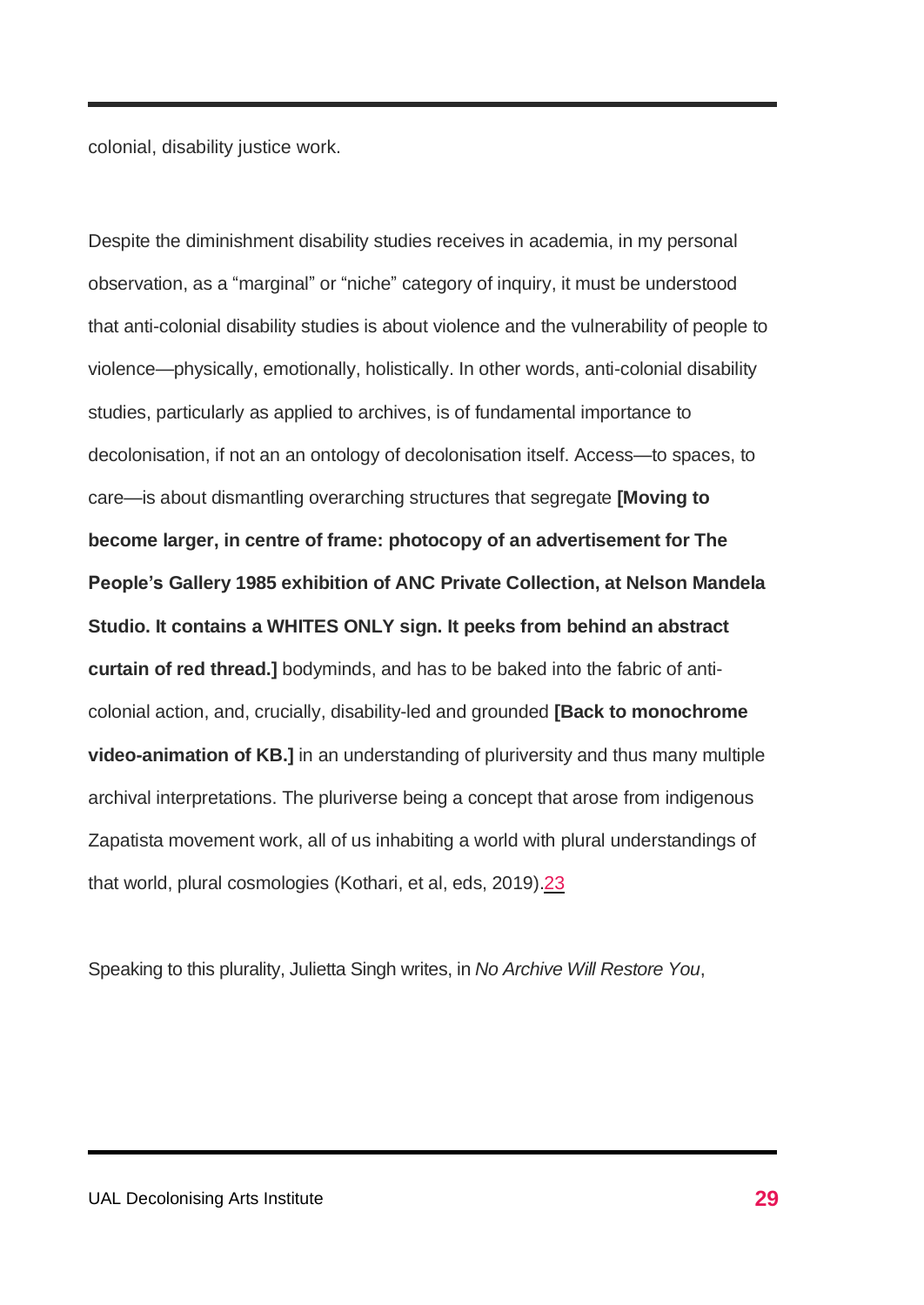How we think about ourselves as material and emotional beings turns out to be a style of thought, one that emerges from a specific place (Europe) at a specific time (modernity). […] A monumental worldview swept in and tried– with brute force, with discipline, with pedagogy–to make us each one self. But there is a prolific past that tells a different story of the body as an infinite collection of **[A folder entitled "BLACK ARTISTS" [in white lettering on a black background] and "WHITE INSTITUTIONS" [in black lettering on a white background], ringed in red paint, with red thread crisscrossing a white background.]** bodyings. And the grand historical force of producing the singular self has made these pasts difficult to gather, difficult to archive. (2018, p. 31-32[\)24](#page-1-0)

**[Back to monochrome video-animation of KB.]** However, I take issue here with Singh describing pluralities as past, rather than very much present as well, with many thousands of (endangered) indigeneities. Further, what Singh describes as a difficulty of archiving is, I believe, a beautiful potentiality of subterfuge, a simmering-underneath of "abled" **[The words "Europeans", "free", "reasonable", "black-cum-mad", "***un***freedom" and "***un***reason", "madness", "modernity", "blackness", "anti-blackness", '"reason"' and '"Reason"' are handwritten in red in the lower part of the frame, in their previous positions in the aforementioned Bruce quote, and connected by thread.]** understandings of art and archives. Right there before us—for those of us attempting, reaching towards—an attunement of frameworks **[Back to**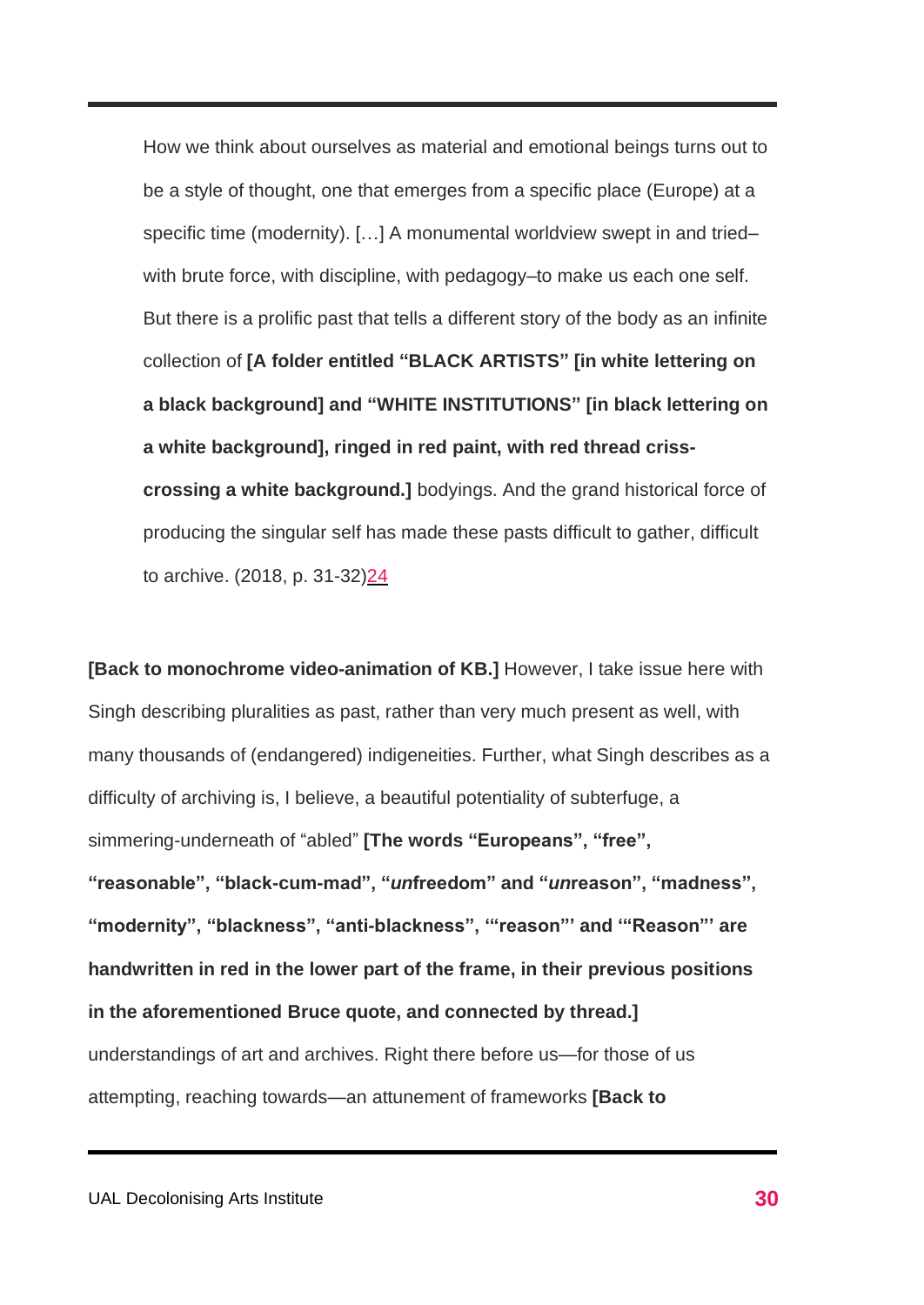**monochrome video-animation of KB.]** for archives rooted in anti-colonial disability justice. A "difficulty to archive" might actually be commensurate with an ableist, **[The words "process" and "joy" painted in red cursive, connected as one red thread, against pink and a white background.]** ocularcentric view that is not attuned to different registers of perception, the aforementioned hum in red thread of anti-colonial, disability justice readings of the materialities before us. Indeed, of the materialities *within us*. The pluriverse, which includes ancestral bonds that transcend space-time, archiving and archival spiritualities, ontologies, epistemologies. **[Back to monochrome video-animation of KB.]**

The African-Caribbean, Asian & African Art in Britain Archive should be made available as material for a repudiation of, not an extension into, various futures of persistent colonialism. **[ "African-Caribbean", "Asian" and "African Art" in red handwriting against a white background.]** This is an archive of the art of people who have been, through political and economic violence, displaced from their homes, and/or their families. **[Back to monochrome video-animation of KB.]**

This is an archive of distance and proximity. This is an archive of privacy imploded and "algorithms of oppression" (Noble 2018)[.25](#page-1-0) And all of these interact in flux with all of our bodyminds that are so fluid in their lives' journeys.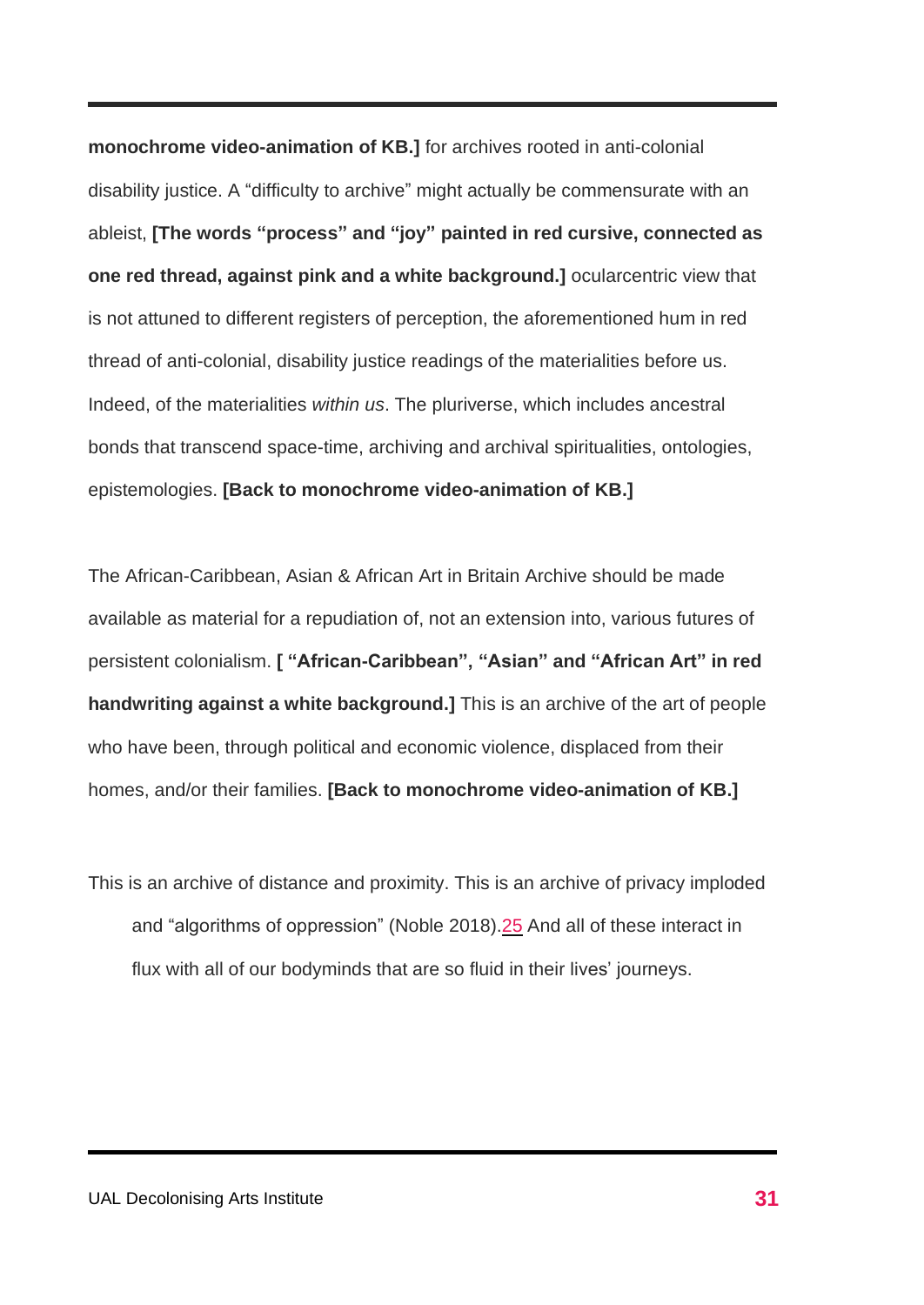This is an archive of, as Sara Ahmed's **[The words "Europeans", "free",**

**"reasonable", "black-cum-mad", "***un***freedom" and "***un***reason", "madness", "modernity", "blackness", "anti-blackness", '"reason"' and '"Reason"' are handwritten in red in lower part of frame, in their previous positions in the aforementioned Bruce quote, and connected by thread.]** The Cultural Politics of Emotion, 2013, declares, the ways we are pushed to feel or not feel **[Back to monochrome video-animation of KB.]** empathy about different artefacts, different archives and archived people's works. **[Red cursive "thread" spelling "benang merah" as one connected word, against a white background.]** It is about disability in relation to queerness as the possibility of futurities José Esteban Muñoz (2009) declared it to be, in an era where it is still so new in many colonised societies' history that homosexuality is not deemed, as colonisers instilled it to be, a psychiatric aberrance that must be wiped out[.26](#page-1-0) In **[Back to monochrome video-animation of KB.]** other words, queerness as a disability according to eugenicist models.

This is an archive in dialogue with our acceleration toward extinction of languages and cultures. This is an archive in dialogue with our acceleration towards extinction of languages and cultures, the slow pull towards extinction of traditional arts and practices that are meant to be interwoven in communal life as a source of **[Frame shows illustration of a red thread, spelling out the cursive-and-connected words "benang merah", above ten grey**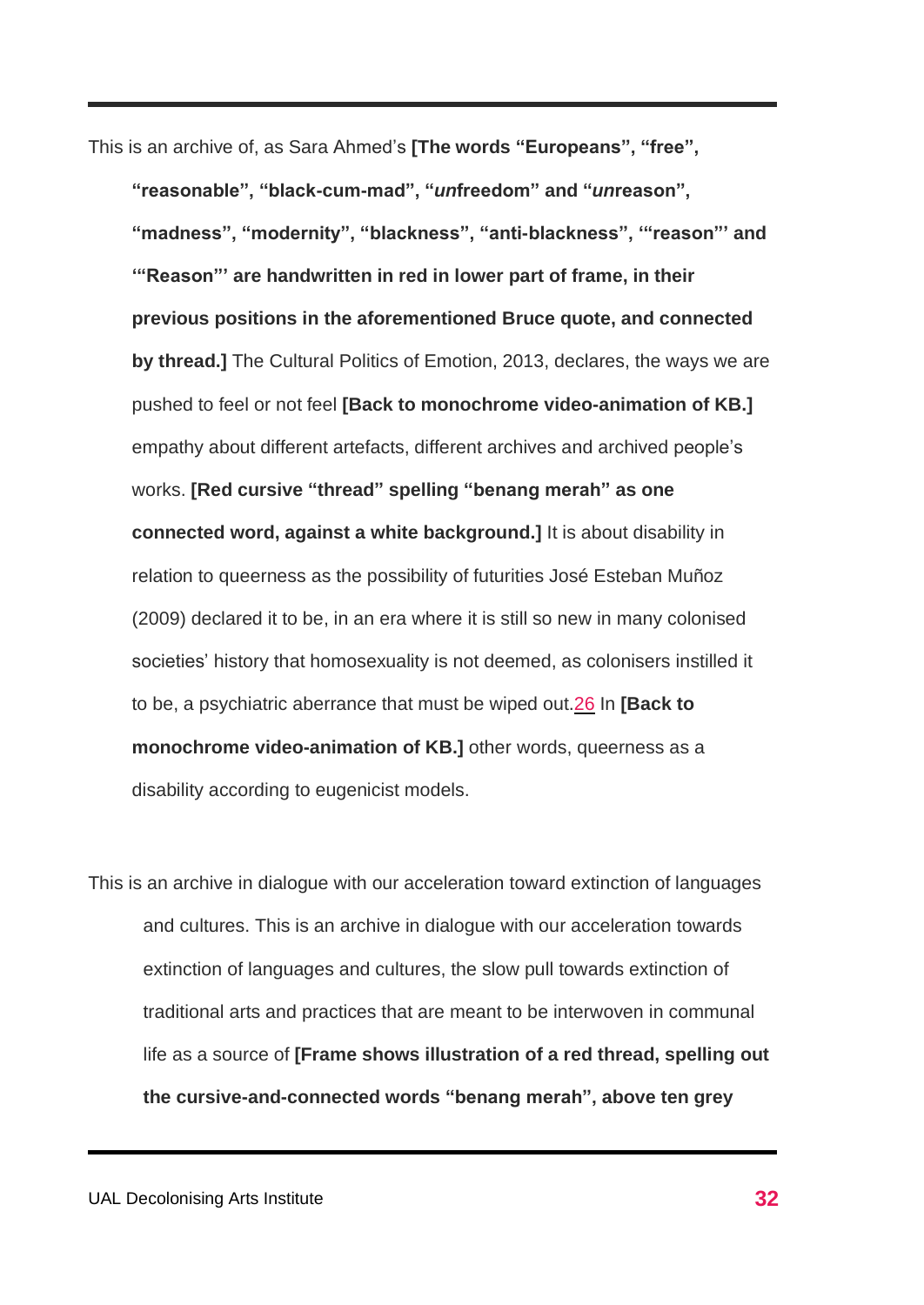**folders at the top of a shelf, with a white background behind the cursive.]** spiritual strength. Including D/deaf and/or disabled languages, D/deaf and/or disabled art forms, ways of feeling, of being—crucially, of surviving. This is an archive **[Back to monochrome video-animation of KB.]** of the imperceptible-to-some persistence of indigenous textual cultures (Ballantyne, Paterson, and Wanhalla (eds.), 2020), and a history and present of their diminishment or uplifting[.27](#page-1-0) Internal, inherited, ancestral, materialities. This is an archive of colonialism as brute force, and of a circumscription of millions under UK-backed dictatorships.

- This is an archive of prevention and push, interwoven with legacies that prevent communal archiving practices **[Image of red cloth, moving in a closeup.], specifically D/deaf- and/or disability-led archival practices in the [Back to monochrome video-animation of KB.]** majority world.
- The grace of the red thread is for us to continue reclamation of D/deaf and/or disabled histories from the majority world, regardless of whether or not colonial institutions acknowledge them.
- I will see you beyond the nation state as colonial invention, with in-built logics of disciplining disability, of violently reproducing it. **[Image of ten grey folders on a top shelf, with the roof on the upper half of the screen.]** I will see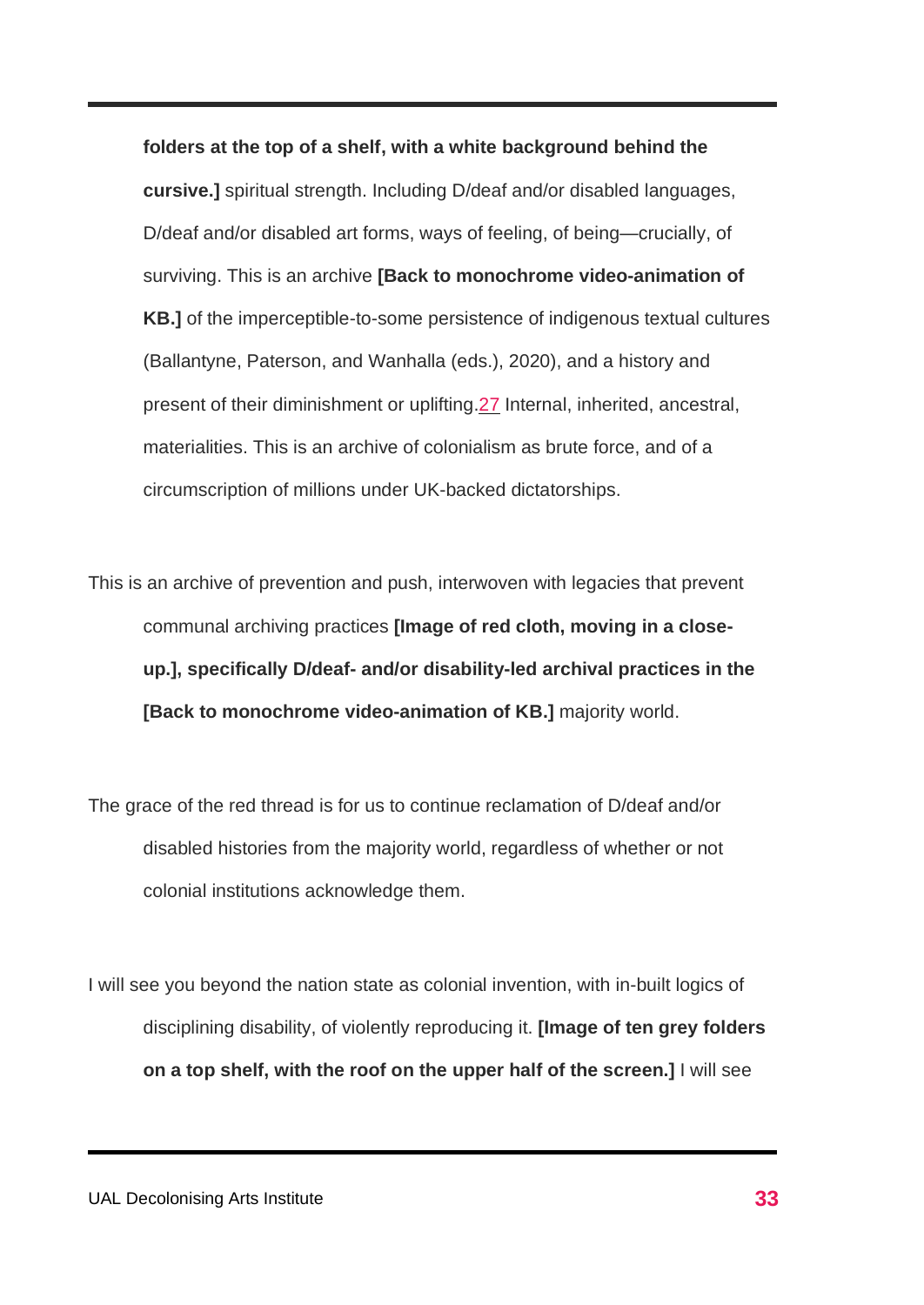you beyond the physical confines of an archive as architectural blueprint of a room — **[Back to monochrome video-animation of KB.]** I will see you as the red thread of connections between this room and everything outside of it. Everything that is also within it—presence is absence. Absence is presence.

This text is written as a beginning: **[The words "process" and "joy" painted in red cursive, connected as one red thread, against a pink and white background.]** Against the simplistic ways in which even the "social model" of disability (Shakespeare 2006) is not granular enough, specific enough, in the ways in which it treats decolonial, anti-colonial models—against Western-centric, Eurocentric **[Back to monochrome video-animation of KB.]** understandings of disability that erase pre-existing communal models in which disability was, can still be, exalted[.28](#page-1-0)

These are D/deaf and disabled archives—archives of potentiality, of rich reclamation, waiting—whether or not they are ever acknowledged in what counts as the official. But these journeys of reclamation may deliberately not be made available or apparent to you, if you live outside certain communities. Communities who have the right of refusal to be translated, to be studied, to be spoken aloud. To be defined according to what Intan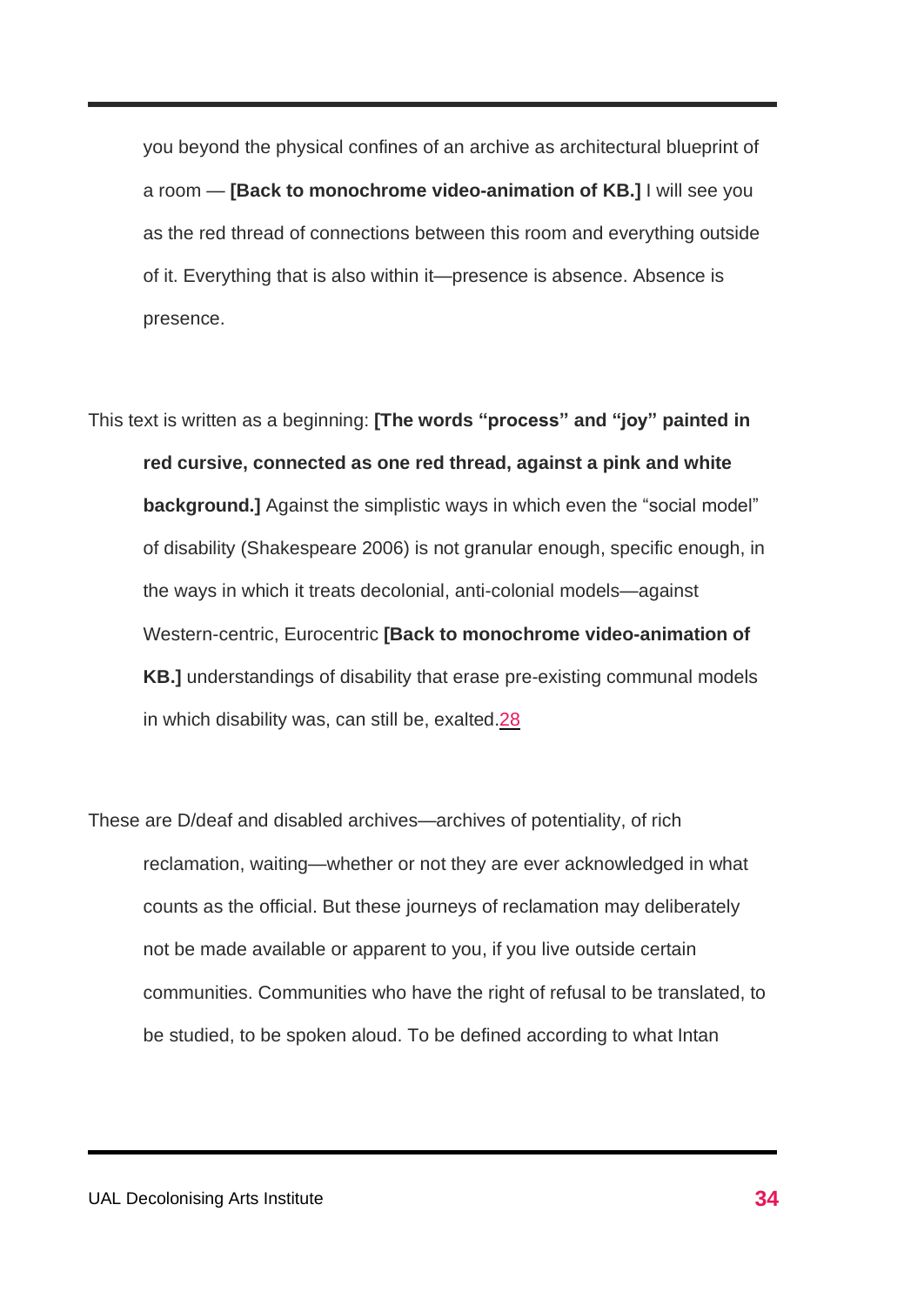Paramaditha (2019) calls Western "narratives of discovery" of atrocity and violence[.29](#page-1-0)

- This is an archive of cruelty. And an archive of the supposedly impossible: survival. It is an archive of D/deaf and disabled histories—as all archives are, all—that has not been recognised as such. There is a politic of claim here. There is a politic of access. The spiritualities of survival, of D/deaf and/or disabled survival here, do not depend upon others' perception that they exist—in fact, these modalities of survival may depend upon going undercover.
- I speak to you as a disabled artist whose soulbody has navigated, circumvented and continues to maneuver through, the violences that colonial, capitalist ableism has wrought upon a person and her communities. The majority world has often had to hide suffering in a world not bent towards care. And has also had to hide glorious, pluriversal (Kothari et al (eds.) 2019) celebrations of being what colonial frameworks for art cannot bring themselves to respect[.30](#page-1-0)

This is ours. There are secrets here, dialogic, soulbody-spiritual dynamics here, reaching out to pluriverse diasporas of ancestral resistance, **[Photocopy in black and white of an image of a dark-skinned man sitting wearing Western clothes, playing an instrument, alongside light-skinned, Asian**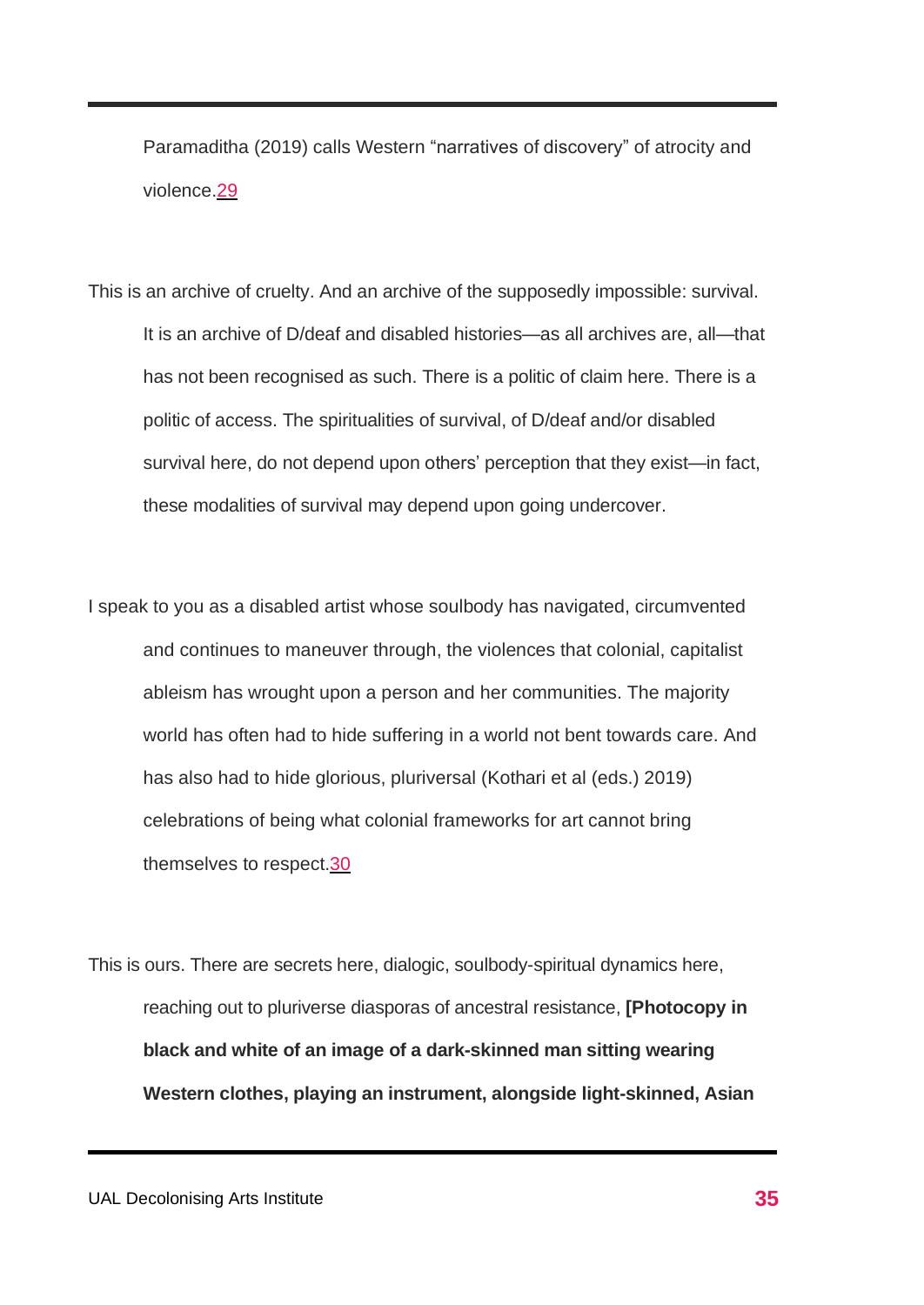**musicians in traditional dress. Red thread connects them at their feet, and around the small table between them.]** nurturings on a molecular level, that you may not be privy to, that you may not have the right to. Soulbodymindbody solidarities, pluriversal disability justices. **[Back to monochrome video-animation of KB for just a second.] [The words "process" and "joy" painted in red cursive, connected as one red thread, against a pink and white background.]** The processes of reclaiming archives are that of a return to joy, that deserves to be private for myriad communities, that may **[Back to monochrome video-animation of KB.]** well object to these processes being exposed. Here lies the right of refusal.

**[Quote on screen, in red, in which "***cannot***" and "captor" are both connected to a tangle of red thread:**

**I** *cannot* **talk about the place I came from**

**I do not want it to exist**

**The way I knew it**

**In the language of my captor – Shane McCrae]** [31](#page-1-0)

I cannot talk about the place I came from

I do not want it to exist

The way I knew it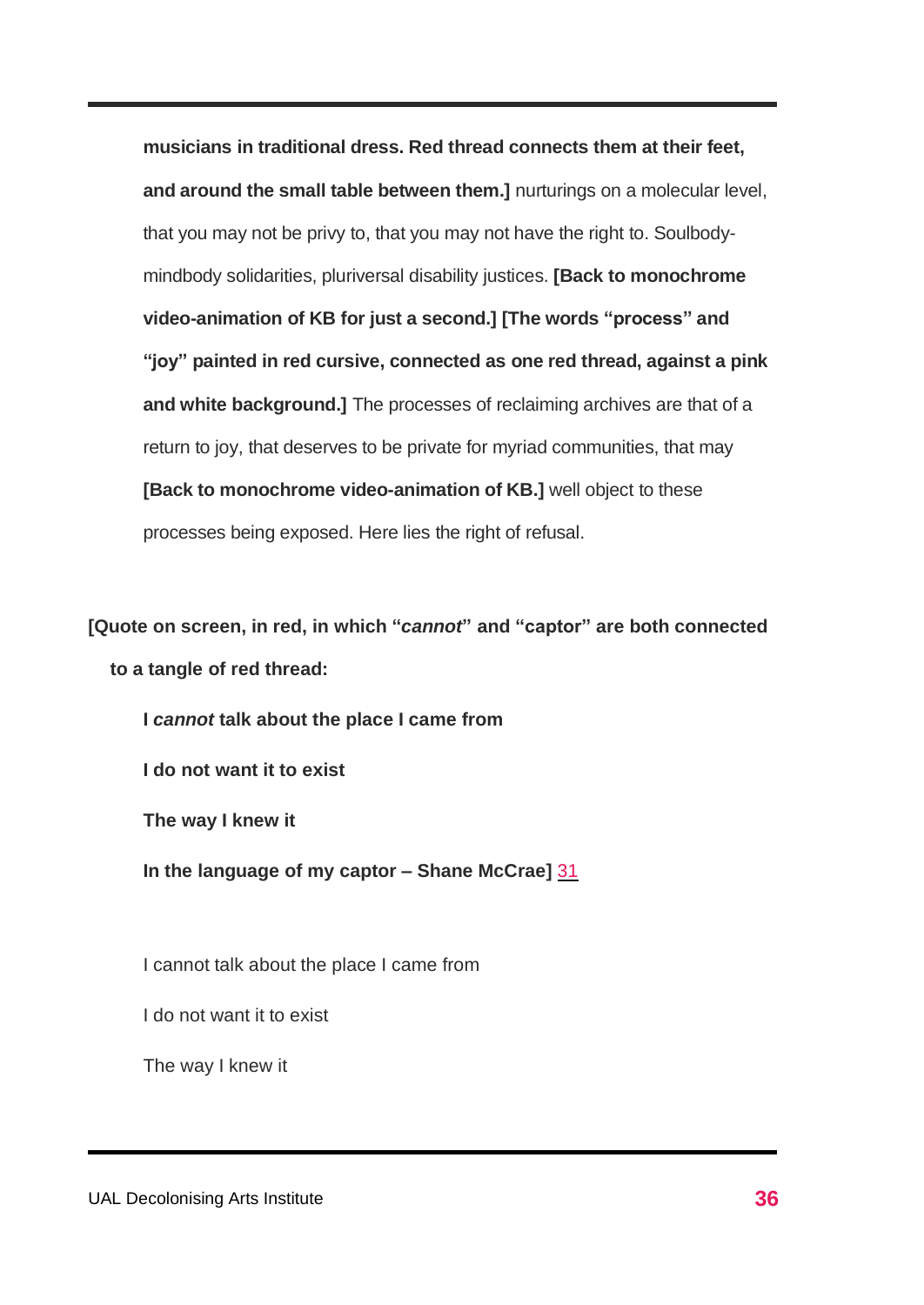In the language of my captor – Shane McCrae

This is a beginning point. **[Back to monochrome video-animation of KB.]** Here lies the path to D/deaf and disabled futurities, as well as pasts and presents. These are D/deaf and disabled archives with anti-colonial impulses embedded vibrancy, red thread, crimson hum that was always here. **[Image of red cloth, and end of the video.]**]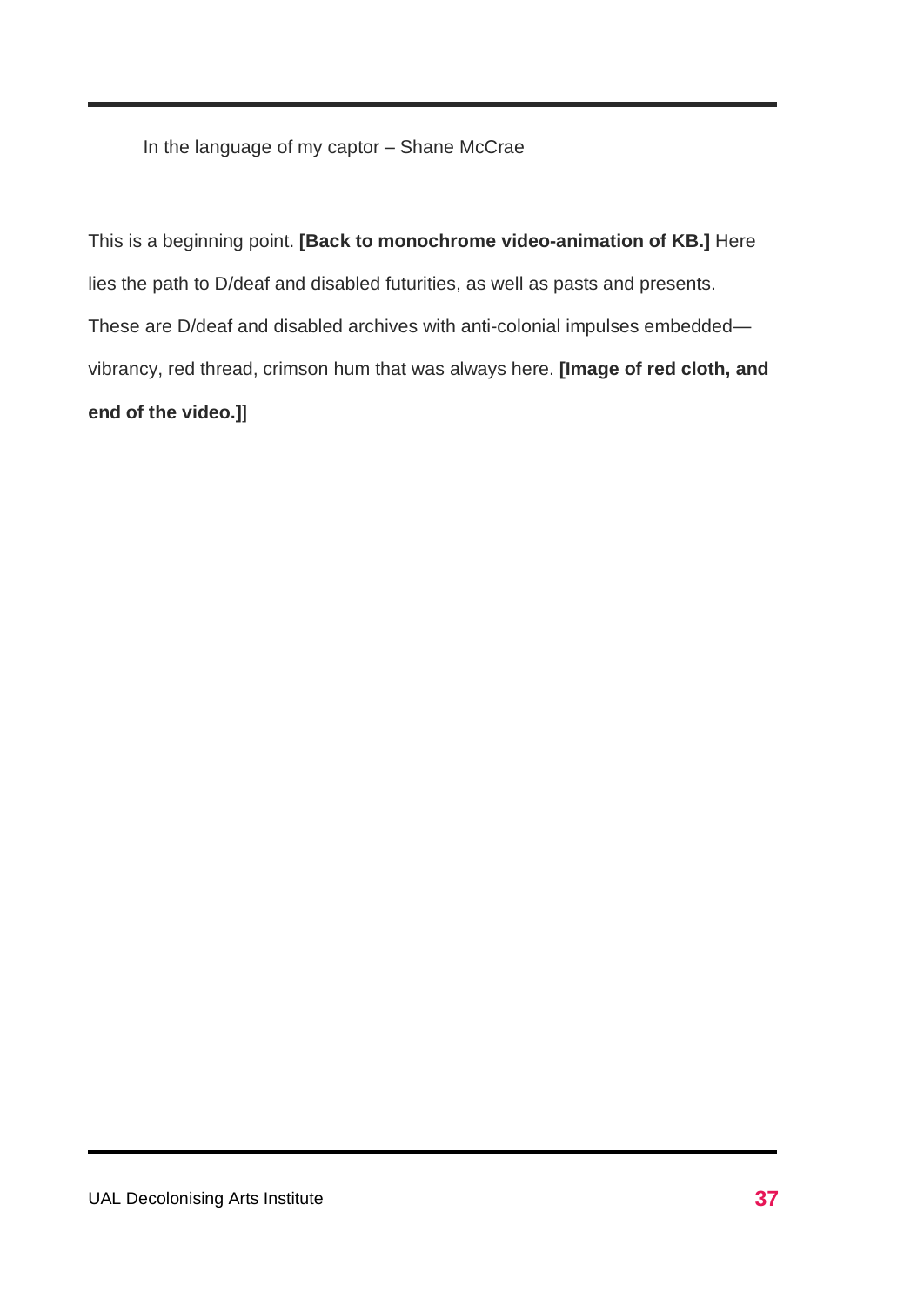## **Endnotes**

**1** Please note that the variable formatting in this piece is deliberate, as a work of creative non-fiction. This text functions as a caption in at least two ways: 1) As a caption of the UAL archive in question. 2) It also functions, as evidenced by bracketed lines, a caption of my presentation in pre-recorded video form, of a performance lecture at the UAL Decolonising Archives Symposium, December 3, 2020. Note that in-text citation conventions, i.e. (Barokka 2020) are not read out in the video, though they do appear in this text.

**2** P. Berne, A. L. Morales, D. Langstaff and S. Invalid, "Ten principles of disability justice", *WSQ: Women's Studies Quarterly*, 46(1), (2018): 227–230.

**3** K. Barokka, *Annah, Nomenclature* (2018); K. Barokka, *Selected Annahs* (2018); K. Barokka, *Annah, Infinite and ablenormativity as imperial duress: relations, assumptions, power and abuse in cripping* "*Annah la Javanaise"* (Doctoral dissertation, Goldsmiths, Univ. of London), 2020; and K. Barokka, "Hurt and Words: On Language and Pain in Public", *Feminist Review,* (August 27 2020). [https://femrev.wordpress.com/2020/08/27/hurt-and-words-on-language-and-pain](https://femrev.wordpress.com/2020/08/27/hurt-and-words-on-language-and-pain-in-public/)[in-public/.](https://femrev.wordpress.com/2020/08/27/hurt-and-words-on-language-and-pain-in-public/)

**4** L. Webster, "Coronavirus: Why disabled people are calling for a Covid-19 inquiry", BBC News, (July 4, 2020). [https://www.bbc.co.uk/news/uk-53221435.](https://www.bbc.co.uk/news/uk-53221435)

**5** S. A. Thohari, *Disability in Java: Contesting conceptions of disability in Javanese society after the Suharto regime* (LAP, Lambert Academic Publishing, 2013).

**6** K. Barokka, *Annah, Infinite and ablenormativity as imperial duress: relations, assumptions, power and abuse in cripping "Annah la Javanaise"* (Doctoral dissertation, Goldsmiths, Univ. of London), 2020; and K. Barokka, "Hurt and Words: On Language and Pain in Public", *Feminist Review,* (27 August 2020). [https://femrev.wordpress.com/2020/08/27/hurt-and-words-on-language](https://femrev.wordpress.com/2020/08/27/hurt-and-words-on-language-and-pain-in-public/)[and-pain-in-public/.](https://femrev.wordpress.com/2020/08/27/hurt-and-words-on-language-and-pain-in-public/)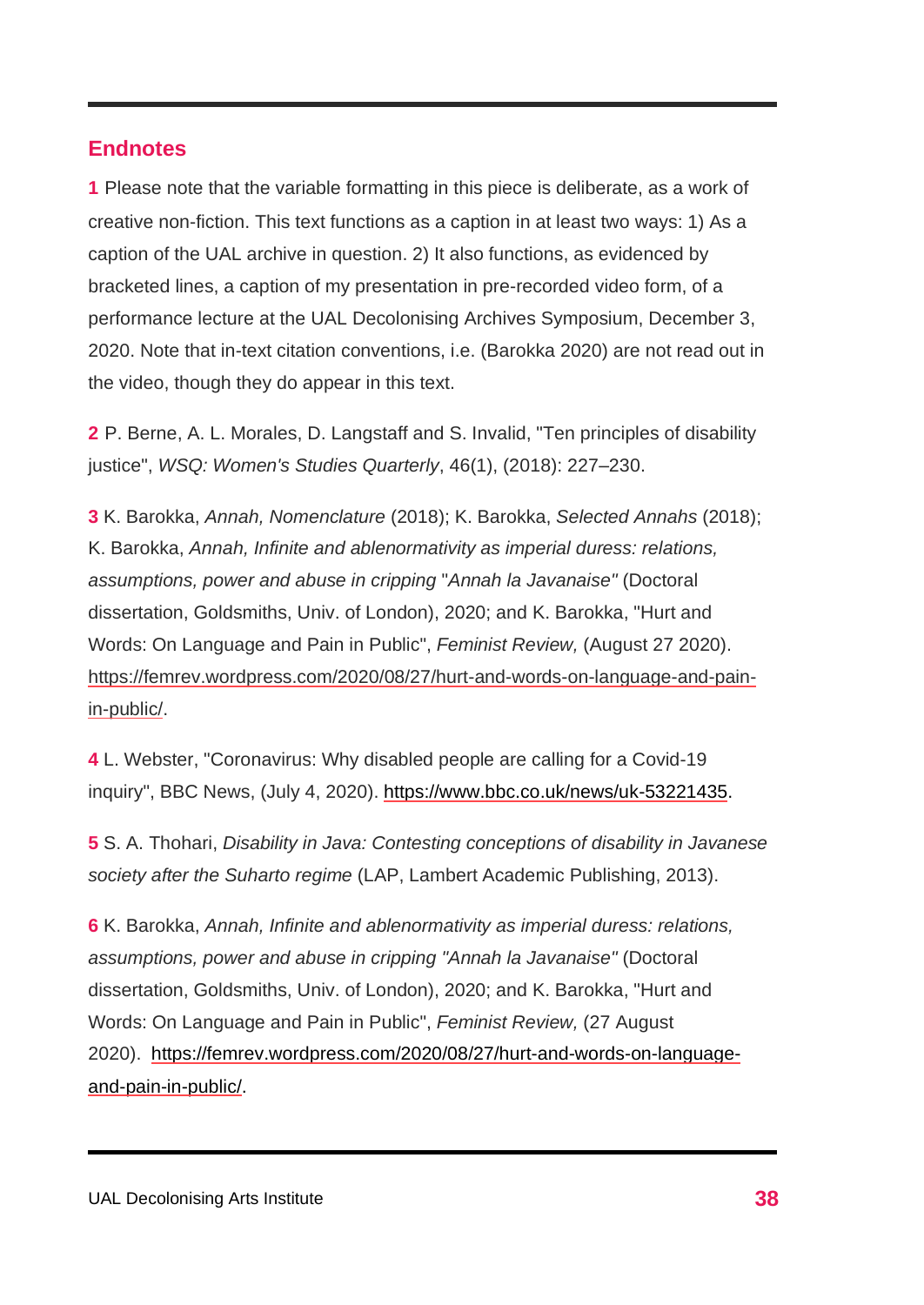**7** R. Peet, *Unholy trinity: the IMF, World Bank and WTO* (Zed Books, 2009).

**8** J. Sadler, "War Contaminants and Environmental Justice", *Disability studies and the environmental humanities: Toward an eco-crip theory*, (2017): 353.

**9** A. Wong, "Access is love", *Disability Visibility* (February 1, 2019). [https://disabilityvisibilityproject.com/2019/02/01/access-is-love/.](https://disabilityvisibilityproject.com/2019/02/01/access-is-love/)

<span id="page-38-0"></span>**10** R. McRuer, *Crip theory: Cultural signs of queerness and disability* (vol. 9) (NYU Press, 2006).

<span id="page-38-1"></span>**11** Z. Todd [Zoe S. Todd], "[…] Indigenous is neither wholly a racial category or wholly an onto-epistemological one. It refracts them both & represents easily thousands of different cosmologies from around earth." (October 21, 2020). [https://twitter.com/ZoeSTodd/status/1318954986819051523.](https://twitter.com/ZoeSTodd/status/1318954986819051523)

**12** A. L. Stoler, *Duress: Imperial durabilities in our times* (Duke Univ. Press, 2016).

**13** L. M. J. Bruce, "Mad is a place; or, the slave ship tows the ship of fools", *American Quarterly*, 69(2), (2017): 304.

**14** L. M. J. Bruce, *How to Go Mad without Losing Your Mind: Madness and Black Radical Creativity* (Duke Univ. Press, 2020).

**15** S. Schalk, *Bodyminds Reimagined: (Dis)ability, Race, and Gender in Black Women's Speculative Fiction* (Duke Univ. Press, 2018).

**16** T. A. Pickens, *Black Madness :: Mad Blackness* (Duke Univ. Press, 2019), xi.

**17** Pickens, *Black Madness*, 3.

**18** S. A. Annamma, *The pedagogy of pathologization: Dis/abled girls of color in the school-prison nexus* (Routledge, 2017), and L. A. Hill, "Disrupting the trajectory: Representing disabled African American boys in a system designed to send them to prison", *Fordham Urb. LJ*, *45*, (2017): 201.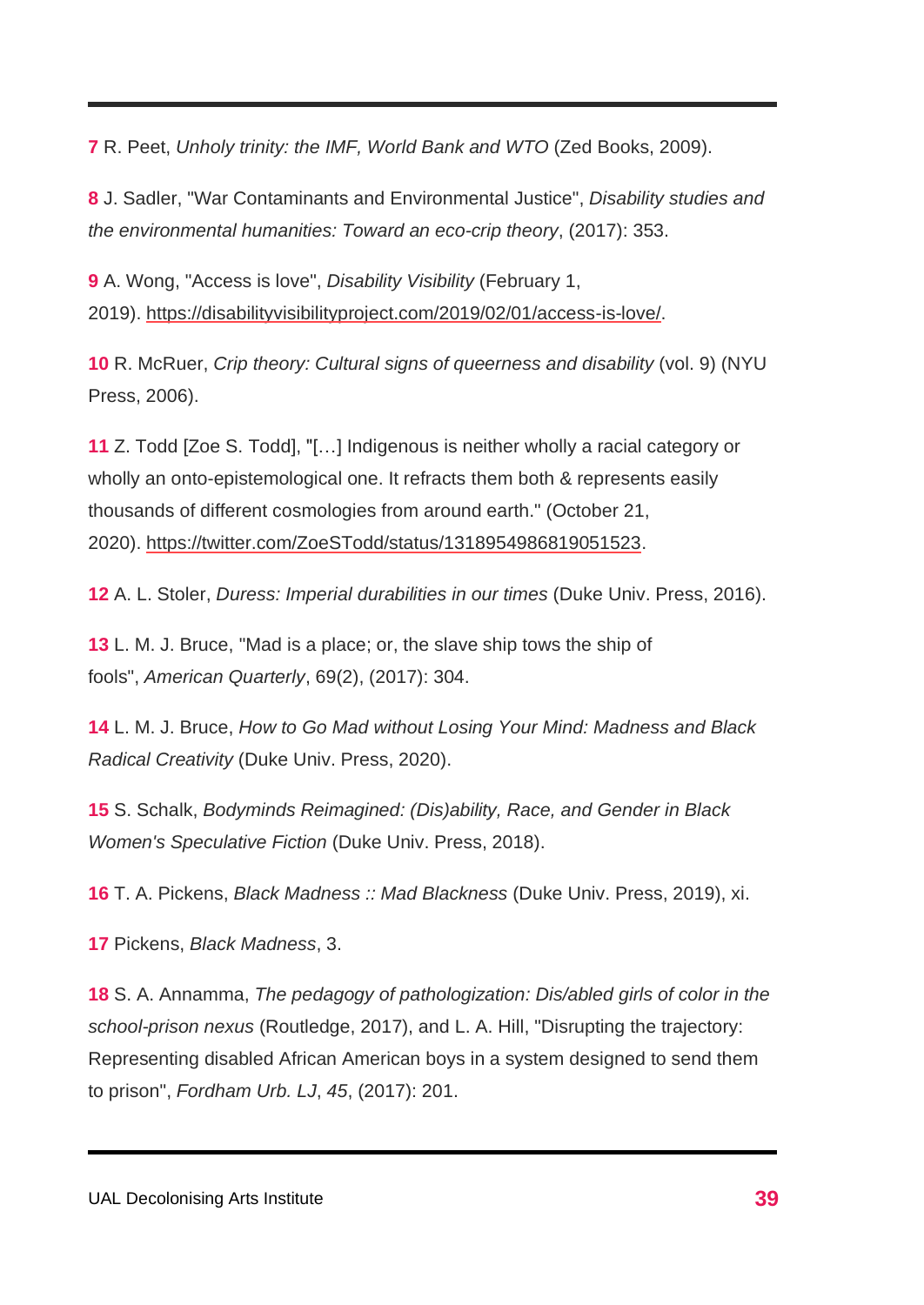**19** E. Tuck and K. W. Yang, "Decolonization is not a metaphor", *Decolonization: Indigeneity, education & society*, *1*(1), (2012).

**20** F. Wardani and Y. F. K. Murti, *Arsipelago: Kerja Arsip & Pengarsipan Seni Budaya di Indonesia* [*Arsipelago: Archival Work & Archiving Art & Culture In Indonesia*], (Indonesian Visual Art Archive, 2014), vi.

**21** Wardani and Murti, *Arsipelago: Kerja Arsip & Pengarsipan Seni Budaya di Indonesia*, vii–viii.

**22** Wardani and Murti, *Arsipelago: Kerja Arsip & Pengarsipan Seni Budaya di Indonesia*, xi.

**23** A. Kothari, A. Salleh, A. Escobar, F. Demaria, and A. Acosta, eds., *Pluriverse: A post-development dictionary* (Tulika Books and Authorsupfront, 2019).

**24** J. Singh, *No archive will restore you* (Punctum Books, 2018), 31-32.

**25** S. U. Noble, *Algorithms of oppression: How search engines reinforce racism* (NYU Press, 2018).

**26** J. E. Muñoz, *Cruising Utopia: The There and Then of Queer Theory* (NYU Press, 2009).

**27** T. Ballantyne, L. Paterson and A. Wanhalla, eds., *Indigenous Textual Cultures: Reading and Writing in the Age of Global Empire* (Duke Univ. Press, 2020).

**28** T. Shakespeare, "The social model of disability", *The disability studies reader*, *2*, (2006): 197–204.

**29** I. Paramaditha, "Narratives of discovery: Joshua Oppenheimer's films on Indonesia's 1965 mass killings and the global human rights discourse", *Social Identities*, *25*(4), (2019): 512–522.

**30** Kothari, Salleh, Escobar, Demaria, and Acosta, *Pluriverse*.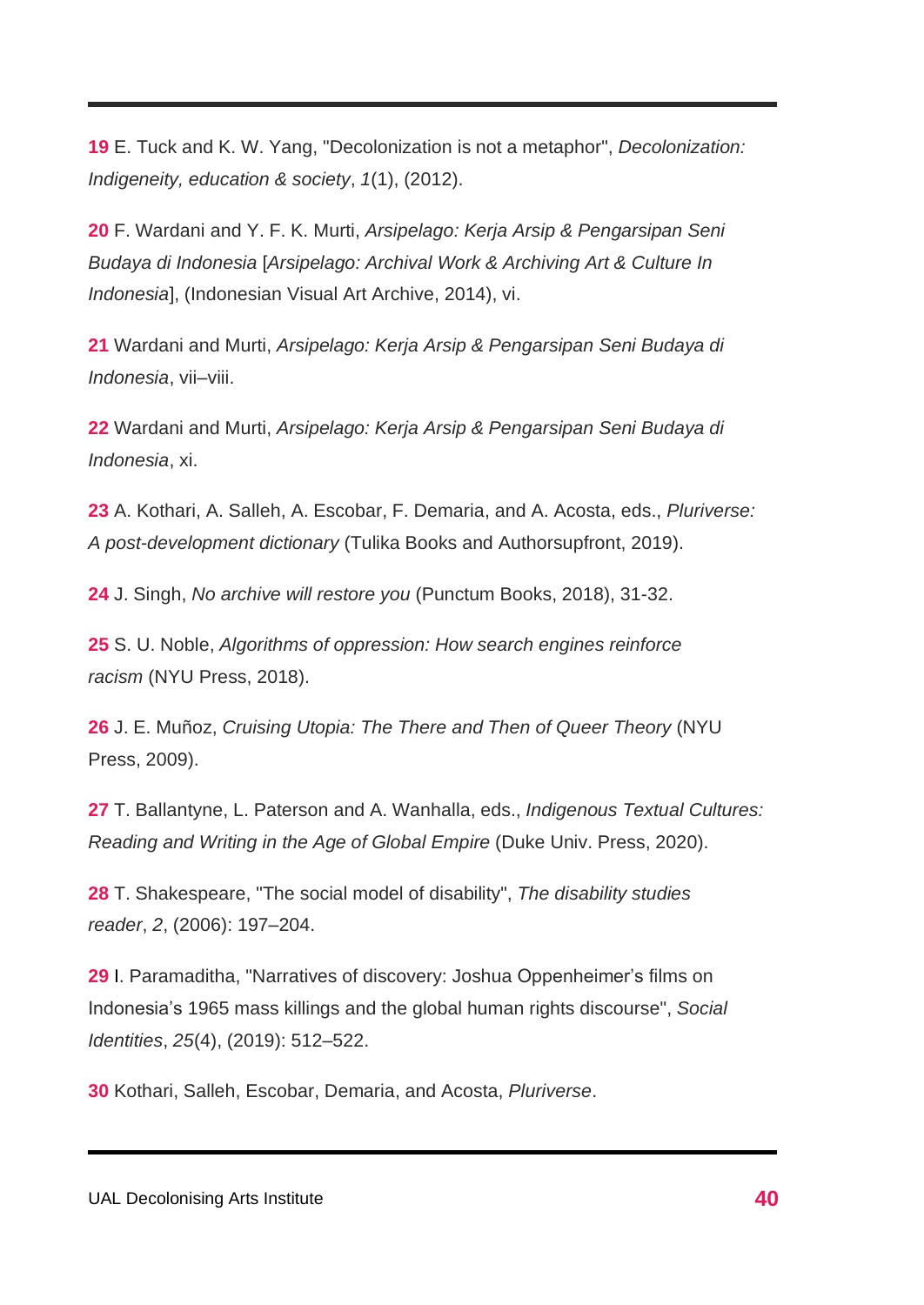**31** S. McCrae, *In the Language of My Captor* (Wesleyan Univ. Press, 2016).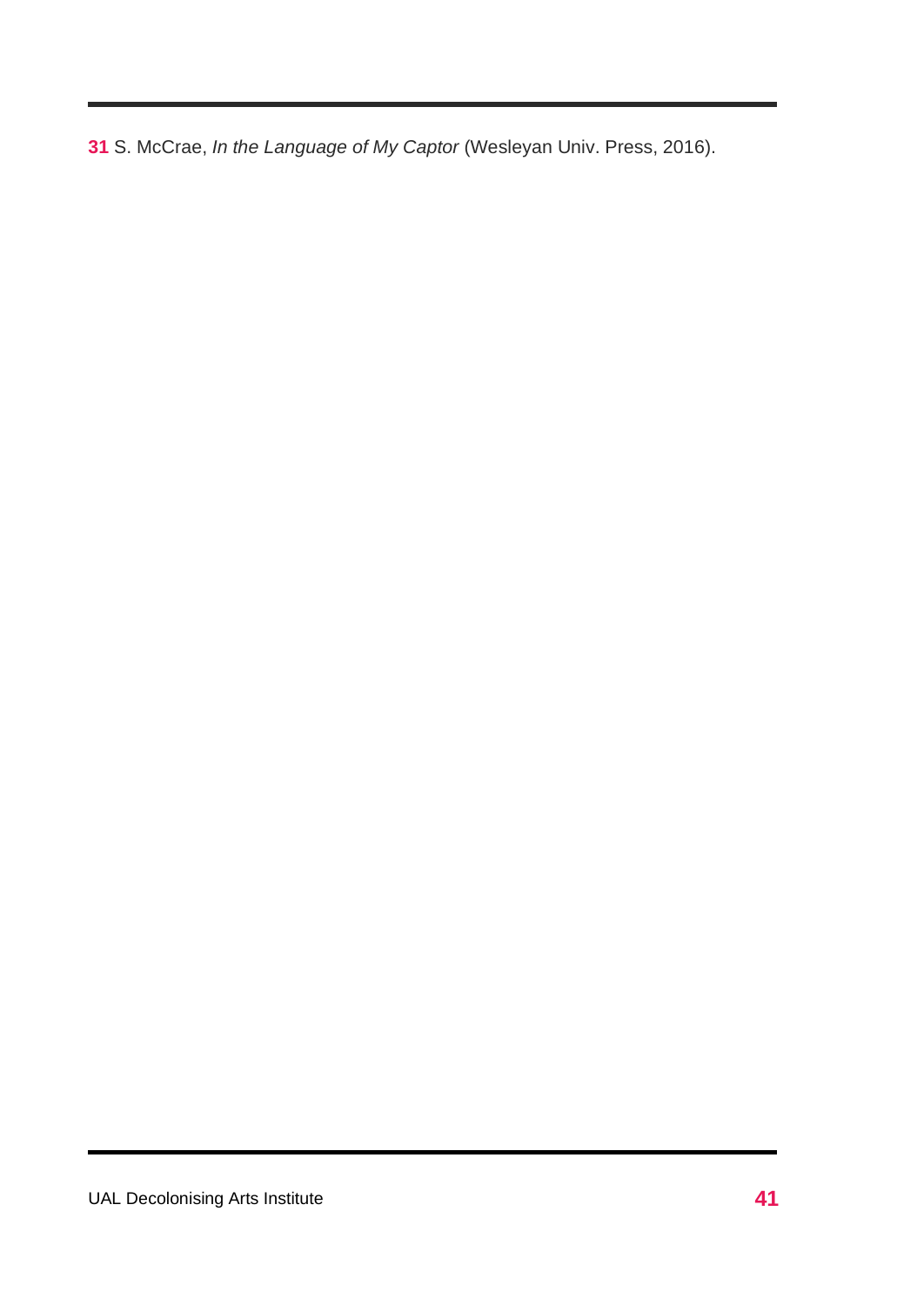### **Bibliography**

Ahmed, S. *The cultural politics of emotion*. Routledge, 2013.

Alaimo, S. *Disability studies and the environmental humanities: Toward an eco-crip theory*. University of Nebraska Press, 2017.

Alland, S., K. Barokka, and D. Sluman, eds. *Stairs and Whispers: D/deaf and Disabled Poets Write Back*. Nine Arches Press, 2017.

Annamma, S. A. *The pedagogy of pathologization: Dis/abled girls of color in the school-prison nexus*. Routledge, 2017.

Ballantyne, T., L. Paterson, and A. Wanhalla, eds. *Indigenous Textual Cultures: Reading and Writing in the Age of Global Empire*. Duke University Press, 2020.

Barokka, K. Eve and Mary Are Having Coffee, 2014.

Barokka, K. *Indigenous Species*. Tilted Axis Press, 2016.

Barokka, K. Annah, Nomenclature, 2018.

Barokka, K. Selected Annahs, 2018.

Barokka, K. *Annah, Infinite and ablenormativity as imperial duress: relations, assumptions, power and abuse in cripping 'Annah la Javanaise'*. Doctoral dissertation, Goldsmiths, University of London, 2020.

Barokka, K. "Hurt and Words: On Language and Pain in Public". *Feminist Review*, 2020.

Berne, P., A. L. Morales, D. Langstaff, and S. Invalid. "Ten principles of disability justice". *WSQ: Women's Studies Quarterly*, 46(1), 2018, 227–230.

Bruce, L. M. J. "Mad is a place; or, the slave ship tows the ship of fools". *American Quarterly*, 69(2), 2017, 303–308.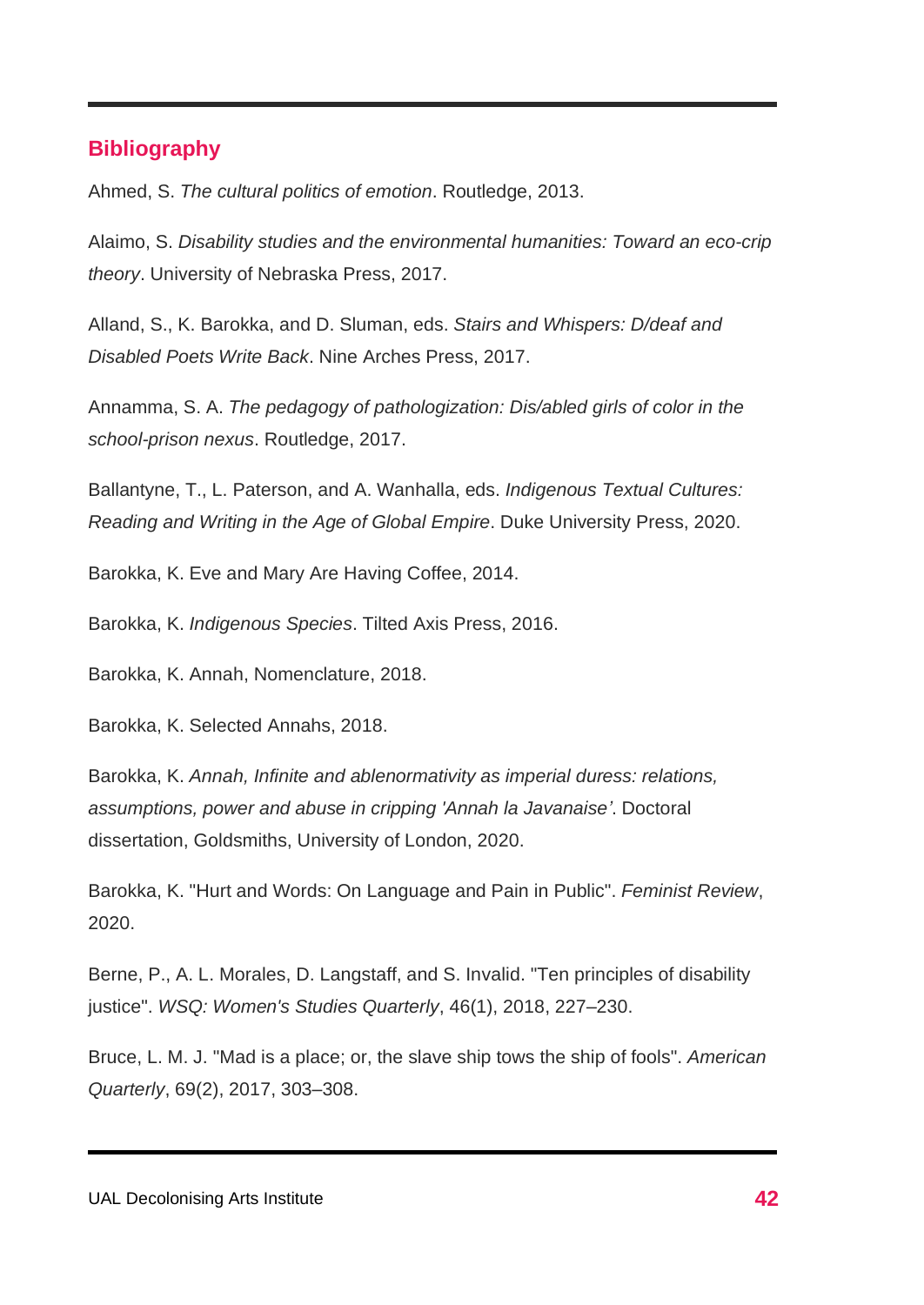Bruce, L. M. J. *How to Go Mad without Losing Your Mind: Madness and Black Radical Creativity.* Duke University Press, 2020.

Fuentes, M. J. *Dispossessed lives: Enslaved women, violence, and the archive*. University of Pennsylvania Press, 2016.

Grandal Montero, G. G., Academic Support Librarian, Chelsea College of Arts/Camberwell College of Arts. Personal communication, 2020.

Hill, L. A. "*Disrupting the trajectory: Representing disabled African American boys in a system designed to send them to prison*". Fordham Urb. LJ, 45, 2017, 201.

Kothari, A., A. Salleh, A. Escobar, F. Demaria, and A. Acosta, eds. *Pluriverse: A post-development dictionary*. Tulika Books and Authorsupfront, 2019.

Larasati, R. D. *The dance that makes you vanish: Cultural reconstruction in postgenocide Indonesia*. University of Minnesota Press, 2013.

Manuel, G., and M. Posluns. *The fourth world: An Indian reality*. University of Minnesota Press, 2019.

McCrae, S. *In the Language of My Captor*. Wesleyan University Press, 2016.

McRuer, R. Crip theory: *Cultural signs of queerness and disability* (vol. 9). NYU Press, 2006.

Muñoz, J. E. *Cruising Utopia: The There and Then of Queer Theory*. NYU Press, 2009.

Noble, S. U. *Algorithms of oppression: How search engines reinforce racism*. NYU Press, 2018.

Paramaditha, I. "Narratives of discovery: Joshua Oppenheimer's films on Indonesia's 1965 mass killings and the global human rights discourse". *Social Identities*, 25(4), 2019, 512–522.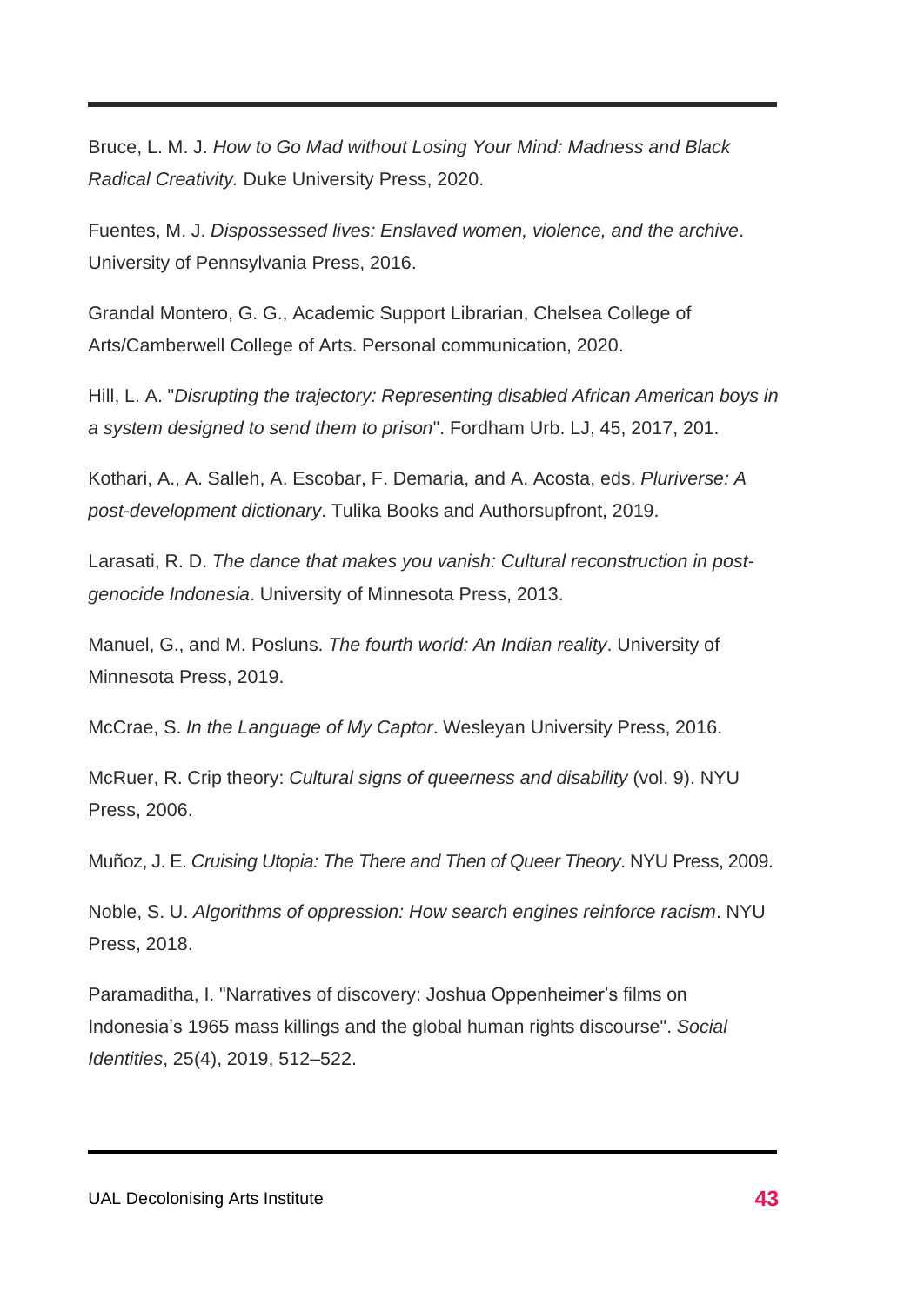Peet, R. *Unholy trinity: the IMF, World Bank and WTO*. Zed Books, 2009.

Pickens, T. A. *Black Madness :: Mad Blackness.* Duke University Press, 2019.

Puar, J. K. *The right to maim: Debility, capacity, disability*. Duke University Press, 2017.

Sadler, J. "War Contaminants and Environmental Justice". *Disability studies and the environmental humanities: Toward an eco-crip theory*, 2017, 338.

Schalk, S. *Bodyminds Reimagined: (Dis)ability, Race, and Gender in Black Women's Speculative Fiction*. Duke University Press, 2018.

Shakespeare, T. "The social model of disability". *The disability studies reader*, 2, 2006, 197–204.

Singh, J. *No archive will restore you*. Punctum Books, 2018.

Stoler, A. L. *Race and the education of desire: Foucault's history of sexuality and the colonial order of things*. Duke University Press, 1995.

Stoler, A. L. Duress: *Imperial durabilities in our times*. Duke University Press, 2016.

Thohari, S. A. *Disability in Java: Contesting conceptions of disability in Javanese society after the Suharto regime*. LAP, Lambert Academic Publishing, 2013.

Todd, Z. [Zoe S. Todd]. "[…] Indigenous is neither wholly a racial category or wholly an onto-epistemological one. It refracts them both & represents easily thousands of different cosmologies from around earth." October 21,

2020. <https://twitter.com/ZoeSTodd/status/1318954986819051523>

Tuck, E., and K. W. Yang. "Decolonization is not a metaphor". *Decolonization: Indigeneity, education & society*, 1(1), 2012.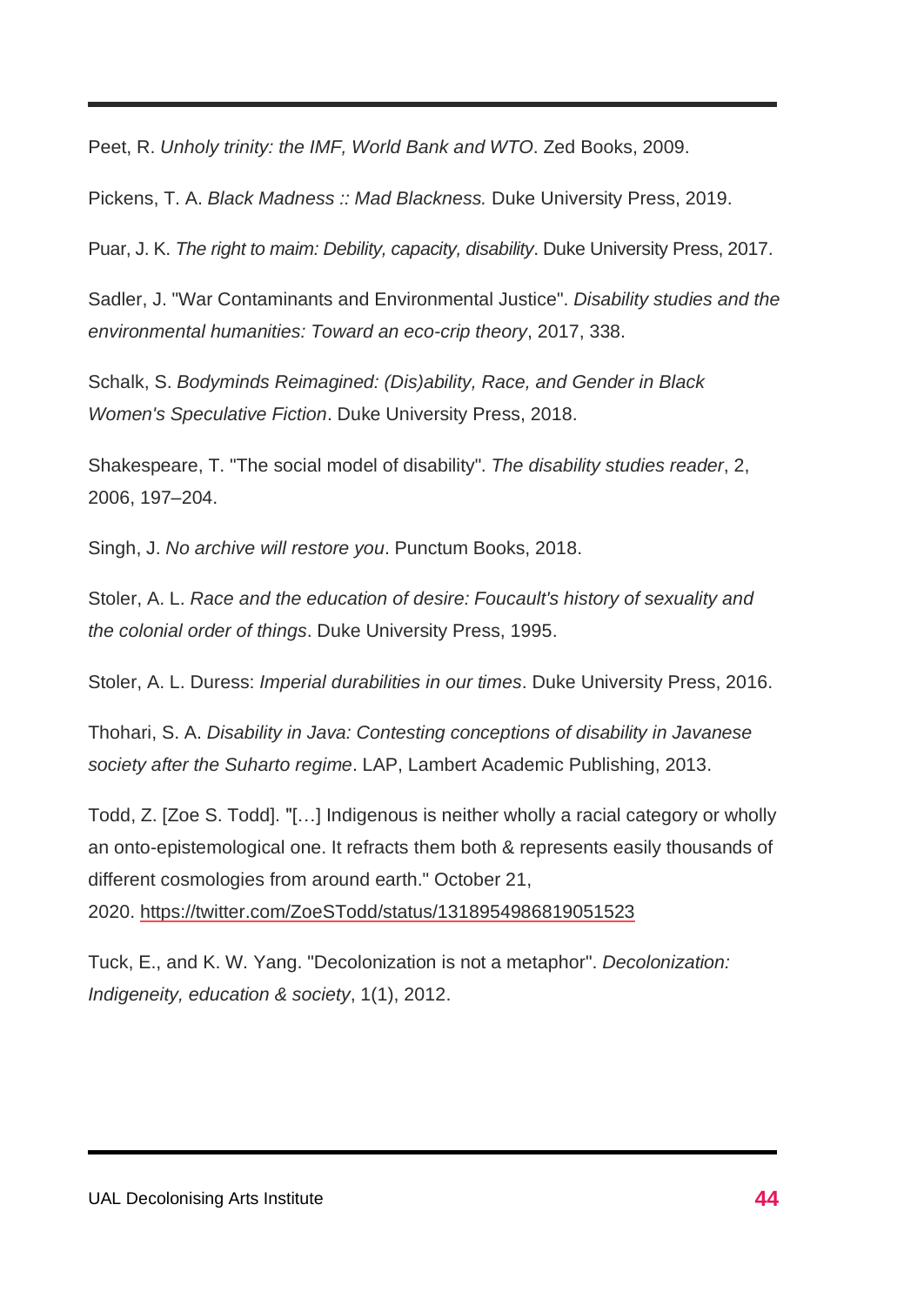Wardani, F. and Y. F. K. Murti. *Arsipelago: Kerja Arsip & Pengarsipan Seni Budaya di Indonesia* [Arsipelago: Archival Work & Archiving Art & Culture In Indonesia]. Indonesian Visual Art Archive, 2014.

Webster, L. "Coronavirus: Why disabled people are calling for a Covid-19 inquiry". BBC News, July 4, 2020. [https://www.bbc.co.uk/news/uk-53221435.](https://www.bbc.co.uk/news/uk-53221435)

Wong, A. "Access is love". *Disability Visibility*. February 1, 2019. [https://disabilityvisibilityproject.com/2019/02/01/access-is-love/.](https://disabilityvisibilityproject.com/2019/02/01/access-is-love/)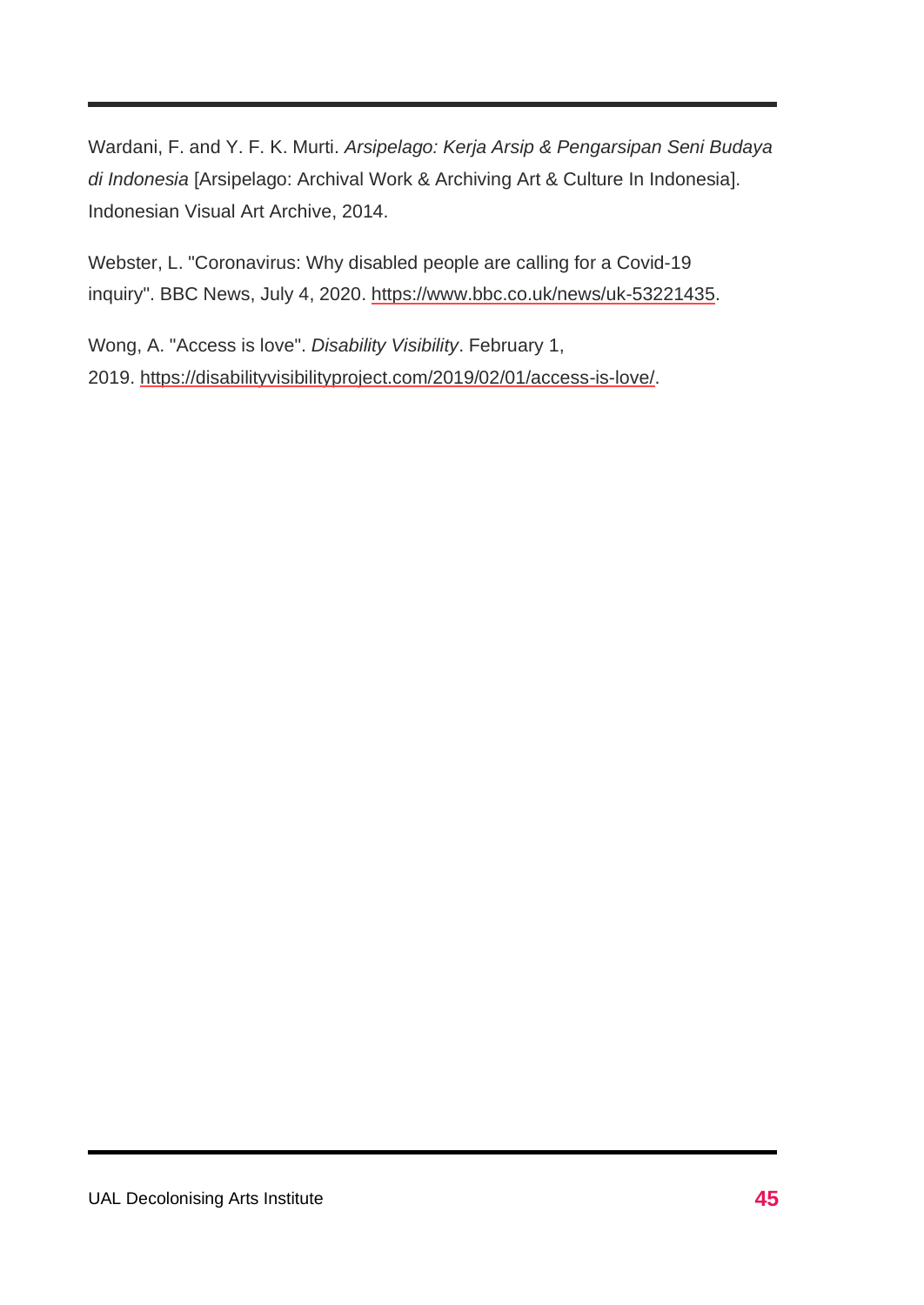# **Biography**

Dr Khairani Barokka (Okka) is a Minang-Javanese writer, artist, and researcher from Jakarta, based in London, whose work has been presented extensively, in sixteen countries. Her work centres disability justice as anti-colonial praxis. She is currently Research Fellow at UAL Decolonising Arts Institute, as well as Associate Artist at The National Centre for Writing. Among Okka's honours, she was an NYU Tisch Departmental Fellow, *Modern Poetry in Translation*'s Inaugural Poet-In-Residence, and a UNFPA Indonesian Young Leader Driving Social Change. Her interdisciplinary work as part of the series Annah, Infinite has been an *Artforum* 'Must-See'. Okka is writerillustrator of *Indigenous Species* (Tilted Axis), co-editor of *Stairs and Whispers: D/deaf and Disabled Poets Write Back* (Nine Arches), and author of debut poetry collection *Rope* (Nine Arches Press). Her next book is poetry collection *Ultimatum Orangutan* (Nine Arches Press).